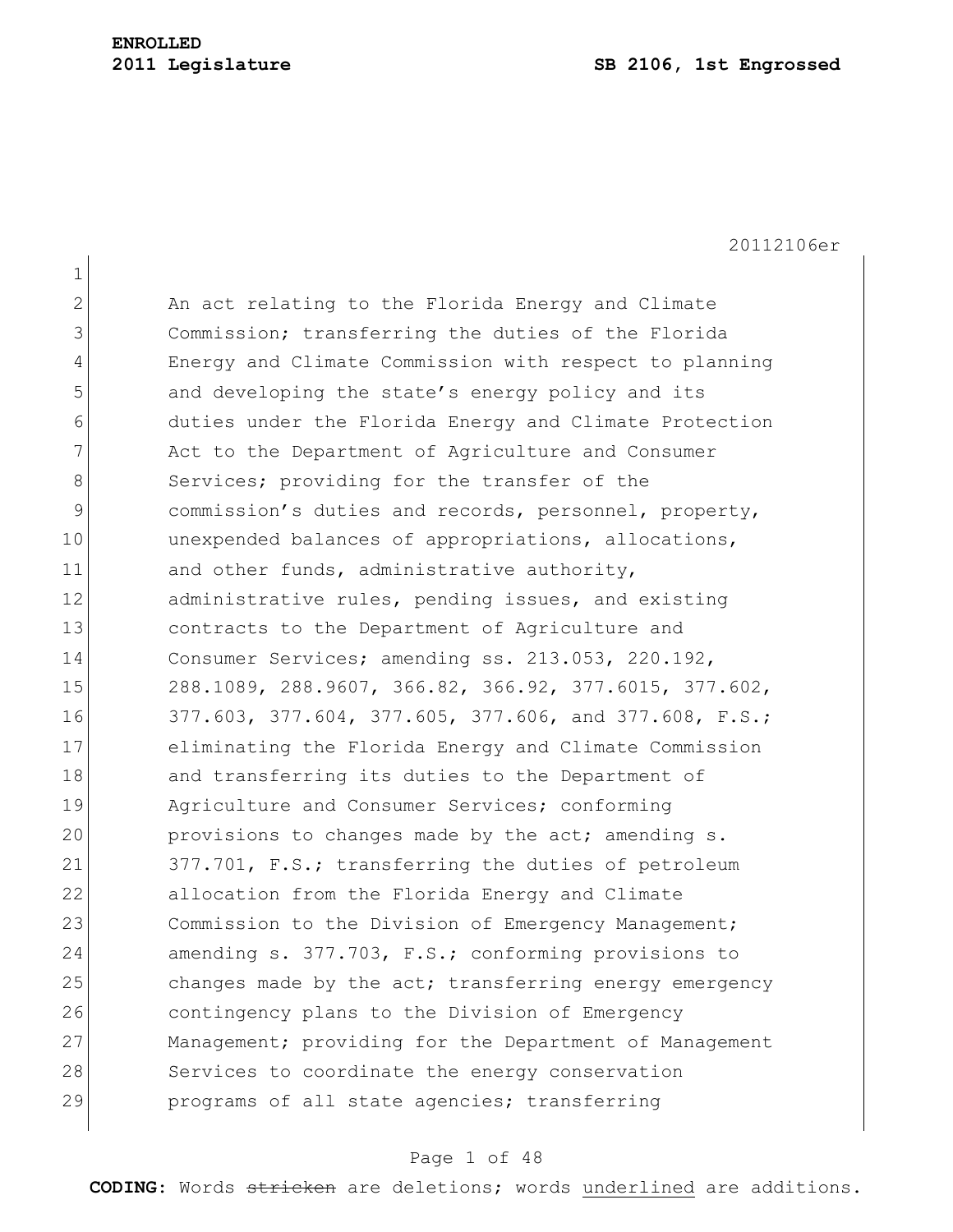|    | 20112106er                                                      |
|----|-----------------------------------------------------------------|
| 30 | administration of the Coastal Energy Impact Program to          |
| 31 | the Department of Environmental Protection; amending            |
| 32 | ss. 377.711, 377.801, 377.803, 377.804, 377.806,                |
| 33 | 377.807, 377.808, 377.809, 403.44, 526.207, 570.954,            |
| 34 | and 1004.648, F.S.; conforming provisions to changes            |
| 35 | made by the act; amending s. 570.074, F.S.; providing           |
| 36 | for the creation of the Office of Energy and Water              |
| 37 | within the Department of Agriculture and Consumer               |
| 38 | Services; amending ss. 1 and 2 of chapter 2010-282,             |
| 39 | Laws of Florida; conforming cross references in the             |
| 40 | chapter to changes made in the act; authorizing the             |
| 41 | Department of Agriculture to submit a request to the            |
| 42 | Legislative Budget Commission for a fixed capital               |
| 43 | outlay appropriation for federal energy grants;                 |
| 44 | providing an effective date.                                    |
| 45 |                                                                 |
| 46 | Be It Enacted by the Legislature of the State of Florida:       |
| 47 |                                                                 |
| 48 | Section 1. The powers, duties, functions, records,              |
| 49 | personnel, property, pending issues and existing contracts,     |
| 50 | administrative authority, administrative rules, and unexpended  |
| 51 | balances of appropriations, allocations, and other funds of the |
| 52 | Florida Energy and Climate Commission within the Executive      |
| 53 | Office of the Governor are transferred by a type two transfer,  |
| 54 | as defined in s. 20.06(2), Florida Statutes, to the Department  |
| 55 | of Agriculture and Consumer Services.                           |
| 56 | Section 2. Paragraph (y) of subsection (8) of section           |
| 57 | 213.053, Florida Statutes, is amended to read:                  |
| 58 | 213.053 Confidentiality and information sharing.-               |
|    |                                                                 |

# Page 2 of 48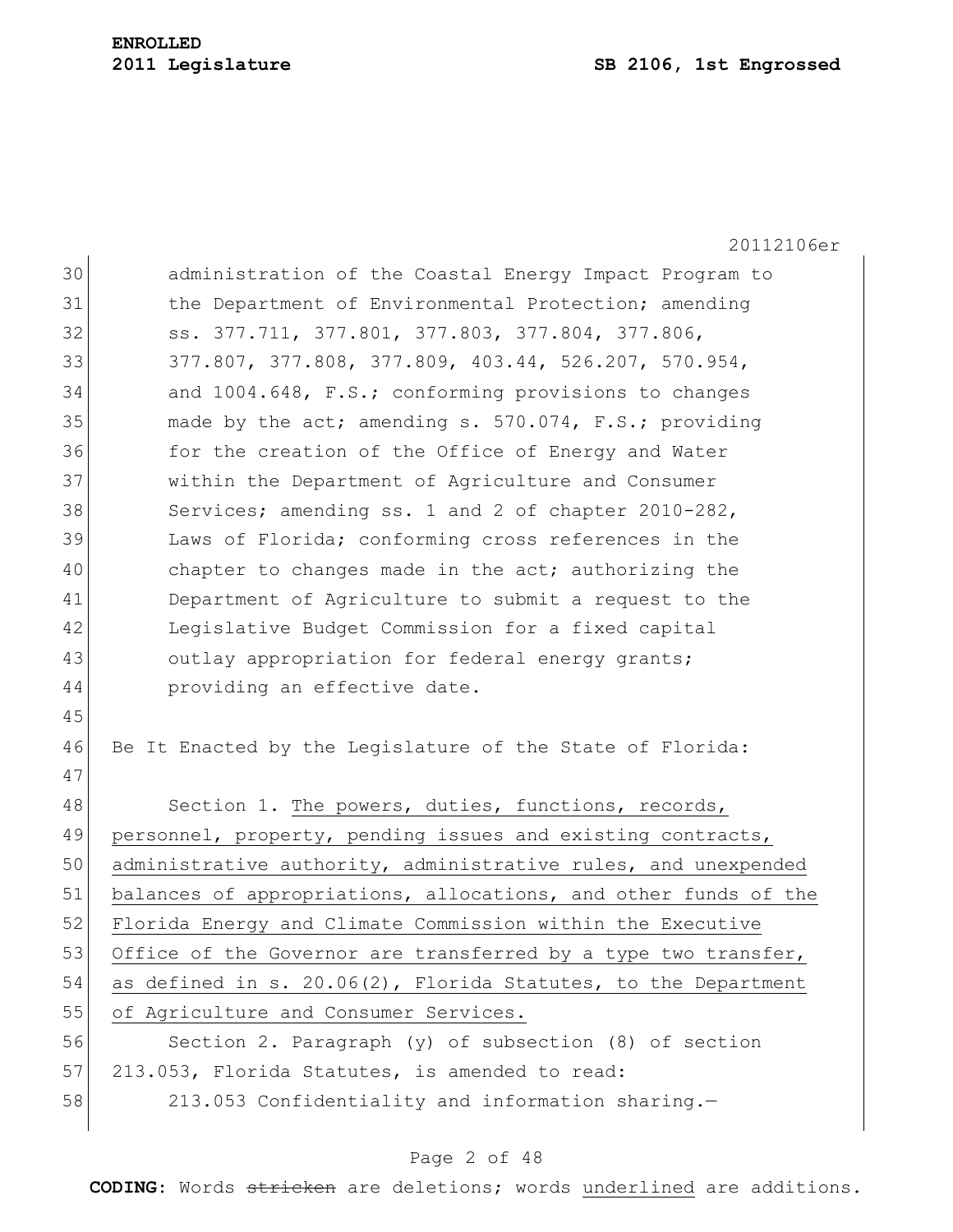20112106er 59 (8) Notwithstanding any other provision of this section, 60 the department may provide: 61  $(y)$  Information relative to ss. 212.08(7)(ccc) and 220.192 62 to the Department of Agriculture and Consumer Services Florida 63 Energy and Climate Commission for use in the conduct of its 64 official business. 65 66 Disclosure of information under this subsection shall be 67 pursuant to a written agreement between the executive director 68 and the agency. Such agencies, governmental or nongovernmental, 69 shall be bound by the same requirements of confidentiality as 70 the Department of Revenue. Breach of confidentiality is a 71 misdemeanor of the first degree, punishable as provided by s. 72 775.082 or s. 775.083. 73 Section 3. Subsections  $(3)$ ,  $(4)$ ,  $(5)$ , and  $(8)$  and paragraph 74 (b) of subsection (6) of section 220.192, Florida Statutes, are 75 amended to read: 76 220.192 Renewable energy technologies investment tax 77 credit.— 78 (3) CORPORATE APPLICATION PROCESS.—Any corporation wishing 79 to obtain tax credits available under this section must submit 80 to the Department of Agriculture and Consumer Services Florida 81 Energy and Climate Commission an application for tax credit that 82 includes a complete description of all eligible costs for which 83 the corporation is seeking a credit and a description of the 84 total amount of credits sought. The Department of Agriculture 85 and Consumer Services Florida Energy and Climate Commission 86 shall make a determination on the eligibility of the applicant 87 for the credits sought and certify the determination to the

## Page 3 of 48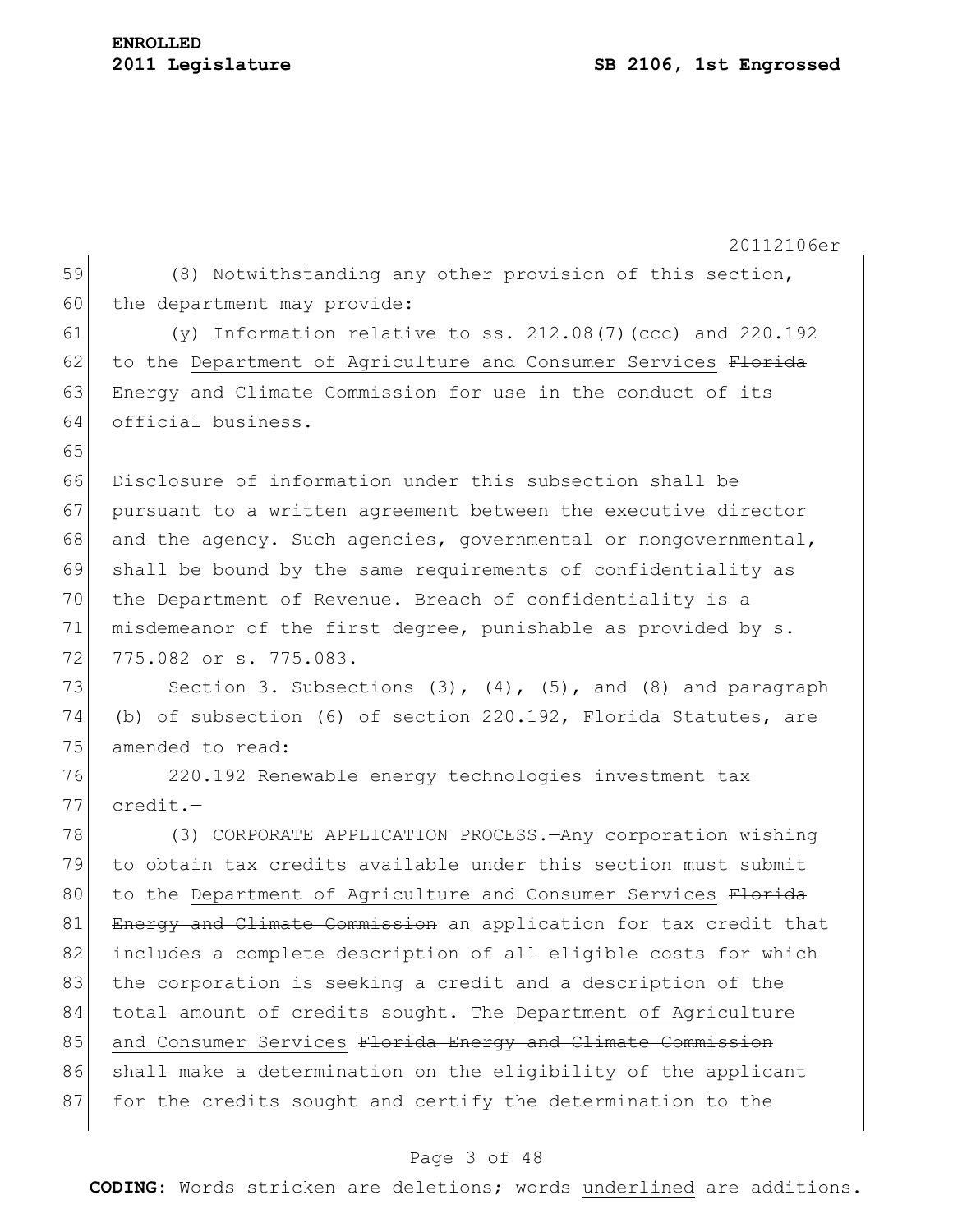88 applicant and the Department of Revenue. The corporation must 89 attach the Department of Agriculture and Consumer Services' 90 Florida Energy and Climate Commission's certification to the tax 91 return on which the credit is claimed. The Department of 92 Agriculture and Consumer Services is Florida Energy and Climate 93 Commission shall be responsible for ensuring that the corporate 94 income tax credits granted in each fiscal year do not exceed the 95 limits provided for in this section. The Department of 96 Agriculture and Consumer Services may Florida Energy and Climate 97 Commission is authorized to adopt the necessary rules $\tau$ 98 guidelines, and forms application materials for the application 99 process.

100 (4) TAXPAYER APPLICATION PROCESS.—To claim a credit under 101 this section, each taxpayer must apply to the Department of 102 Agriculture and Consumer Services Florida Energy and Climate 103 Commission for an allocation of each type of annual credit by 104 the date established by the Department of Agriculture and 105 Consumer Services Florida Energy and Climate Commission. The 106 application form adopted may be established by the Department of 107 Agriculture and Consumer Services Florida Energy and Climate 108 Commission. The form must include an affidavit from each 109 taxpayer certifying that all information contained in the 110 application, including all records of eligible costs claimed as 111 the basis for the tax credit, are true and correct. Approval of 112 the credits under this section is shall be accomplished on a 113 first-come, first-served basis, based upon the date complete 114 applications are received by the Department of Agriculture and 115 Consumer Services Florida Energy and Climate Commission. A 116 taxpayer must shall submit only one complete application based

#### Page 4 of 48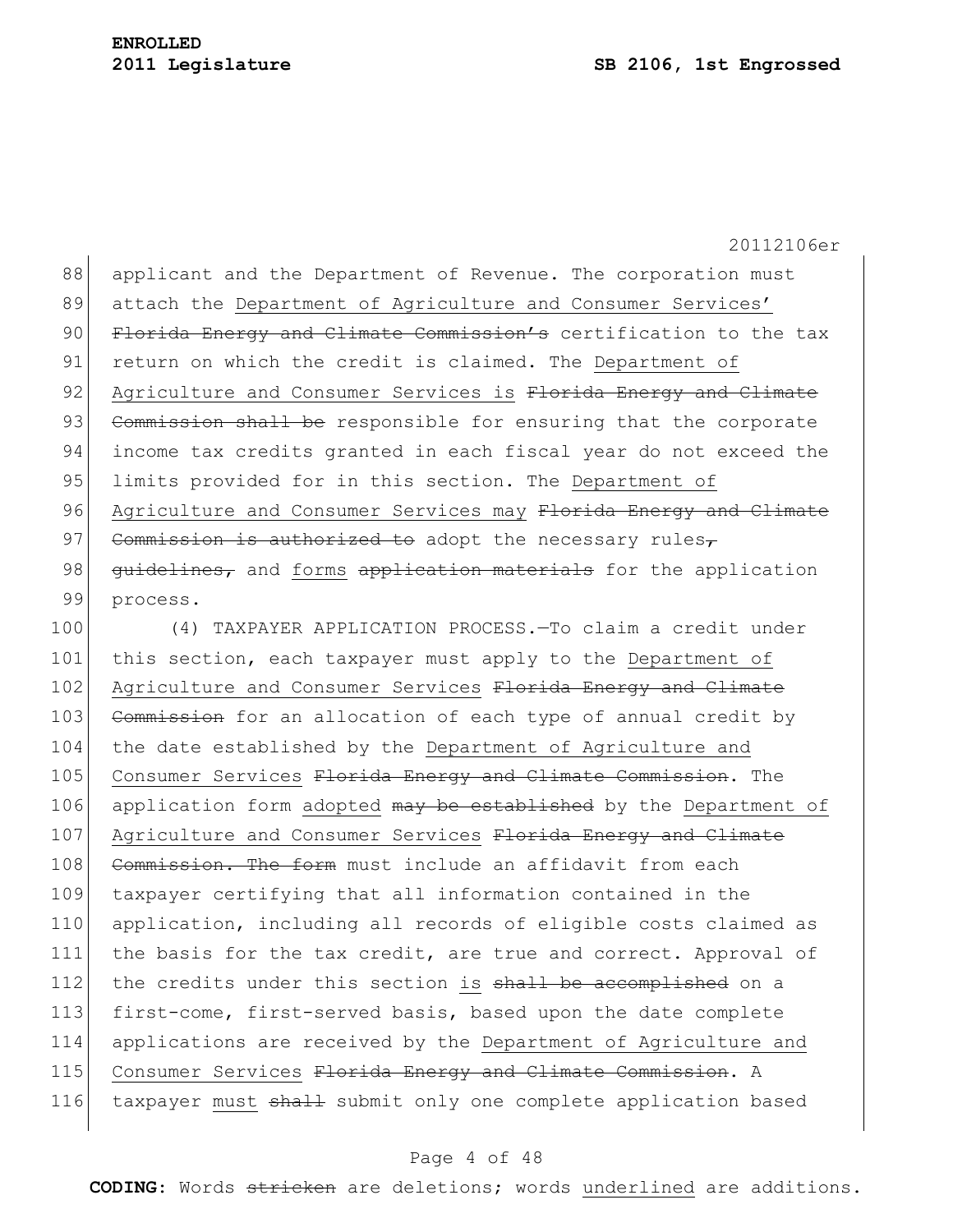20112106er 117 upon eligible costs incurred within a particular state fiscal 118 year. Incomplete placeholder applications will not be accepted 119 and will not secure a place in the first-come, first-served 120 application line. If a taxpayer does not receive a tax credit 121 allocation due to the exhaustion of the annual tax credit 122 authorizations, then such taxpayer may reapply in the following 123 year for those eligible costs and will have priority over other 124 applicants for the allocation of credits.

125 (5) ADMINISTRATION; AUDIT AUTHORITY; RECAPTURE OF CREDITS.

126 (a) In addition to its existing audit and investigation 127 authority, the Department of Revenue may perform any additional 128 financial and technical audits and investigations, including 129 examining the accounts, books, and records of the tax credit 130 applicant, which are necessary to verify the eligible costs 131 included in the tax credit return and to ensure compliance with 132 this section. The Department of Agriculture and Consumer 133 Services Florida Energy and Climate Commission shall provide 134 technical assistance when requested by the Department of Revenue 135 on any technical audits or examinations performed pursuant to 136 this section.

137 (b) It is grounds for forfeiture of previously claimed and 138 received tax credits if the Department of Revenue determines, as 139 a result of an audit or examination or from information received 140 from the Department of Agriculture and Consumer Services Florida 141 Energy and Climate Commission, that a taxpayer received tax 142 credits pursuant to this section to which the taxpayer was not 143 entitled. The taxpayer is responsible for returning forfeited 144 tax credits to the Department of Revenue, and such funds shall 145 be paid into the General Revenue Fund of the state.

#### Page 5 of 48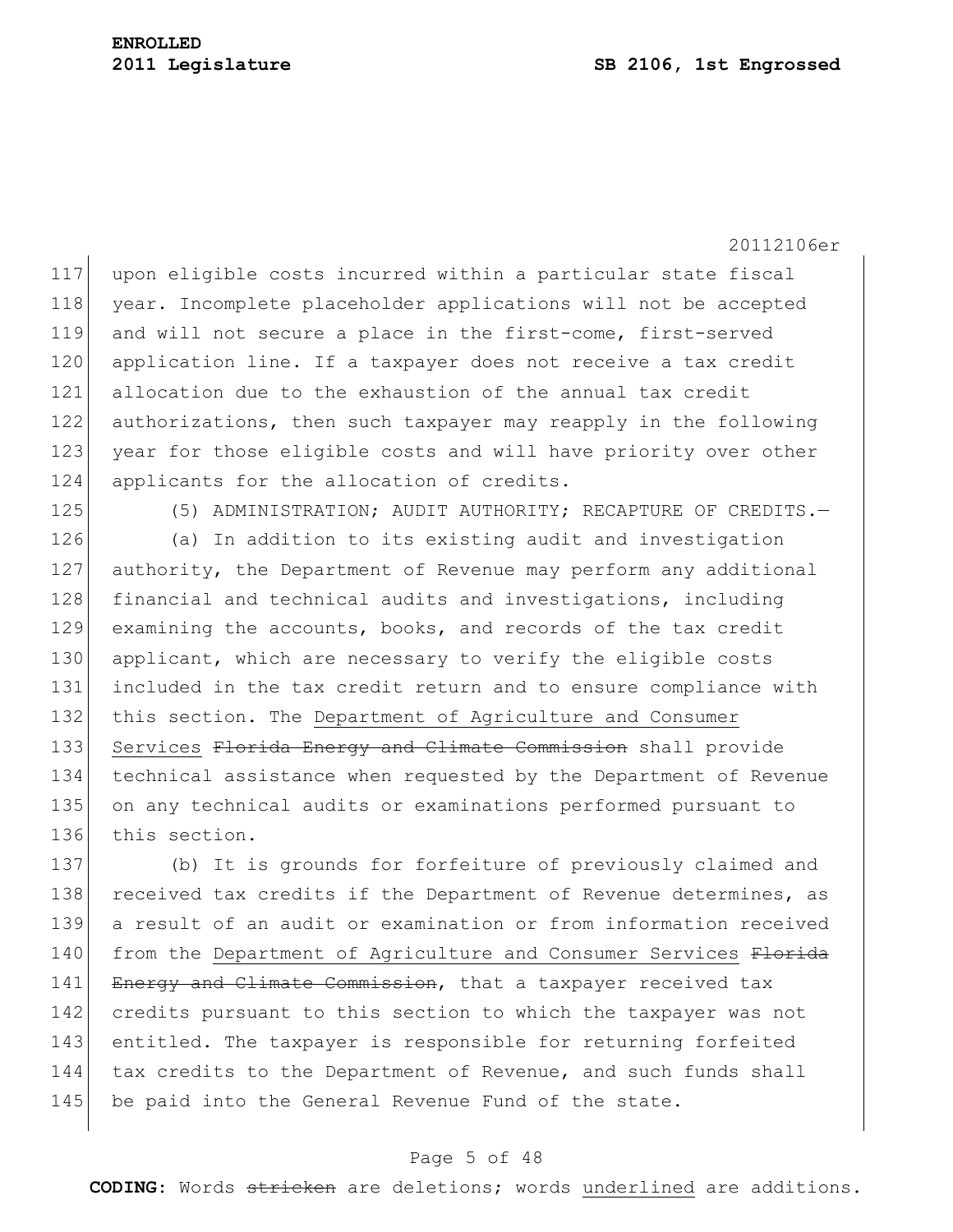146 (c) The Department of Agriculture and Consumer Services 147 Florida Energy and Climate Commission may revoke or modify any 148 written decision granting eligibility for tax credits under this 149 section if it is discovered that the tax credit applicant 150 submitted any false statement, representation, or certification 151 in any application, record, report, plan, or other document 152 filed in an attempt to receive tax credits under this section. 153 The Department of Agriculture and Consumer Services Florida 154 Energy and Climate Commission shall immediately notify the 155 Department of Revenue of any revoked or modified orders 156 affecting previously granted tax credits. Additionally, the 157 taxpayer must notify the Department of Revenue of any change in 158 its tax credit claimed.

159 (d) The taxpayer shall file with the Department of Revenue 160 an amended return or such other report as the Department of 161 Revenue prescribes by rule and shall pay any required tax and 162 interest within 60 days after the taxpayer receives notification 163 from the Department of Agriculture and Consumer Services Florida 164 Energy and Climate Commission that previously approved tax 165 credits have been revoked or modified. If the revocation or 166 modification order is contested, the taxpayer shall file an 167 amended return or other report as provided in this paragraph 168 within 60 days after a final order is issued after proceedings.

169 (e) A notice of deficiency may be issued by the Department 170 of Revenue at any time within 3 years after the taxpayer 171 receives formal notification from the Department of Agriculture 172 and Consumer Services Florida Energy and Climate Commission that 173 previously approved tax credits have been revoked or modified. 174 If a taxpayer fails to notify the Department of Revenue of any

## Page 6 of 48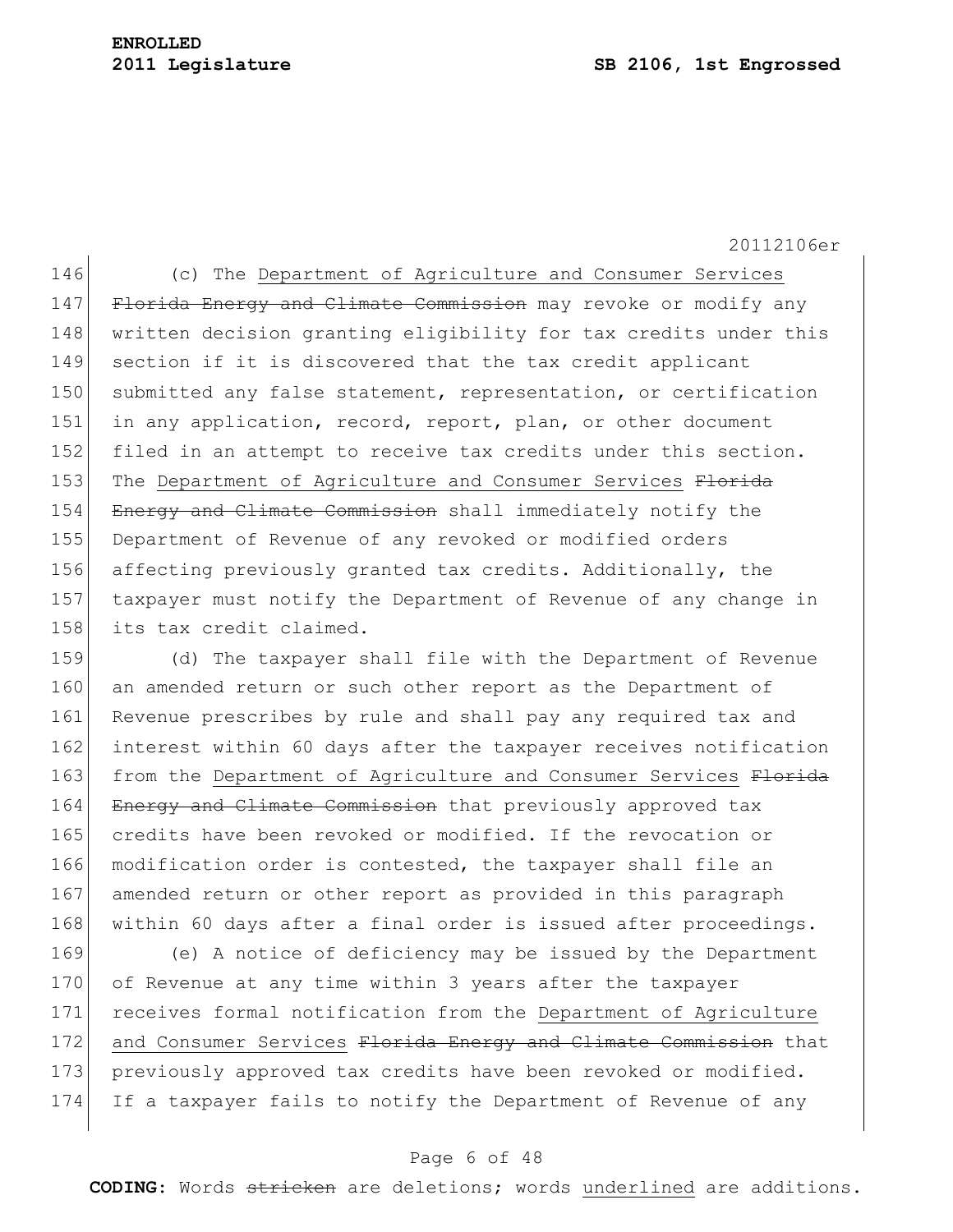20112106er Page 7 of 48 175 changes to its tax credit claimed, a notice of deficiency may be 176 issued at any time. 177 (6) TRANSFERABILITY OF CREDIT. 178 (b) To perfect the transfer, the transferor shall provide 179 the Department of Revenue with a written transfer statement 180 notifying the Department of Revenue of the transferor's intent 181 to transfer the tax credits to the transferee; the date the 182 transfer is effective; the transferee's name, address, and 183 federal taxpayer identification number; the tax period; and the 184 amount of tax credits to be transferred. The Department of 185 Revenue shall, upon receipt of a transfer statement conforming 186 to the requirements of this section, provide the transferee with 187 a certificate reflecting the tax credit amounts transferred. A 188 copy of the certificate must be attached to each tax return for 189 which the transferee seeks to apply such tax credits. 190 (8) PUBLICATION.—The Department of Agriculture and Consumer 191 Services Florida Energy and Climate Commission shall determine 192 and publish on a regular basis the amount of available tax 193 credits remaining in each fiscal year. 194 Section 4. Paragraphs (d) and (e) of subsection (2) and 195 subsection (5) of section 288.1089, Florida Statutes, are 196 amended to read: 197 288.1089 Innovation Incentive Program.-198 (2) As used in this section, the term: 199 (d) "Commission" means the Florida Energy and Climate 200 Commission. 201 (d) (e) "Cumulative investment" means cumulative capital  $202$  investment and all eligible capital costs, as defined in s. 203 220.191.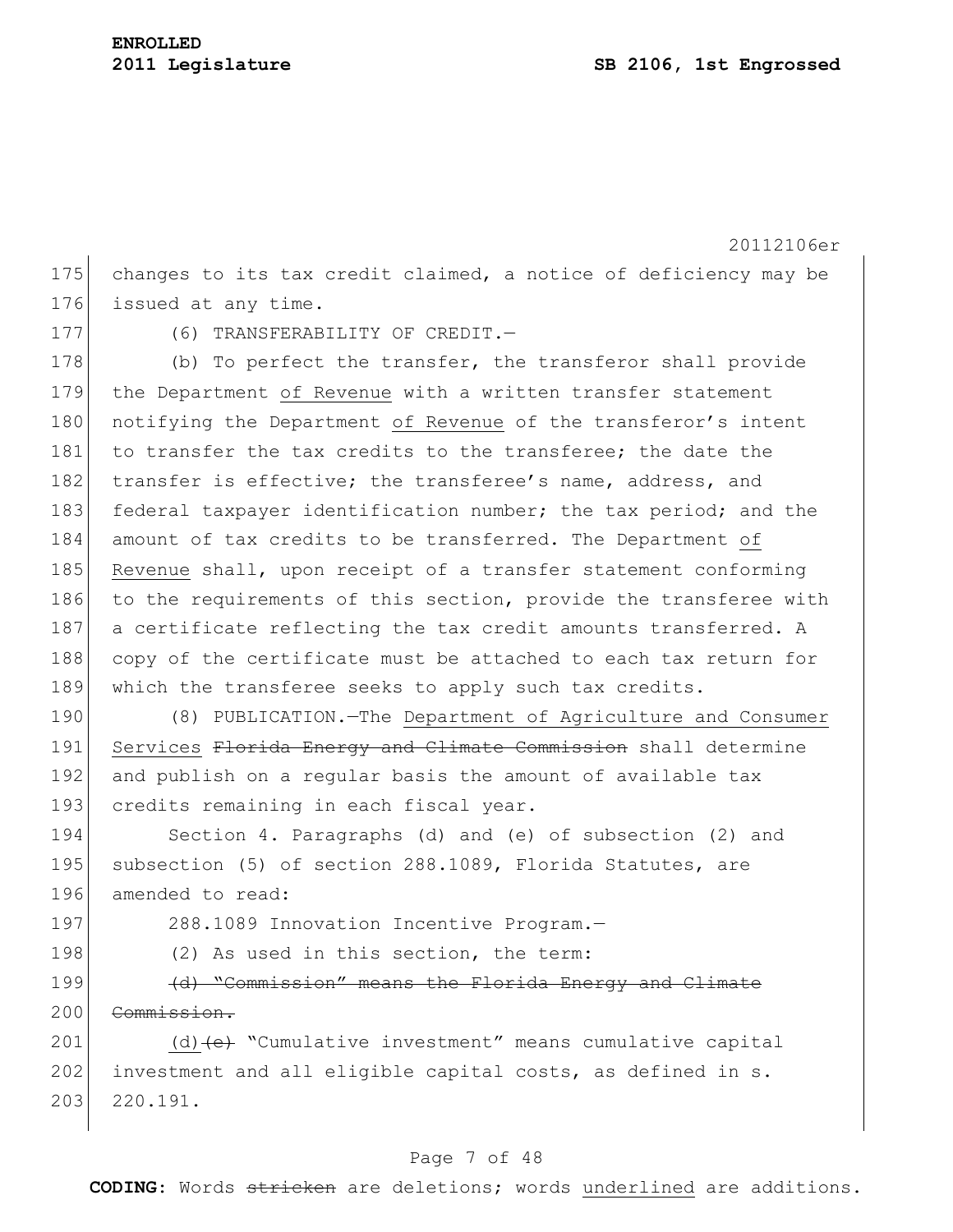204 (e) "Department" means the Department of Agriculture and 205 Consumer Services.

206 (5) Enterprise Florida, Inc., shall evaluate proposals for 207 all three categories of innovation incentive awards and transmit 208 recommendations for awards to the office. Before making its  $209$  recommendations on alternative and renewable energy projects, 210 Enterprise Florida, Inc., shall solicit comments and 211 recommendations from the department Florida Energy and Climate 212 Commission. For each project, the evaluation and recommendation 213 to the office must include, but need not be limited to:

214 (a) A description of the project, its required facilities, 215 and the associated product, service, or research and development 216 associated with the project.

217 (b) The percentage of match provided for the project.

218 (c) The number of full-time equivalent jobs that will be 219 created by the project, the total estimated average annual wages 220 of such jobs, and the types of business activities and jobs 221 likely to be stimulated by the project.

222 (d) The cumulative investment to be dedicated to the 223 project within 5 years and the total investment expected in the 224 project if more than 5 years.

225 (e) The projected economic and fiscal impacts on the local 226 and state economies relative to investment.

 (f) A statement of any special impacts the project is expected to stimulate in a particular business sector in the state or regional economy or in the state's universities and 230 community colleges.

231 (g) A statement of any anticipated or proposed 232 relationships with state universities.

## Page 8 of 48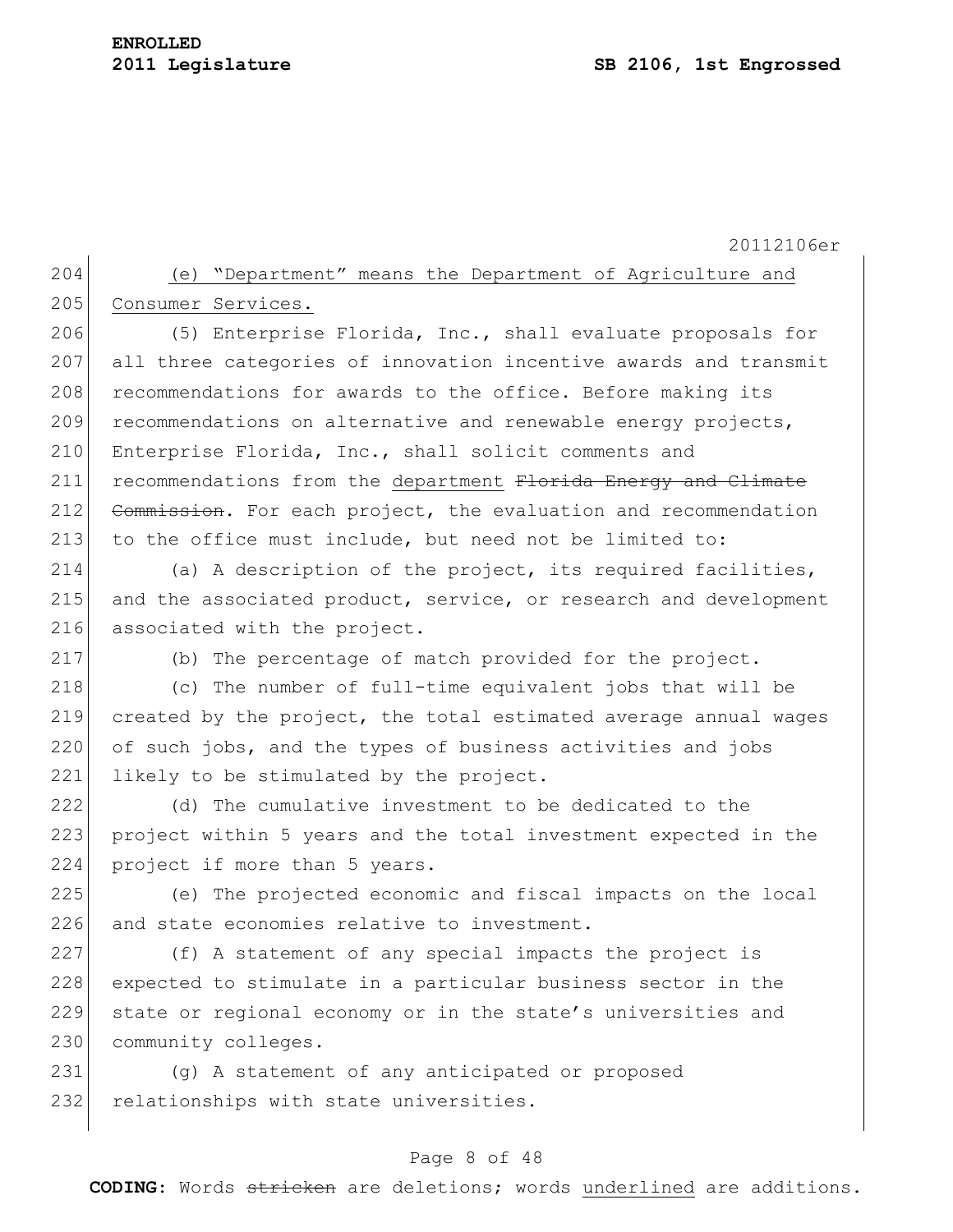20112106er 233 (h) A statement of the role the incentive is expected to 234 play in the decision of the applicant to locate or expand in 235 this state. 236 (i) A recommendation and explanation of the amount of the 237 award needed to cause the applicant to expand or locate in this 238 state. 239 (j) A discussion of the efforts and commitments made by the 240 local community in which the project is to be located to induce 241 the applicant's location or expansion, taking into consideration 242 local resources and abilities. 243 (k) A recommendation for specific performance criteria the 244 applicant would be expected to achieve in order to receive 245 payments from the fund and penalties or sanctions for failure to 246 meet or maintain performance conditions. 247 (l) Additional evaluative criteria for a research and 248 development facility project, including: 249 1. A description of the extent to which the project has the 250 potential to serve as catalyst for an emerging or evolving 251 cluster. 252 2. A description of the extent to which the project has or 253 could have a long-term collaborative research and development 254 relationship with one or more universities or community colleges 255 in this state. 256 3. A description of the existing or projected impact of the 257 project on established clusters or targeted industry sectors. 258 4. A description of the project's contribution to the 259 diversity and resiliency of the innovation economy of this 260 state. 261 5. A description of the project's impact on special needs

## Page 9 of 48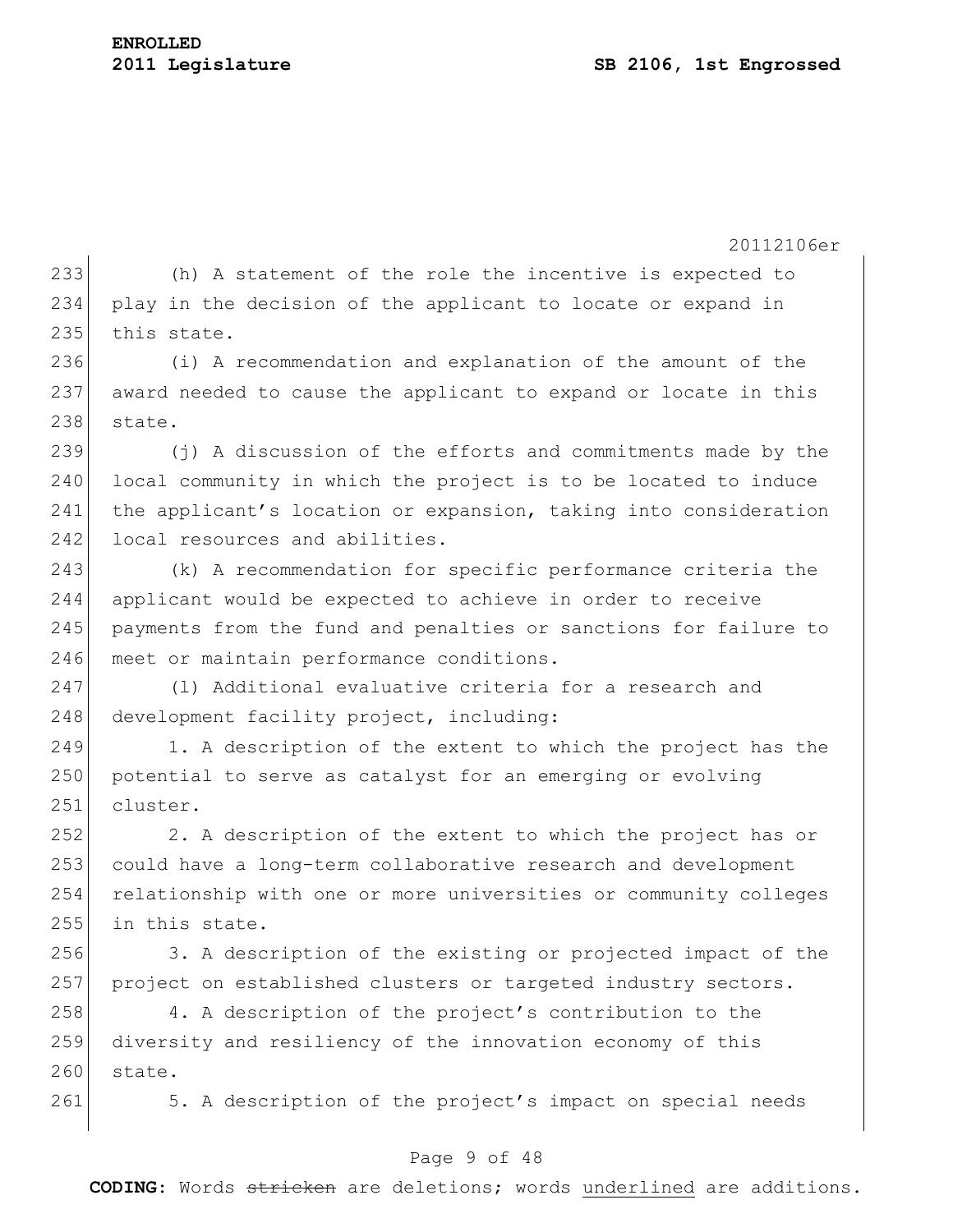262 communities, including, but not limited to, rural areas, 263 distressed urban areas, and enterprise zones.

264 (m) Additional evaluative criteria for alternative and 265 renewable energy proposals, including:

266 1. The availability of matching funds or other in-kind 267 contributions applied to the total project from an applicant. 268 The department commission shall give greater preference to 269 projects that provide such matching funds or other in-kind 270 contributions.

271 2. The degree to which the project stimulates in-state 272 capital investment and economic development in metropolitan and 273 rural areas, including the creation of jobs and the future 274 development of a commercial market for renewable energy 275 technologies.

276 3. The extent to which the proposed project has been 277 demonstrated to be technically feasible based on pilot project 278 demonstrations, laboratory testing, scientific modeling, or 279 engineering or chemical theory that supports the proposal.

280 4. The degree to which the project incorporates an 281 innovative new technology or an innovative application of an 282 existing technology.

283  $\vert$  5. The degree to which a project generates thermal, 284 | mechanical, or electrical energy by means of a renewable energy 285 resource that has substantial long-term production potential.

286 6. The degree to which a project demonstrates efficient use 287 of energy and material resources.

288 7. The degree to which the project fosters overall 289 understanding and appreciation of renewable energy technologies. 290 8. The ability to administer a complete project.

#### Page 10 of 48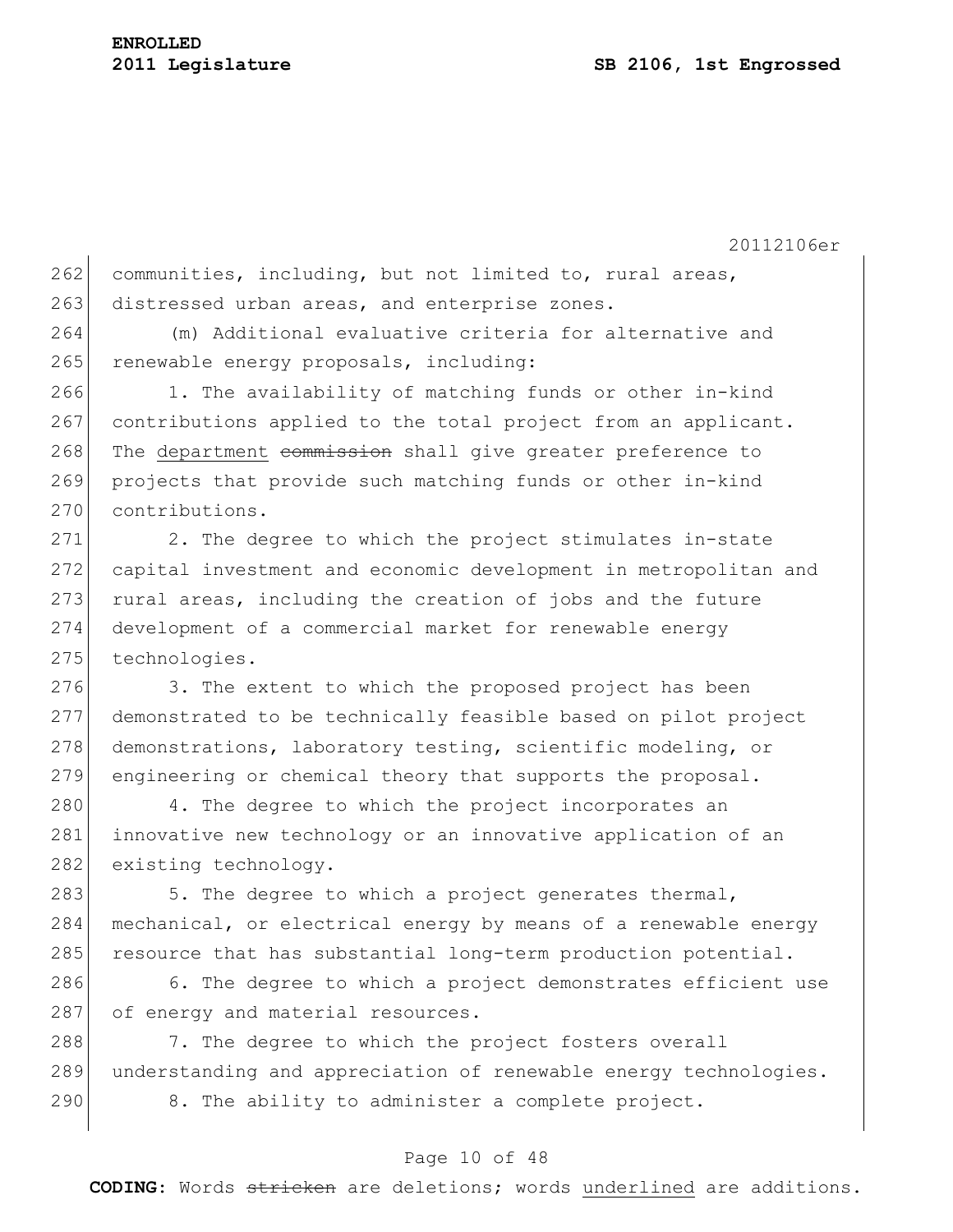291 9. Project duration and timeline for expenditures. 292 10. The geographic area in which the project is to be 293 conducted in relation to other projects. 294 11. The degree of public visibility and interaction. 295 Section 5. Subsection (9) of section 288.9607, Florida 296 Statutes, is amended to read:  $297$  288.9607 Guaranty of bond issues. 298 (9) The membership of the corporation is authorized and 299 directed to conduct such investigation as it may deem necessary 300 for promulgation of regulations to govern the operation of the 301 guaranty program authorized by this section. The regulations may 302 include such other additional provisions, restrictions, and 303 conditions as the corporation, after its investigation referred 304 to in this subsection, shall determine to be proper to achieve 305 the most effective utilization of the quaranty program. This may 306 include, without limitation, a detailing of the remedies that 307 must be exhausted by bondholders, a trustee acting on their 308 behalf, or other credit provided before calling upon the 309 corporation to perform under its guaranty agreement and the 310 subrogation of other rights of the corporation with reference to 311 the capital project and its operation or the financing in the 312 event the corporation makes payment pursuant to the applicable 313 guaranty agreement. The regulations promulgated by the 314 corporation to govern the operation of the guaranty program may 315 contain specific provisions with respect to the rights of the 316 corporation to enter, take over, and manage all financed 317 properties upon default. These regulations shall be submitted by 318 | the corporation to the Department of Agriculture and Consumer 319 Services Florida Energy and Climate Commission for approval.

#### Page 11 of 48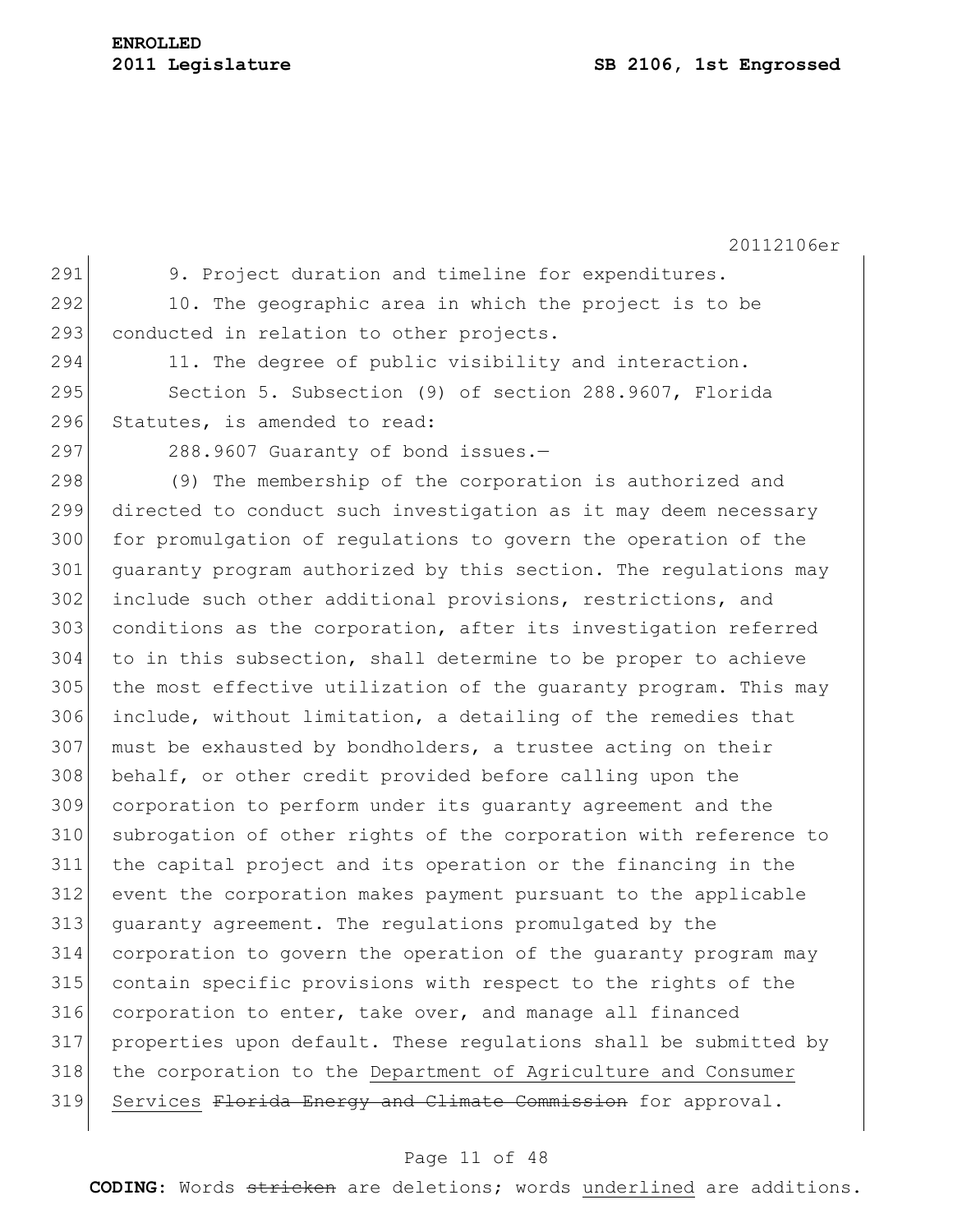320 Section 6. Subsection (5) of section 366.82, Florida 321 Statutes, is amended to read:

322 366.82 Definition; goals; plans; programs; annual reports;  $323$  energy audits.-

 (5) The Department of Agriculture and Consumer Services 325 Florida Energy and Climate Commission shall be a party in the proceedings to adopt goals and shall file with the commission comments on the proposed goals, including, but not limited to:

328 (a) An evaluation of utility load forecasts, including an 329 assessment of alternative supply-side and demand-side resource 330 options.

 (b) An analysis of various policy options that can be implemented to achieve a least-cost strategy, including nonutility programs targeted at reducing and controlling the per 334 capita use of electricity in the state.

 (c) An analysis of the impact of state and local building codes and appliance efficiency standards on the need for utility-sponsored conservation and energy efficiency measures 338 and programs.

339 Section 7. Subsection (3) of section 366.92, Florida 340 Statutes, is amended to read:

341 366.92 Florida renewable energy policy.

342 (3) The commission shall adopt rules for a renewable 343 portfolio standard requiring each provider to supply renewable 344 energy to its customers directly, by procuring, or through 345 renewable energy credits. In developing the RPS rule, the 346 commission shall consult the Department of Environmental 347 Protection and the Department of Agriculture and Consumer 348 Services Florida Energy and Climate Commission. The rule shall

# Page 12 of 48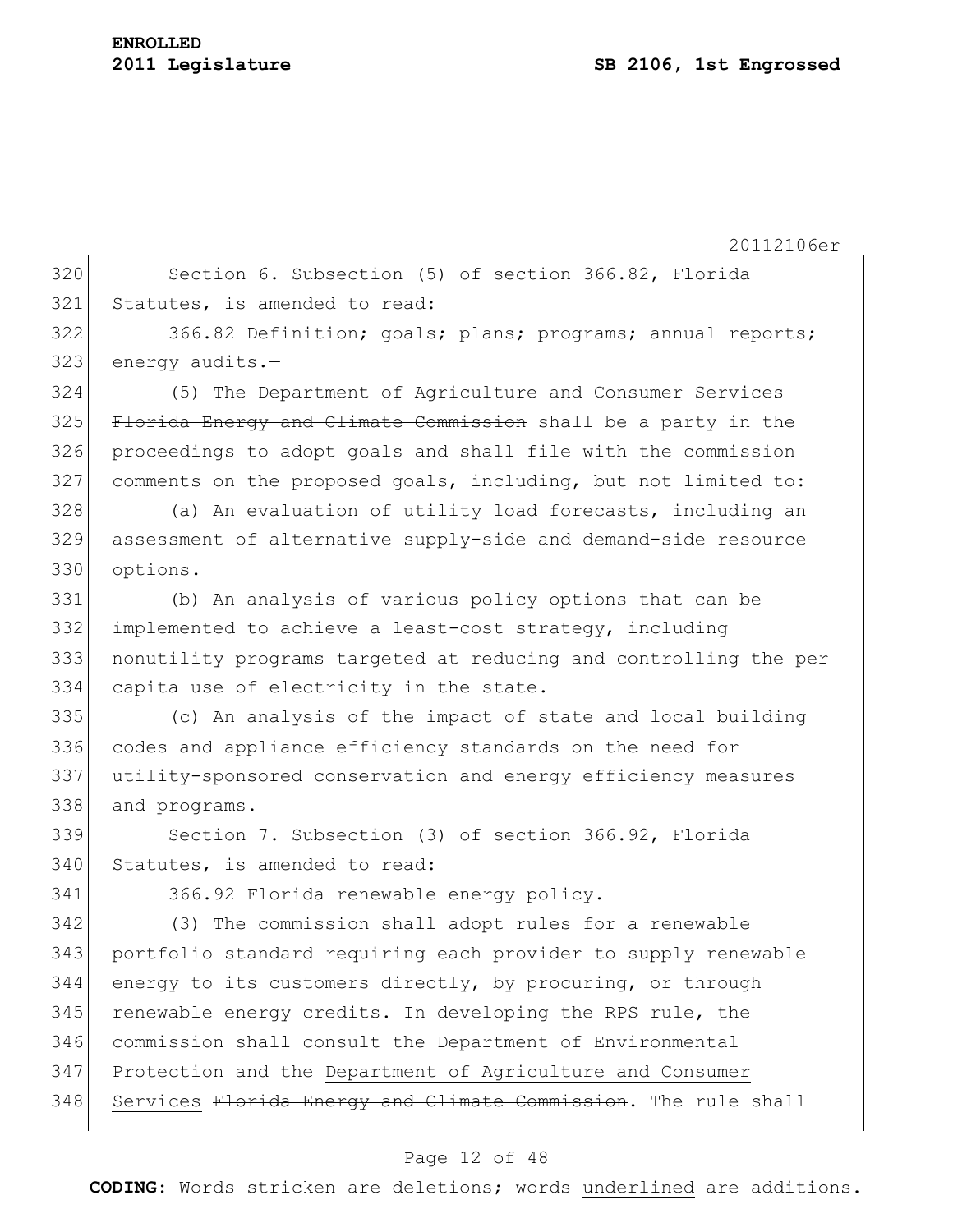not be implemented until ratified by the Legislature. The commission shall present a draft rule for legislative 351 consideration by February 1, 2009.

 (a) In developing the rule, the commission shall evaluate the current and forecasted levelized cost in cents per kilowatt hour through 2020 and current and forecasted installed capacity in kilowatts for each renewable energy generation method through 2020.

(b) The commission's rule:

358 1. Shall include methods of managing the cost of compliance with the renewable portfolio standard, whether through direct supply or procurement of renewable power or through the purchase of renewable energy credits. The commission shall have 362 rulemaking authority for providing annual cost recovery and 363 incentive-based adjustments to authorized rates of return on common equity to providers to incentivize renewable energy. 365 Notwithstanding s. 366.91(3) and (4), upon the ratification of the rules developed pursuant to this subsection, the commission may approve projects and power sales agreements with renewable power producers and the sale of renewable energy credits needed to comply with the renewable portfolio standard. In the event of any conflict, this subparagraph shall supersede s. 366.91(3) and (4). However, nothing in this section shall alter the obligation of each public utility to continuously offer a purchase contract 373 to producers of renewable energy.

 2. Shall provide for appropriate compliance measures and the conditions under which noncompliance shall be excused due to a determination by the commission that the supply of renewable energy or renewable energy credits was not adequate to satisfy

## Page 13 of 48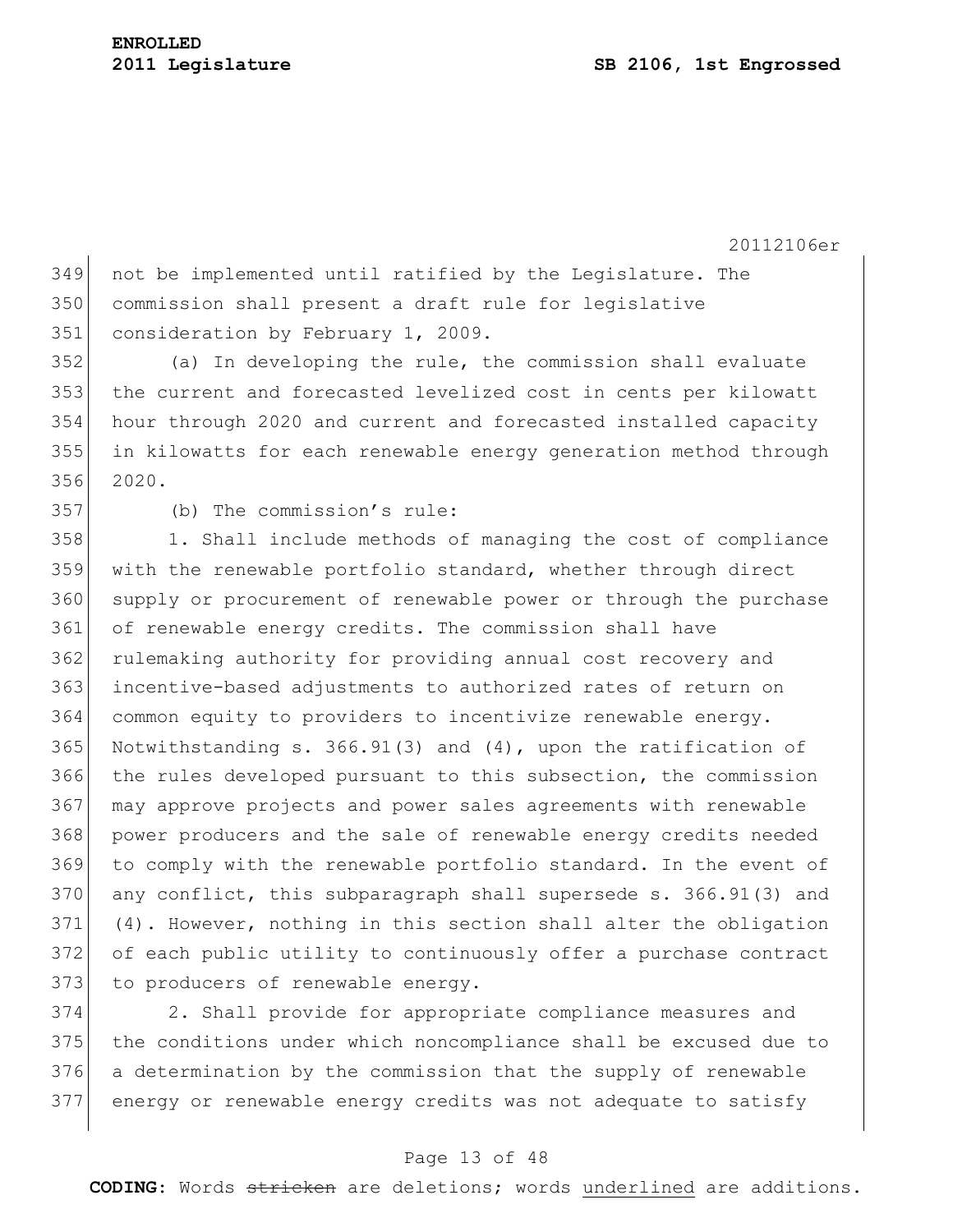378 the demand for such energy or that the cost of securing 379 renewable energy or renewable energy credits was cost 380 prohibitive.

381 3. May provide added weight to energy provided by wind and 382 solar photovoltaic over other forms of renewable energy, whether 383 directly supplied or procured or indirectly obtained through the 384 purchase of renewable energy credits.

385 4. Shall determine an appropriate period of time for which 386 renewable energy credits may be used for purposes of compliance 387 with the renewable portfolio standard.

388 5. Shall provide for monitoring of compliance with and 389 enforcement of the requirements of this section.

390 6. Shall ensure that energy credited toward compliance with 391 the requirements of this section is not credited toward any 392 other purpose.

 7. Shall include procedures to track and account for renewable energy credits, including ownership of renewable energy credits that are derived from a customer-owned renewable energy facility as a result of any action by a customer of an electric power supplier that is independent of a program 398 sponsored by the electric power supplier.

399 8. Shall provide for the conditions and options for the 400 repeal or alteration of the rule in the event that new 401 provisions of federal law supplant or conflict with the rule.

402 (c) Beginning on April 1 of the year following final 403 adoption of the commission's renewable portfolio standard rule, 404 each provider shall submit a report to the commission describing 405 the steps that have been taken in the previous year and the 406 steps that will be taken in the future to add renewable energy

# Page 14 of 48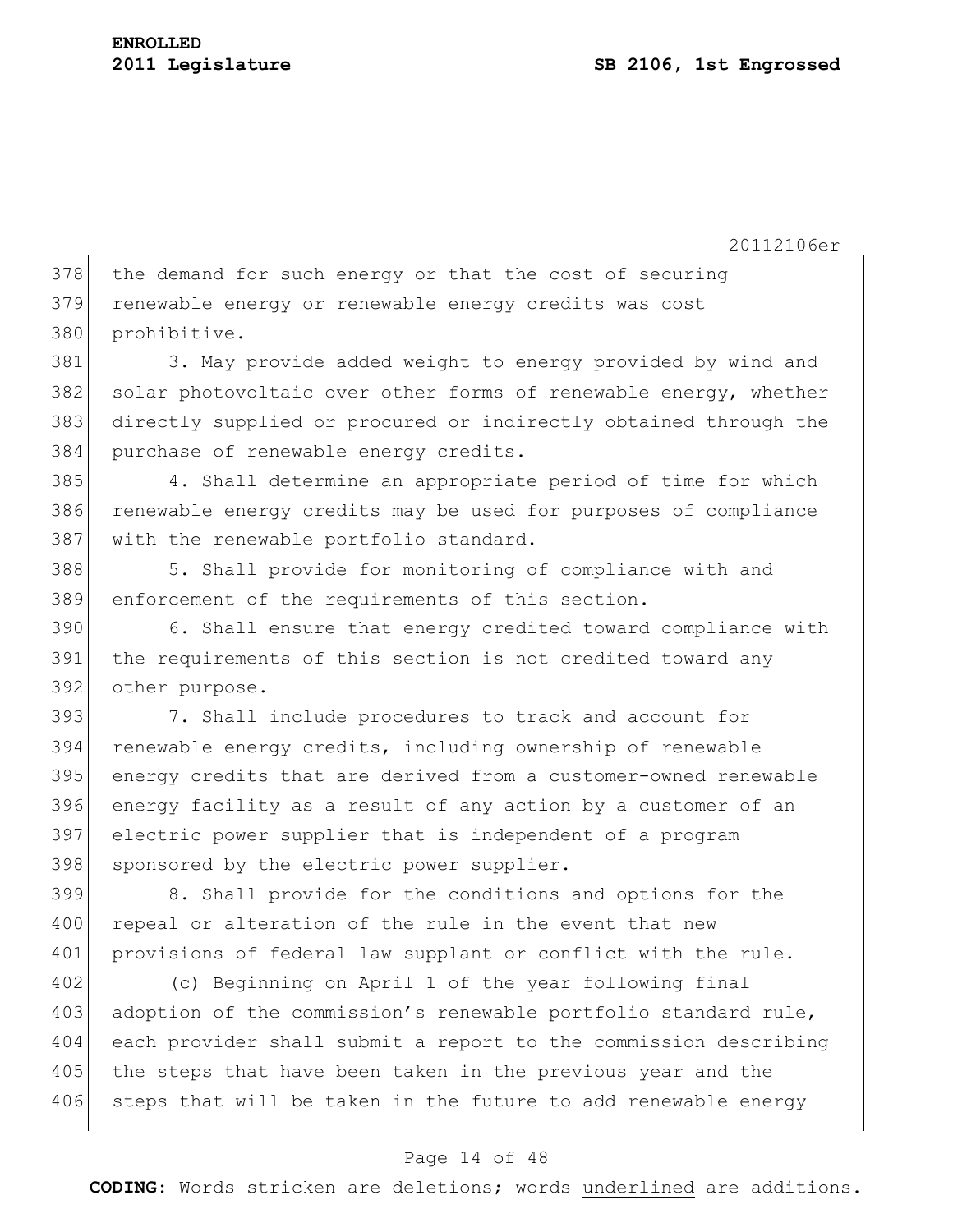20112106er 407 to the provider's energy supply portfolio. The report shall 408 state whether the provider was in compliance with the renewable 409 portfolio standard during the previous year and how it will 410 comply with the renewable portfolio standard in the upcoming 411 year. 412 Section 8. Section 377.6015, Florida Statutes, is amended 413 to read: 414 377.6015 Department of Agriculture and Consumer Services; 415 powers and duties Florida Energy and Climate Commission.-416  $(1)$  The Florida Energy and Climate Commission is created 417 within the Executive Office of the Governor. The commission 418  $\vert$  shall be comprised of nine members appointed by the Governor, 419 the Commissioner of Agriculture, and the Chief Financial  $420$   $\theta$ fficer. 421 (a) The Governor shall appoint one member from three 422 persons nominated by the Florida Public Service Commission 423 Nominating Council, created in s. 350.031, to each of seven 424 seats on the commission. The Commissioner of Agriculture shall 425 appoint one member from three persons nominated by the council 426 to one seat on the commission. The Chief Financial Officer shall 427 appoint one member from three persons nominated by the council 428 to one seat on the commission.  $429$  1. The council shall submit the recommendations to the 430 Governor, the Commissioner of Agriculture, and the Chief 431 Financial Officer by September 1 of those years in which the 432 terms are to begin the following October or within 60 days after 433 a vacancy occurs for any reason other than the expiration of the 434 term. The Governor, the Commissioner of Agriculture, and the 435 Chief Financial Officer may proffer names of persons to be

#### Page 15 of 48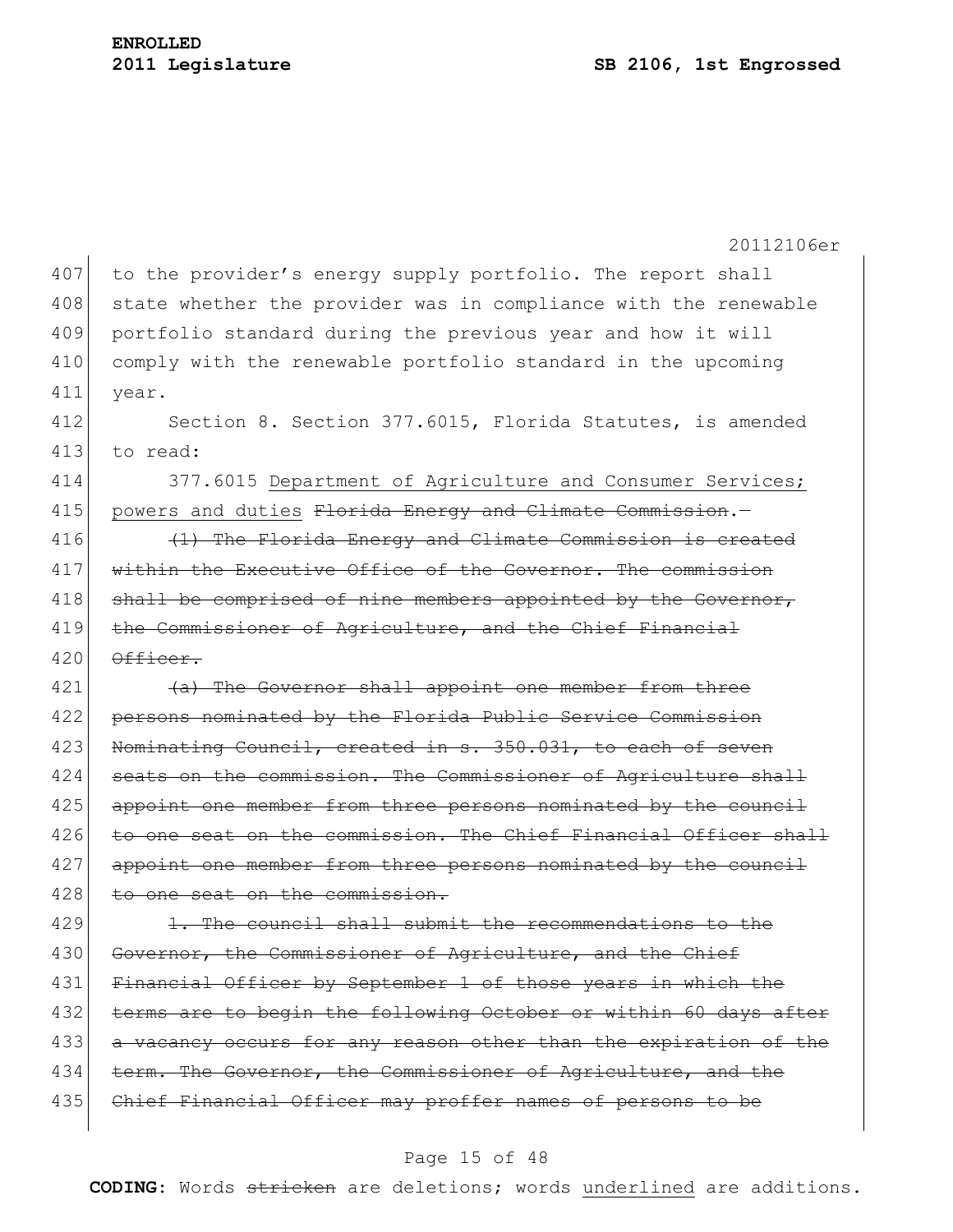20112106er 436 considered for nomination by the council. 437 2. The Governor, the Commissioner of Agriculture, and the 438 Chief Financial Officer shall fill a vacancy occurring on the 439 commission by appointment of one of the applicants nominated by 440 the council only after a background investigation of such 441 applicant has been conducted by the Department of Law 442 Enforcement. 443 3. Members shall be appointed to 3-year terms; however, in 444 order to establish staggered terms, for the initial 445 appointments, the Governor shall appoint four members to 3-year 446 terms, two members to 2-year terms, and one member to a 1-year 447 term, and the Commissioner of Agriculture and the Chief 448 Financial Officer shall each appoint one member to a 3-year term 449 and shall appoint a successor when that appointee's term expires 450 in the same manner as the original appointment. 451 4. The Governor shall select from the membership of the 452 commission one person to serve as chair. 453 5. A vacancy on the commission shall be filled for the 454 unexpired portion of the term in the same manner as the original 455 appointment. 456 6. If the Governor, the Commissioner of Agriculture, or the 457 Chief Financial Officer has not made an appointment within 30 458 consecutive calendar days after the receipt of the 459 recommendations, the council shall initiate, in accordance with 460 this section, the nominating process within 30 days. 461  $\vert$  7. Each appointment to the commission shall be subject to 462 confirmation by the Senate during the next regular session after 463 the vacancy occurs. If the Senate refuses to confirm or fails to 464 consider the appointment of the Governor, the Commissioner of

#### Page 16 of 48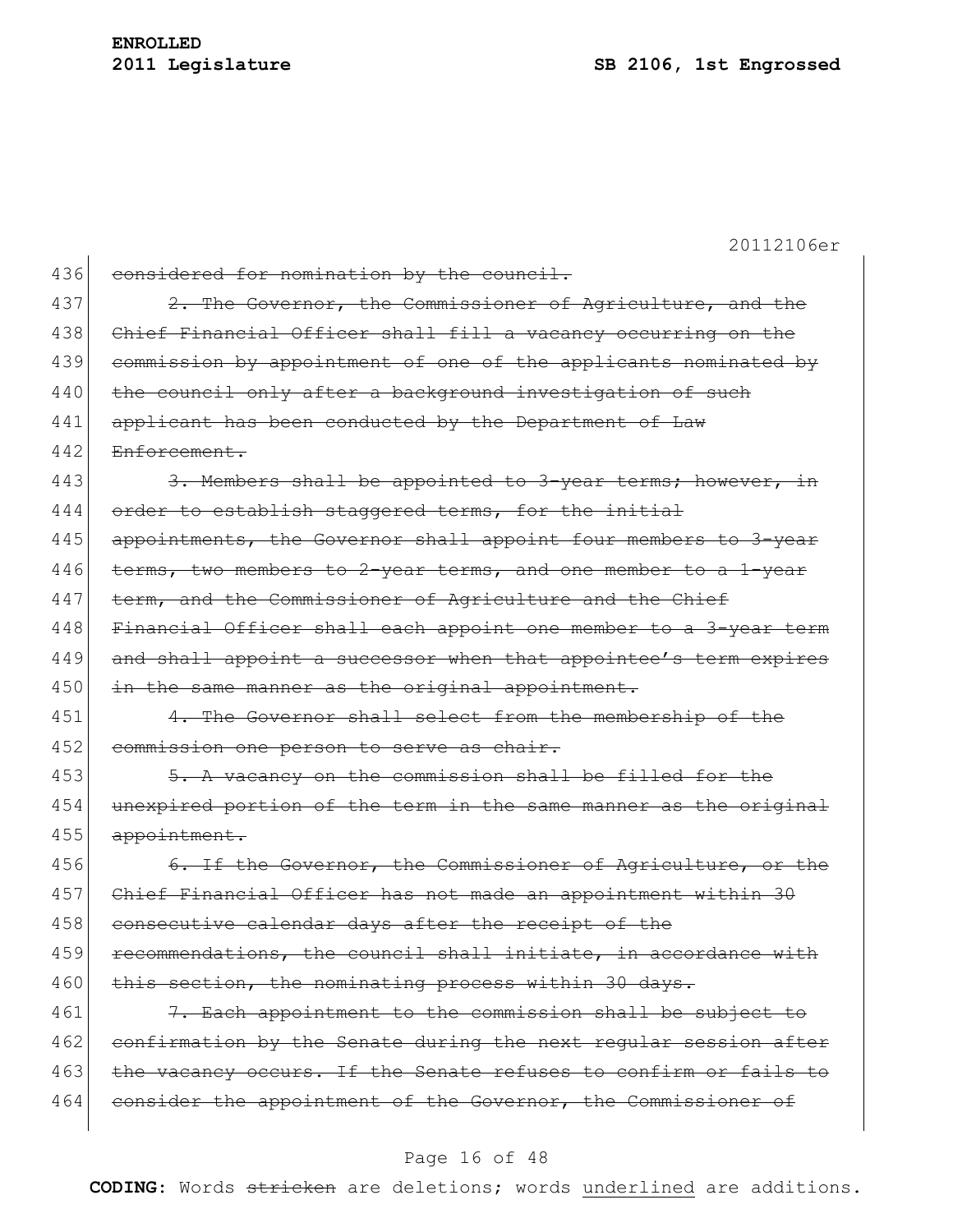20112106er 465 Agriculture, or the Chief Financial Officer, the council shall 466 initiate, in accordance with this section, the nominating 467 process within 30 days. 468 8. The Governor or the Governor's successor may recall an 469 appointee. 470 9. Notwithstanding subparagraph 7. and for the initial 471 appointments to the commission only, each initial appointment to 472 the commission is subject to confirmation by the Senate by the 473 2010 Regular Session. If the Senate refuses to confirm or fails 474 to consider an appointment made by the Governor, the 475 Commissioner of Agriculture, or the Chief Financial Officer, the 476 council shall initiate, in accordance with this section, the 477 nominating process within 30 days after the Senate's refusal to 478 confirm or failure to consider such appointment. This 479 subparagraph expires July 1, 2010. 480 (b) Members must meet the following qualifications and 481 restrictions: 482 1. A member must be an expert in one or more of the 483 following fields: energy, natural resource conservation, 484 economics, engineering, finance, law, transportation and land 485 use, consumer protection, state energy policy, or another field 486 substantially related to the duties and functions of the 487 commission. The commission shall fairly represent the fields 488 specified in this subparagraph.  $489$  2. Each member shall, at the time of appointment and at 490 each commission meeting during his or her term of office, 491 disclose: 492  $\vert$  a. Whether he or she has any financial interest, other than 493 ownership of shares in a mutual fund, in any business entity

#### Page 17 of 48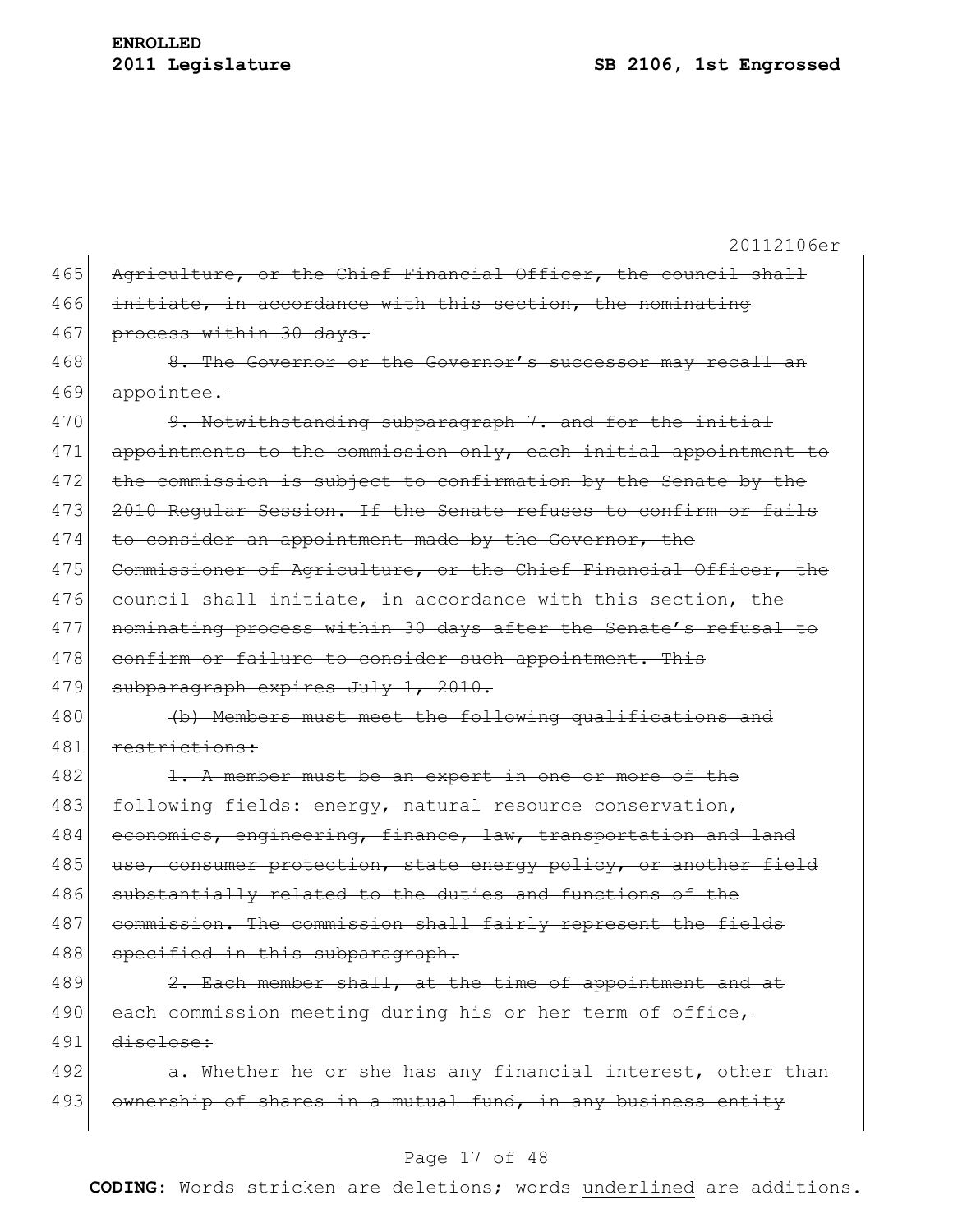|     | 20112106er                                                     |
|-----|----------------------------------------------------------------|
| 494 | that, directly or indirectly, owns or controls, or is an       |
| 495 | affiliate or subsidiary of, any business entity that may be    |
| 496 | affected by the policy recommendations developed by the        |
| 497 | commission.                                                    |
| 498 | b. Whether he or she is employed by or is engaged in any       |
| 499 | business activity with any business entity that, directly or   |
| 500 | indirectly, owns or controls, or is an affiliate or subsidiary |
| 501 | of, any business entity that may be affected by the policy     |
| 502 | recommendations developed by the commission.                   |
| 503 | (c) The chair may designate the following ex officio,          |
| 504 | nonvoting members to provide information and advice to the     |
| 505 | commission at the request of the chair:                        |
| 506 | 1. The chair of the Florida Public Service Commission, or      |
| 507 | his or her designee.                                           |
| 508 | 2. The Public Counsel, or his or her designee.                 |
| 509 | 3. A representative of the Department of Agriculture and       |
| 510 | Consumer Services.                                             |
| 511 | 4. A representative of the Department of Financial             |
| 512 | Services.                                                      |
| 513 | 5. A representative of the Department of Environmental         |
| 514 | Protection.                                                    |
| 515 | 6. A representative of the Department of Community Affairs.    |
| 516 | 7. A representative of the Board of Governors of the State     |
| 517 | University System.                                             |
| 518 | 8. A representative of the Department of Transportation.       |
| 519 | (2) Members shall serve without compensation but are           |
| 520 | entitled to reimbursement for per diem and travel expenses as  |
| 521 | provided in s. 112.061.                                        |
| 522 | (3) Meetings of the commission may be held in various          |
|     |                                                                |

# Page 18 of 48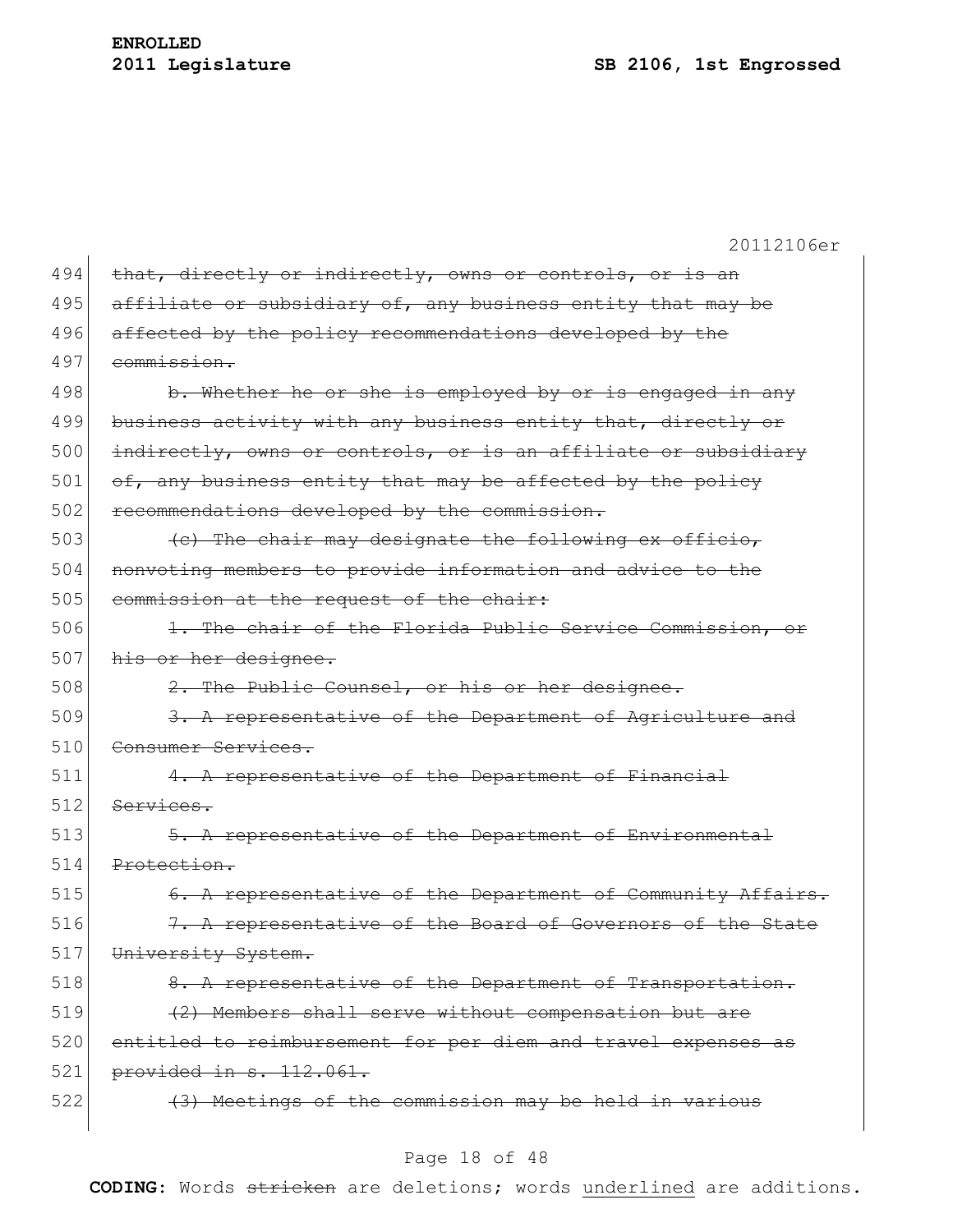# **ENROLLED**

20112106er 523 locations around the state and at the call of the chair; 524 however, the commission must meet at least six times each year. 525  $(1)$   $(4)$  The department commission may: 526 (a) Employ staff and counsel as needed in the performance 527 of its duties. 528 (b) Prosecute and defend legal actions in its own name. 529 (c) Form advisory groups consisting of members of the 530 public to provide information on specific issues. 531  $(2)$   $(5)$  The department commission shall: 532 (a) Administer the Florida Renewable Energy and Energy-533 Efficient Technologies Grants Program pursuant to s. 377.804 to 534 assure a robust grant portfolio. 535 (b) Develop policy for requiring grantees to provide 536 royalty-sharing or licensing agreements with state government 537 for commercialized products developed under a state grant. 538 (c) Administer the Florida Green Government Grants Act 539 pursuant to s. 377.808 and set annual priorities for grants. 540 (d) Administer the information gathering and reporting 541 functions pursuant to ss. 377.601-377.608. 542 (e) Administer petroleum planning and emergency contingency 543 planning pursuant to ss. 377.701, 377.703, and 377.704. 544 (e)  $(f)$  Represent Florida in the Southern States Energy 545 Compact pursuant to ss. 377.71-377.712.  $546$  (g) Complete the annual assessment of the efficacy of 547 Florida's Energy and Climate Change Action Plan, upon completion 548 by the Governor's Action Team on Energy and Climate Change 549 pursuant to the Governor's Executive Order 2007-128, and provide 550 specific recommendations to the Governor and the Legislature 551 each year to improve results.

## Page 19 of 48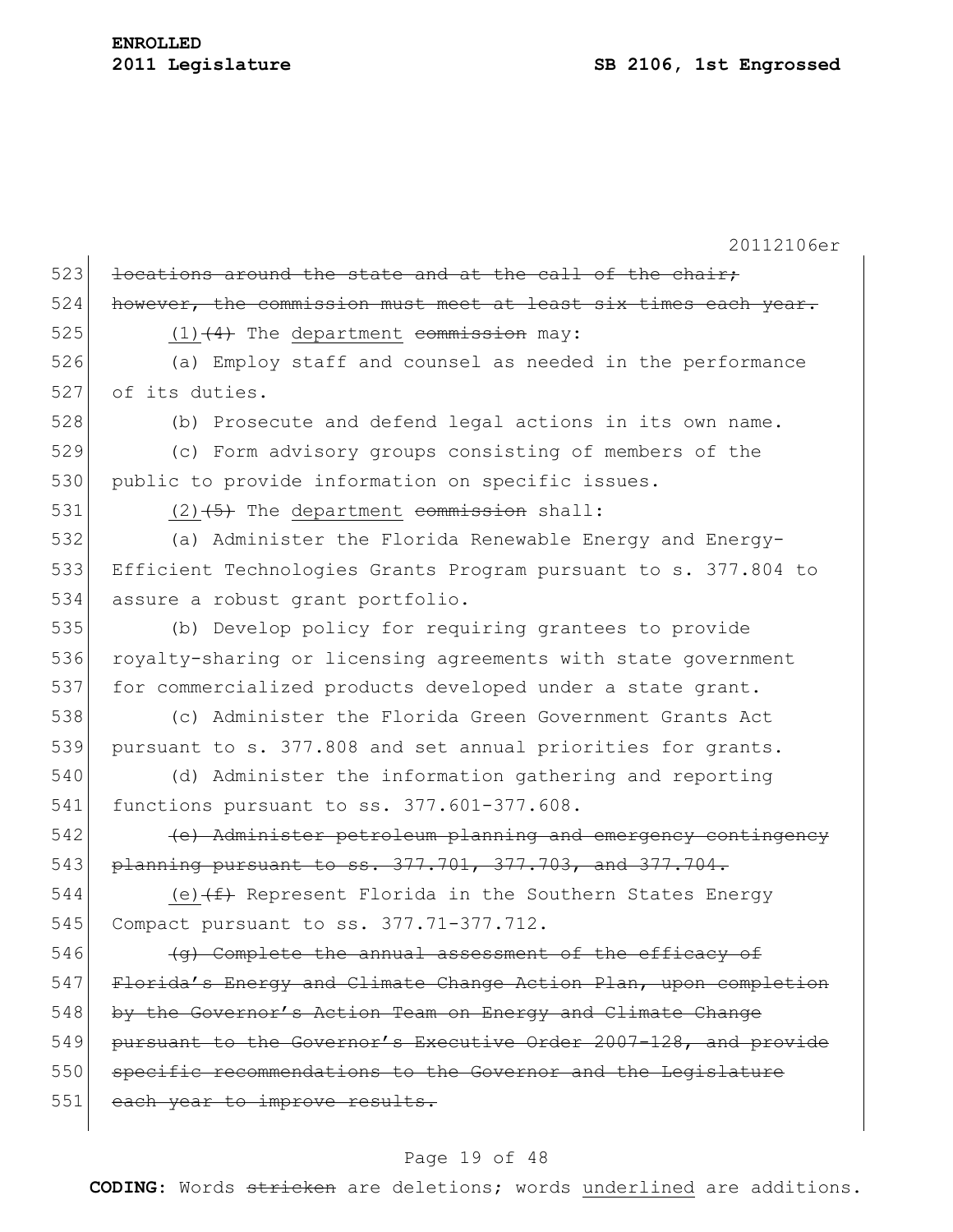| 552 | 20112106er                                                                    |
|-----|-------------------------------------------------------------------------------|
|     | $(f)$ $(h)$ Administer the provisions of the Florida Energy and               |
| 553 | Climate Protection Act pursuant to ss. 377.801-377.807 377.801-               |
| 554 | 377.806.                                                                      |
| 555 | (g) $\overline{t}$ Advocate for energy and climate change issues and          |
| 556 | provide educational outreach and technical assistance in                      |
| 557 | cooperation with the state's academic institutions.                           |
| 558 | (h) $\overleftrightarrow{f}$ Be a party in the proceedings to adopt goals and |
| 559 | submit comments to the Public Service Commission pursuant to s.               |
| 560 | 366.82.                                                                       |
| 561 | (i) $+k$ Adopt rules pursuant to chapter 120 in order to                      |
| 562 | implement all powers and duties described in this section.                    |
| 563 | Section 9. Subsection (1) and paragraphs (a) and (b) of                       |
| 564 | subsection (2) of section 377.602, Florida Statutes, are amended              |
| 565 | to read:                                                                      |
| 566 | 377.602 Definitions. - As used in ss. 377.601-377.608:                        |
| 567 | (1) "Department" "Commission" means the Department of                         |
| 568 | Agriculture and Consumer Services Florida Energy and Climate                  |
| 569 | Commission.                                                                   |
| 570 | (2) "Energy resources" includes, but shall not be limited                     |
| 571 | to:                                                                           |
| 572 | (a) Energy converted from solar radiation, wind, hydraulic                    |
| 573 | potential, tidal movements, biomass, geothermal sources, and                  |
| 574 | other energy resources the department commission determines to                |
| 575 | be important to the production or supply of energy.                           |
| 576 | (b) Propane, butane, motor gasoline, kerosene, home heating                   |
| 577 | oil, diesel fuel, other middle distillates, aviation gasoline,                |
| 578 | kerosene-type jet fuel, naphtha-type jet fuel, residual fuels,                |
| 579 | crude oil, and other petroleum products and hydrocarbons as may               |
| 580 | be determined by the department commission to be of importance.               |

# Page 20 of 48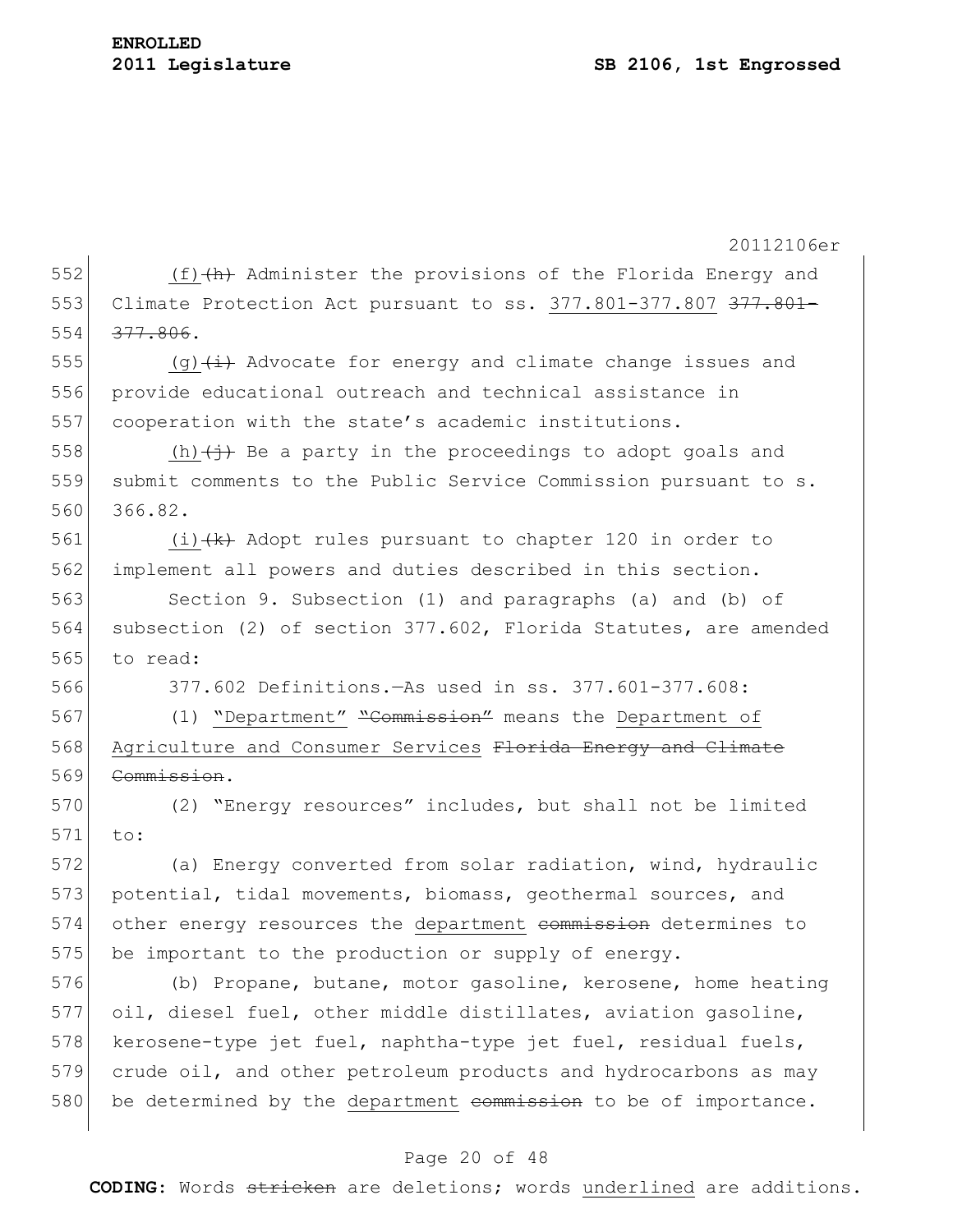|     | 20112106er                                                      |
|-----|-----------------------------------------------------------------|
| 581 | Section 10. Section 377.603, Florida Statutes, is amended       |
| 582 | to read:                                                        |
| 583 | 377.603 Energy data collection; powers and duties of the        |
| 584 | department commission.-                                         |
| 585 | (1) The department commission may collect data on the           |
| 586 | extraction, production, importation, exportation, refinement,   |
| 587 | transportation, transmission, conversion, storage, sale, or     |
| 588 | reserves of energy resources in this state in an efficient and  |
| 589 | expeditious manner.                                             |
| 590 | (2) The department commission may prepare periodic reports      |
| 591 | of energy data it collects.                                     |
| 592 | (3) The department commission may adopt and promulgate such     |
| 593 | rules and regulations as are necessary to carry out the         |
| 594 | provisions of ss. 377.601-377.608. Such rules shall be pursuant |
| 595 | to chapter 120.                                                 |
| 596 | (4) The department commission shall maintain internal           |
| 597 | validation procedures to assure the accuracy of information     |
| 598 | received.                                                       |
| 599 | Section 11. Section 377.604, Florida Statutes, is amended       |
| 600 | to read:                                                        |
| 601 | 377.604 Required reports. - Every person who produces,          |
| 602 | imports, exports, refines, transports, transmits, converts,     |
| 603 | stores, sells, or holds known reserves of any form of energy    |
| 604 | resources used as fuel shall report to the department           |
| 605 | commission, at the request of and in a manner prescribed by the |
| 606 | department commission, on forms provided by the department      |
| 607 | commission. Such forms shall be designed in such a manner as to |
| 608 | indicate:                                                       |
| 609 | (1) The identity of the person or persons making the            |

# Page 21 of 48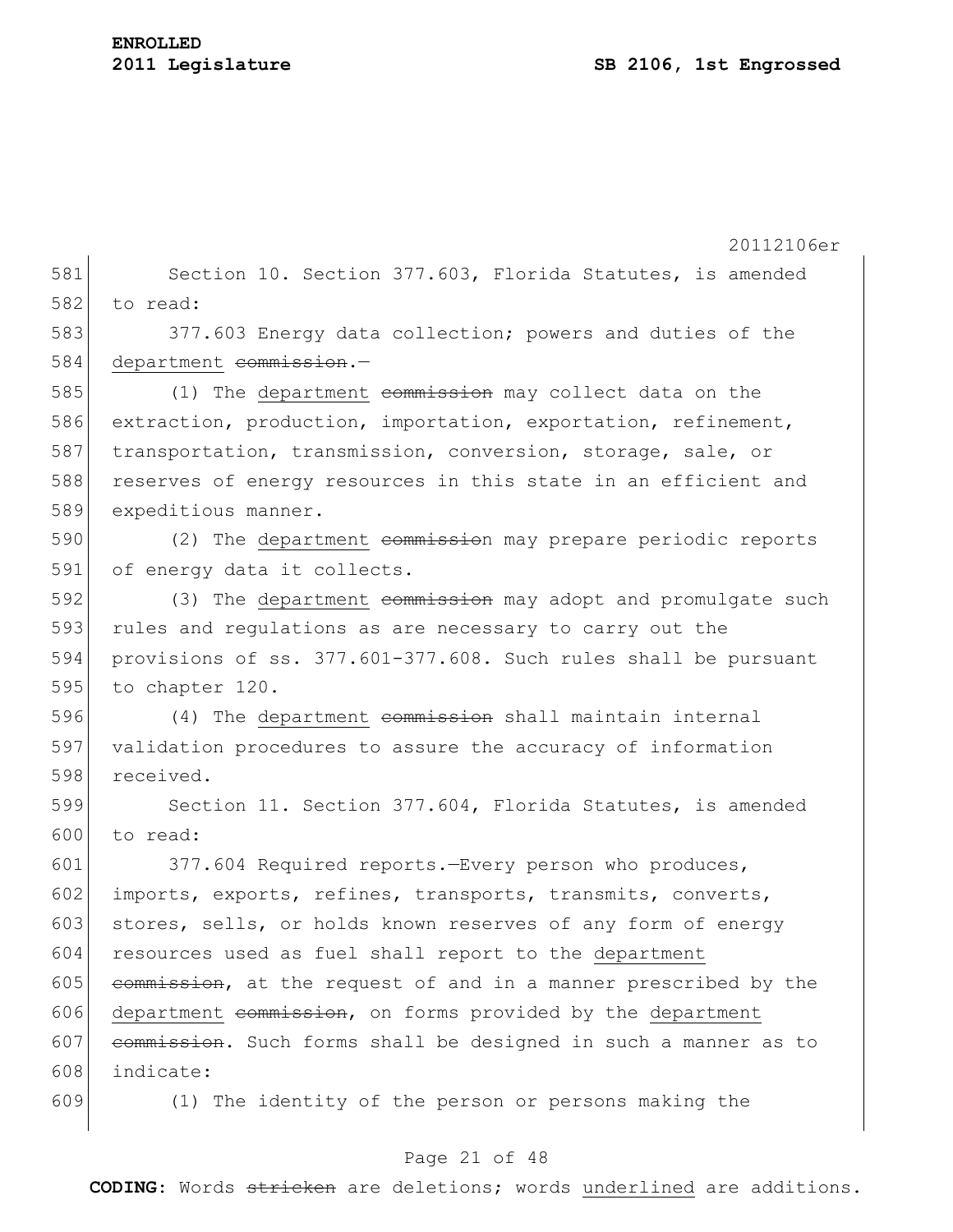20112106er 610 report. 611 (2) The quantity of energy resources extracted, produced, 612 imported, exported, refined, transported, transmitted, 613 converted, stored, or sold except at retail. 614 (3) The quantity of energy resources known to be held in 615 reserve in the state. 616 (4) The identity of each refinery from which petroleum 617 products have normally been obtained and the type and quantity 618 of products secured from that refinery for sale or resale in 619 this state. 620 (5) Any other information which the department commission 621 deems proper pursuant to the intent of ss. 377.601-377.608. 622 Section 12. Section 377.605, Florida Statutes, is amended  $623$  to read: 624 377.605 Use of existing information.—The department  $625$  commission may utilize to the fullest extent possible any 626 existing energy information already prepared for state or 627 federal agencies. Every state, county, and municipal agency  $628$  shall cooperate with the department commission and shall submit 629 any information on energy to the department commission upon 630 request. 631 Section 13. Section 377.606, Florida Statutes, is amended 632 to read: 633 377.606 Records of the department commission; limits of 634 confidentiality.—The information or records of individual 635 persons, as defined in this section, obtained by the department 636 commission as a result of a report, investigation, or  $637$  verification required by the department commission shall be open 638 to the public, except such information the disclosure of which

## Page 22 of 48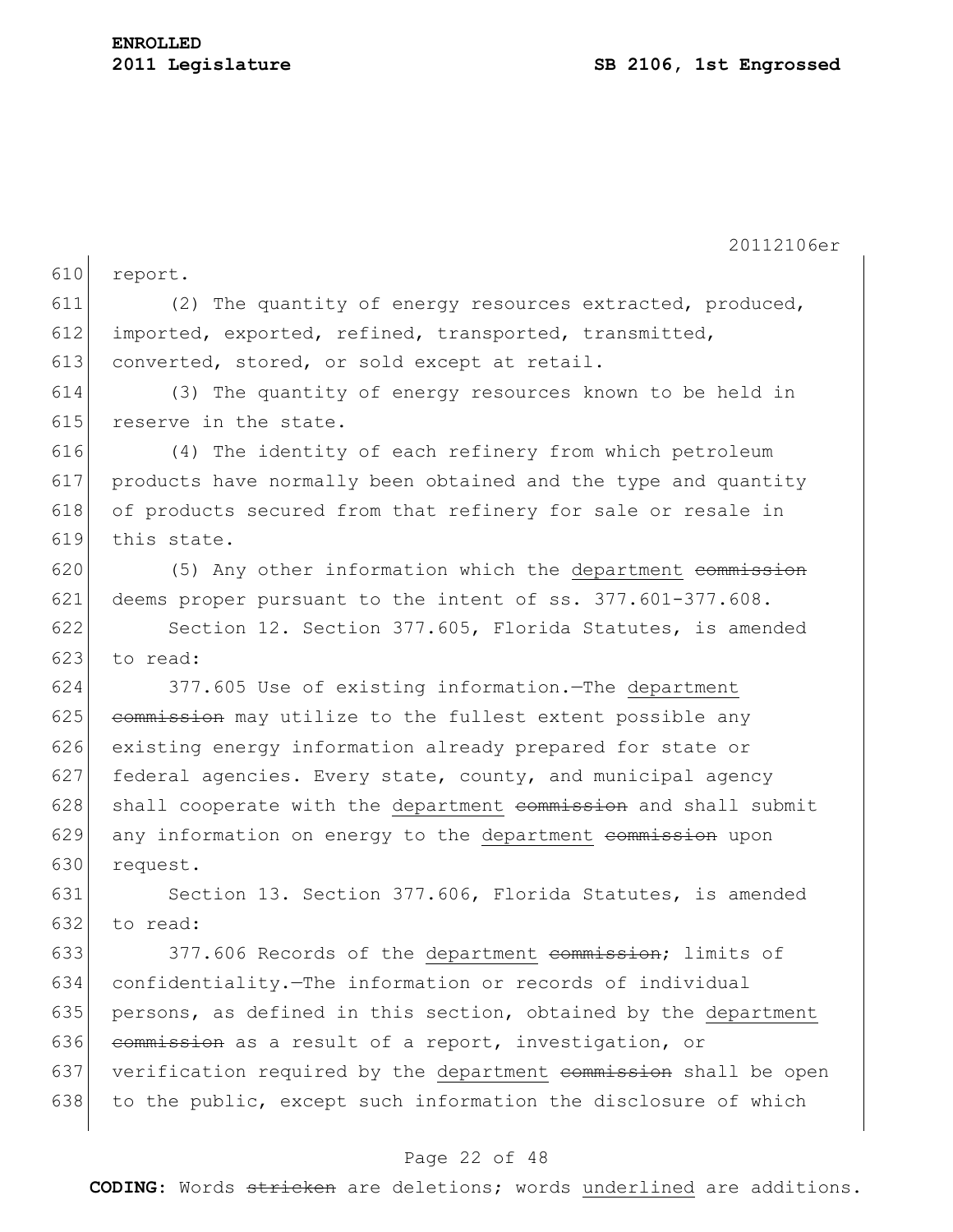20112106er 639 would be likely to cause substantial harm to the competitive 640 position of the person providing such information and which is 641 requested to be held confidential by the person providing such 642 information. Such proprietary information is confidential and 643 exempt from the provisions of s. 119.07(1). Information reported  $644$  by entities other than the department commission in documents or 645 reports open to public inspection shall under no circumstances  $646$  be classified as confidential by the department commission. 647 Divulgence of proprietary information as is requested to be held 648 confidential, except upon order of a court of competent 649 jurisdiction or except to an officer of the state entitled to 650 receive the same in his or her official capacity, shall be a 651 misdemeanor of the second degree, punishable as provided in ss. 652 775.082 and 775.083. Nothing in This section does not shall be 653 construed to prohibit the publication or divulgence by other 654 means of data so classified as to prevent identification of 655 particular accounts or reports made to the department commission 656 in compliance with s. 377.603 or to prohibit the disclosure of 657 such information to properly qualified legislative committees. 658 The department commission shall establish a system which permits 659 reasonable access to information developed.

660 Section 14. Section 377.608, Florida Statutes, is amended 661 to read:

 377.608 Prosecution of cases by state attorney.—The state attorney shall prosecute all cases certified to him or her for 664 prosecution by the department commission immediately upon receipt of the evidence transmitted by the department commission, or as soon thereafter as practicable. 667 Section 15. Subsections  $(1)$ ,  $(2)$ , and  $(3)$  of section

#### Page 23 of 48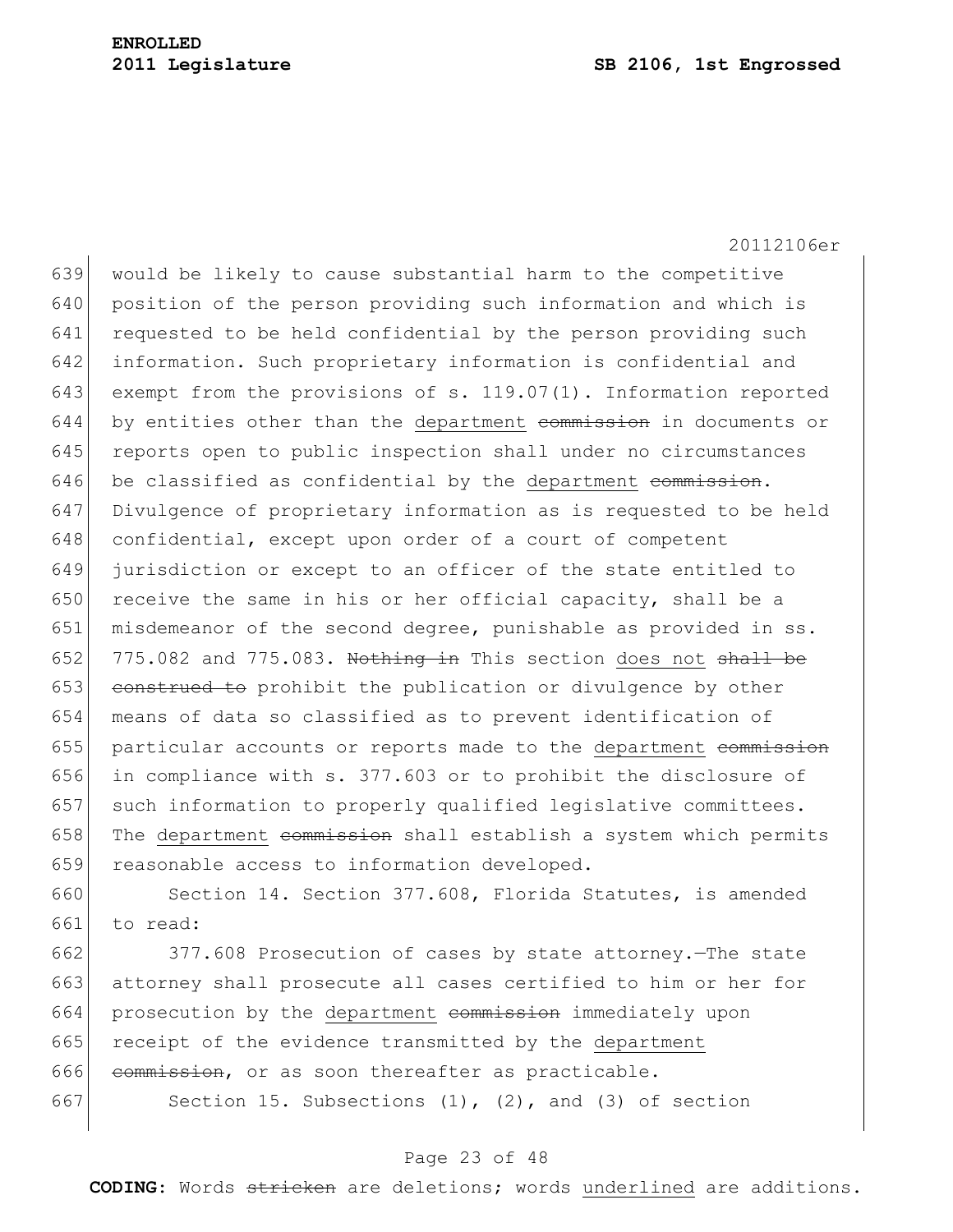668 377.701, Florida Statutes, are amended to read:

669 377.701 Petroleum allocation.—

670 (1) The Division of Emergency Management Florida Energy and 671 Climate Commission shall assume the state's role in petroleum 672 allocation and conservation, including the development of a fair 673 and equitable petroleum plan. The Division of Emergency 674 Management commission shall constitute the responsible state 675 agency for performing the functions of any federal program 676 delegated to the state, which relates to petroleum supply, 677 demand, and allocation.

678  $(2)$  The Division of Emergency Management commission shall, 679 in addition to assuming the duties and responsibilities provided 680 by subsection  $(1)$ , perform the following:

681 (a) In projecting available supplies of petroleum, 682 coordinate with the Department of Revenue to secure information 683 necessary to assure the sufficiency and accuracy of data 684 submitted by persons affected by any federal fuel allocation 685 program.

686 (b) Require such periodic reports from public and private 687 sources as may be necessary to the fulfillment of its 688 responsibilities under this act. Such reports may include: 689 petroleum use; all sales, including end-user sales, except 690 retail gasoline and retail fuel oil sales; inventories; expected 691 supplies and allocations; and petroleum conservation measures.

692 (c) In cooperation with the Department of Revenue and other 693 relevant state agencies, provide for long-range studies 694 regarding the usage of petroleum in the state in order to: 695 1. Comprehend the consumption of petroleum resources.

696 2. Predict future petroleum demands in relation to

# Page 24 of 48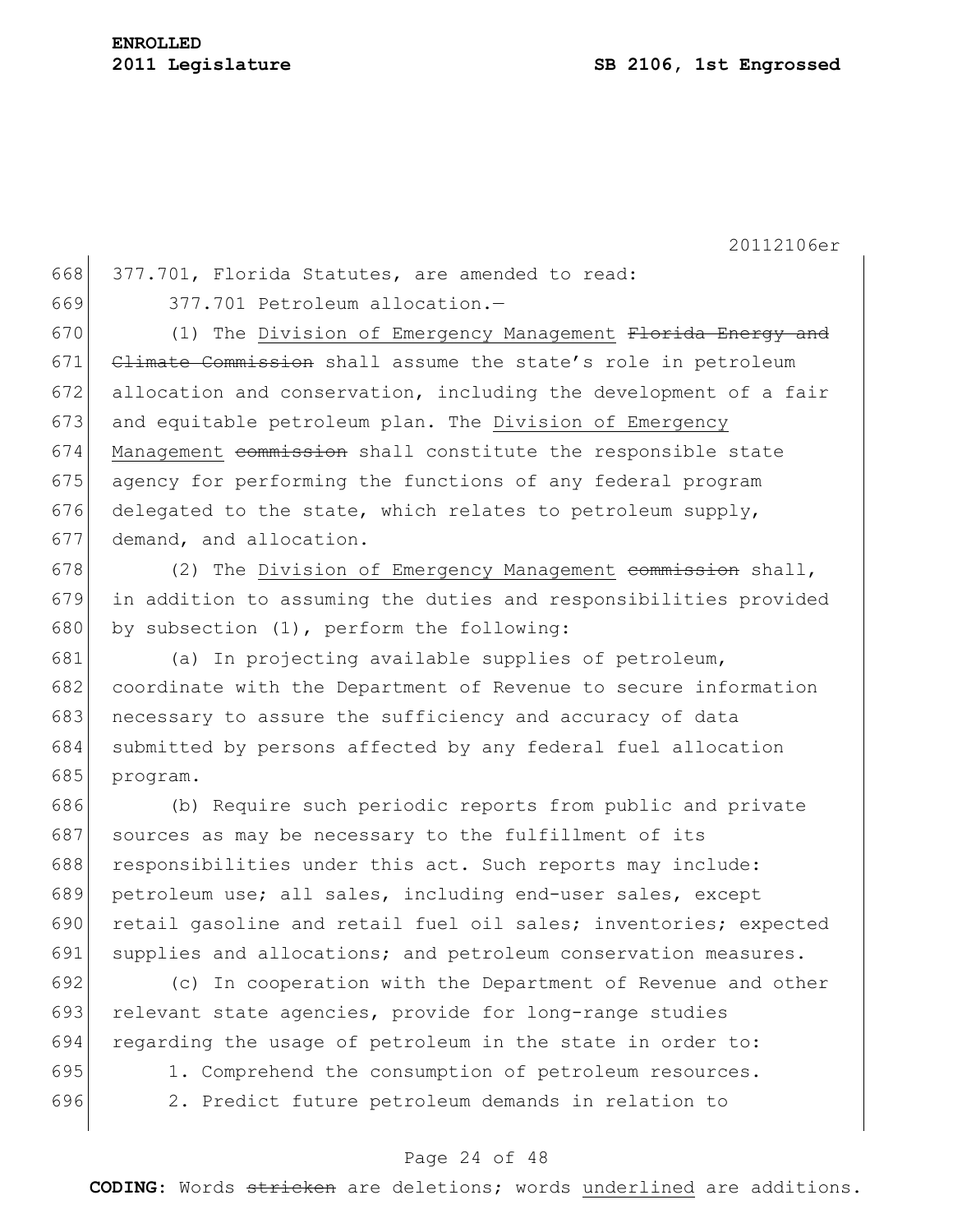20112106er 697 available resources. 698 3. Report the results of such studies to the Legislature. 699  $(3)$  For the purpose of determining accuracy of data, all 700 state agencies shall timely provide the Division of Emergency 701 Management commission with petroleum-use information in a format 702 suitable to the needs of the allocation program. 703 Section 16. Section 377.703, Florida Statutes, is amended 704 to read: 705 377.703 Additional functions of the Department of 706 Agriculture and Consumer Services Florida Energy and Climate 707 Commission.-708 (1) LEGISLATIVE INTENT.—Recognizing that energy supply and 709 demand questions have become a major area of concern to the 710 state which must be dealt with by effective and well-coordinated 711 state action, it is the intent of the Legislature to promote the 712 efficient, effective, and economical management of energy 713 problems, centralize energy coordination responsibilities, 714 pinpoint responsibility for conducting energy programs, and 715 ensure the accountability of state agencies for the 716 implementation of s. 377.601(2), the state energy policy. It is 717 the specific intent of the Legislature that nothing in this act 718 shall in any way change the powers, duties, and responsibilities 719 assigned by the Florida Electrical Power Plant Siting Act, part 720 II of chapter 403, or the powers, duties, and responsibilities 721 of the Florida Public Service Commission. 722 (2) FLORIDA ENERGY AND CLIMATE COMMISSION; DUTIES. The 723 department commission shall perform the following functions, 724 unless as otherwise provided, consistent with the development of

725 a state energy policy:

#### Page 25 of 48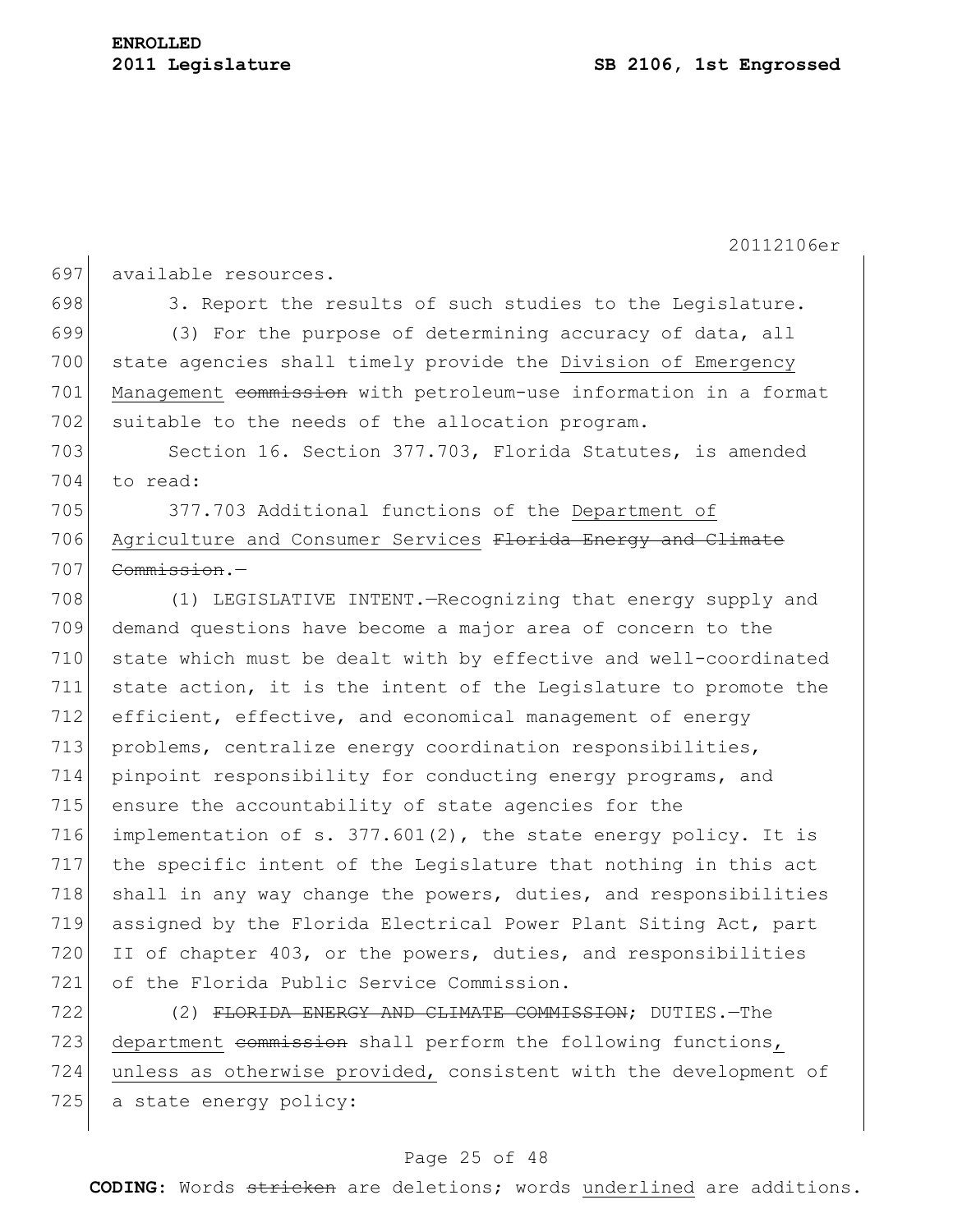726 (a) The Division of Emergency Management is responsible for 727 the commission shall assume the responsibility for development 728 of an energy emergency contingency plan to respond to serious 729 shortages of primary and secondary energy sources. Upon a 730 finding by the Governor, implementation of any emergency program 731 shall be upon order of the Governor that a particular kind or 732 type of fuel is, or that the occurrence of an event which is 733 reasonably expected within 30 days will make the fuel, in short 734 supply. The Division of Emergency Management commission shall 735 then respond by instituting the appropriate measures of the 736 contingency plan to meet the given emergency or energy shortage. 737 The Governor may utilize the provisions of s. 252.36(5) to carry 738 out any emergency actions required by a serious shortage of 739 energy sources.

740 (b) The department is commission shall be responsible for 741 performing or coordinating the functions of any federal energy 742 programs delegated to the state, including energy supply, 743 demand, conservation, or allocation.

 $744$  (c) The department commission shall analyze present and 745 proposed federal energy programs and make recommendations 746 regarding those programs to the Governor and the Legislature.

 $747$  (d) The department commission shall coordinate efforts to 748 seek federal support or other support for state energy 749 activities, including energy conservation, research, or 750 development, and is shall be responsible for the coordination of 751 multiagency energy conservation programs and plans.

752 (e) The department commission shall analyze energy data 753 collected and prepare long-range forecasts of energy supply and 754 demand in coordination with the Florida Public Service

## Page 26 of 48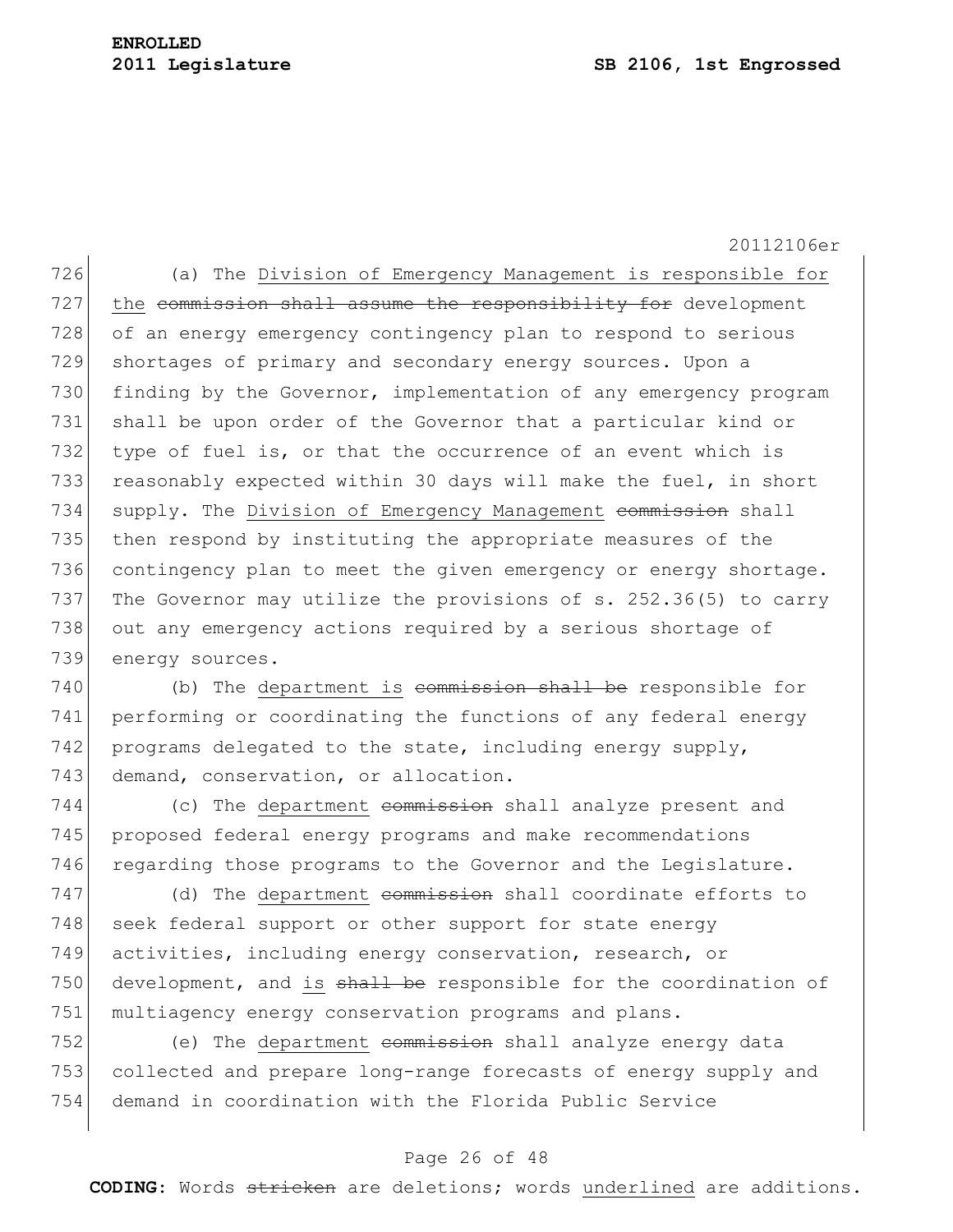755 Commission, which is responsible shall have responsibility for 756 electricity and natural gas forecasts. To this end, the 757 forecasts shall contain:

758 1. An analysis of the relationship of state economic growth 759 and development to energy supply and demand, including the 760 constraints to economic growth resulting from energy supply 761 constraints.

762 2. Plans for the development of renewable energy resources 763 and reduction in dependence on depletable energy resources, 764 particularly oil and natural gas, and an analysis of the extent 765 to which renewable energy sources are being utilized in the 766 state.

767 3. Consideration of alternative scenarios of statewide 768 energy supply and demand for  $5$ , 10, and 20 years to identify 769 strategies for long-range action, including identification of 770 potential social, economic, and environmental effects.

 $771$  4. An assessment of the state's energy resources, including 772 examination of the availability of commercially developable and 773 imported fuels, and an analysis of anticipated effects on the 774 state's environment and social services resulting from energy 775 resource development activities or from energy supply 776 constraints, or both.

777 (f) The department commission shall submit an annual report 778 to the Governor and the Legislature reflecting its activities 779 and making recommendations of policies for improvement of the 780 state's response to energy supply and demand and its effect on 781 the health, safety, and welfare of the people of Florida. The 782 report shall include a report from the Florida Public Service 783 Commission on electricity and natural gas and information on

## Page 27 of 48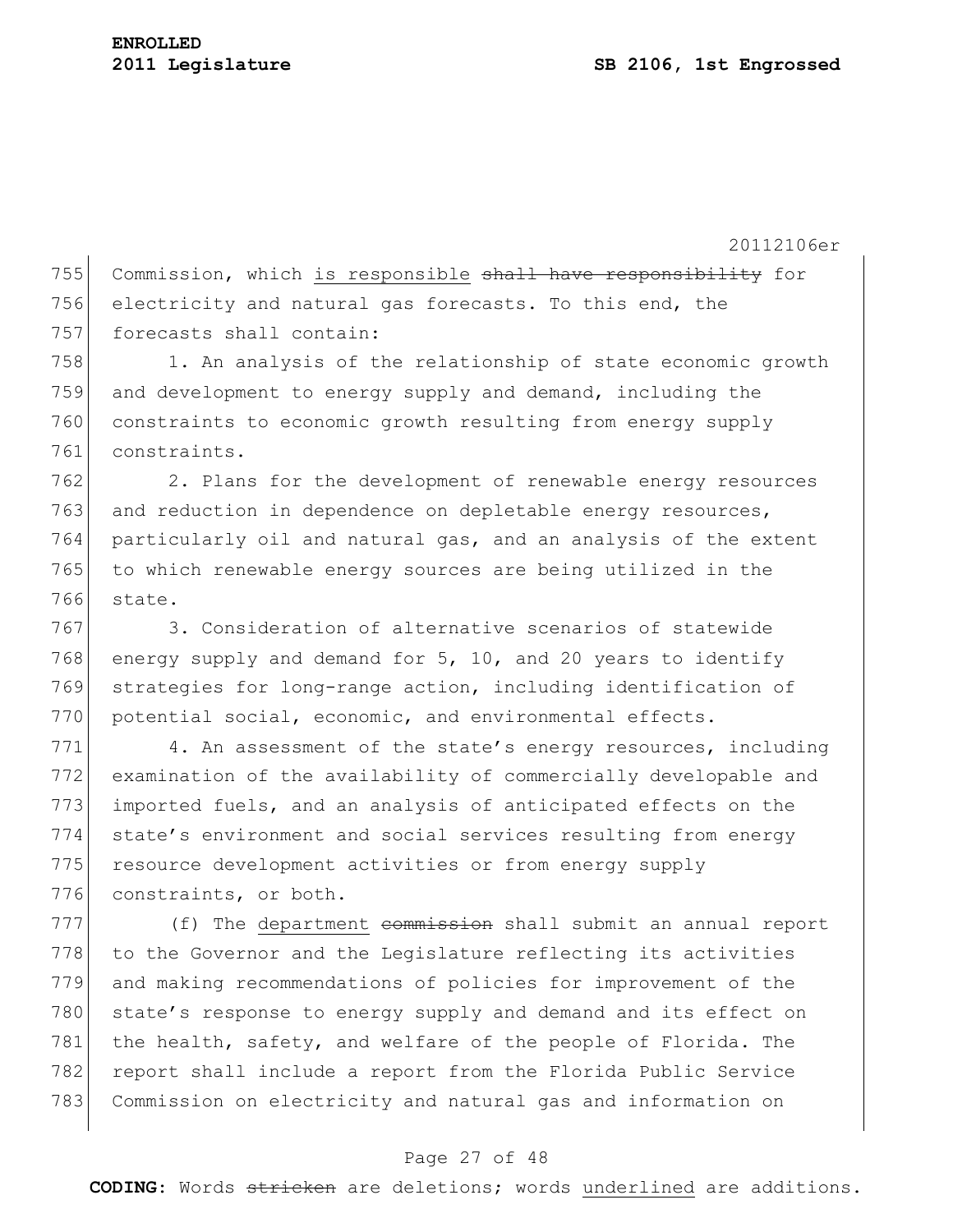20112106er 784 energy conservation programs conducted and underway in the past 785 year and shall include recommendations for energy conservation 786 programs for the state, including, but not limited to, the 787 following factors: 788 1. Formulation of specific recommendations for improvement 789 in the efficiency of energy utilization in governmental, 790 residential, commercial, industrial, and transportation sectors. 791 2. Collection and dissemination of information relating to 792 energy conservation. 793 3. Development and conduct of educational and training 794 programs relating to energy conservation. 795 4. An analysis of the ways in which state agencies are 796 seeking to implement s. 377.601(2), the state energy policy, and 797 recommendations for better fulfilling this policy.  $798$  (g) The department may commission has authority to adopt 799 rules pursuant to ss. 120.536(1) and 120.54 to implement the 800 provisions of this act. 801 (h) The department commission shall promote the development 802 and use of renewable energy resources, in conformance with the 803 provisions of chapter 187 and s. 377.601, by: 804 1. Establishing goals and strategies for increasing the use 805 of solar energy in this state. 806 2. Aiding and promoting the commercialization of solar 807 energy technology, in cooperation with the Florida Solar Energy 808 Center, Enterprise Florida, Inc., and any other federal, state, 809 or local governmental agency which may seek to promote research, 810 development, and demonstration of solar energy equipment and 811 technology. 812 3. Identifying barriers to greater use of solar energy

## Page 28 of 48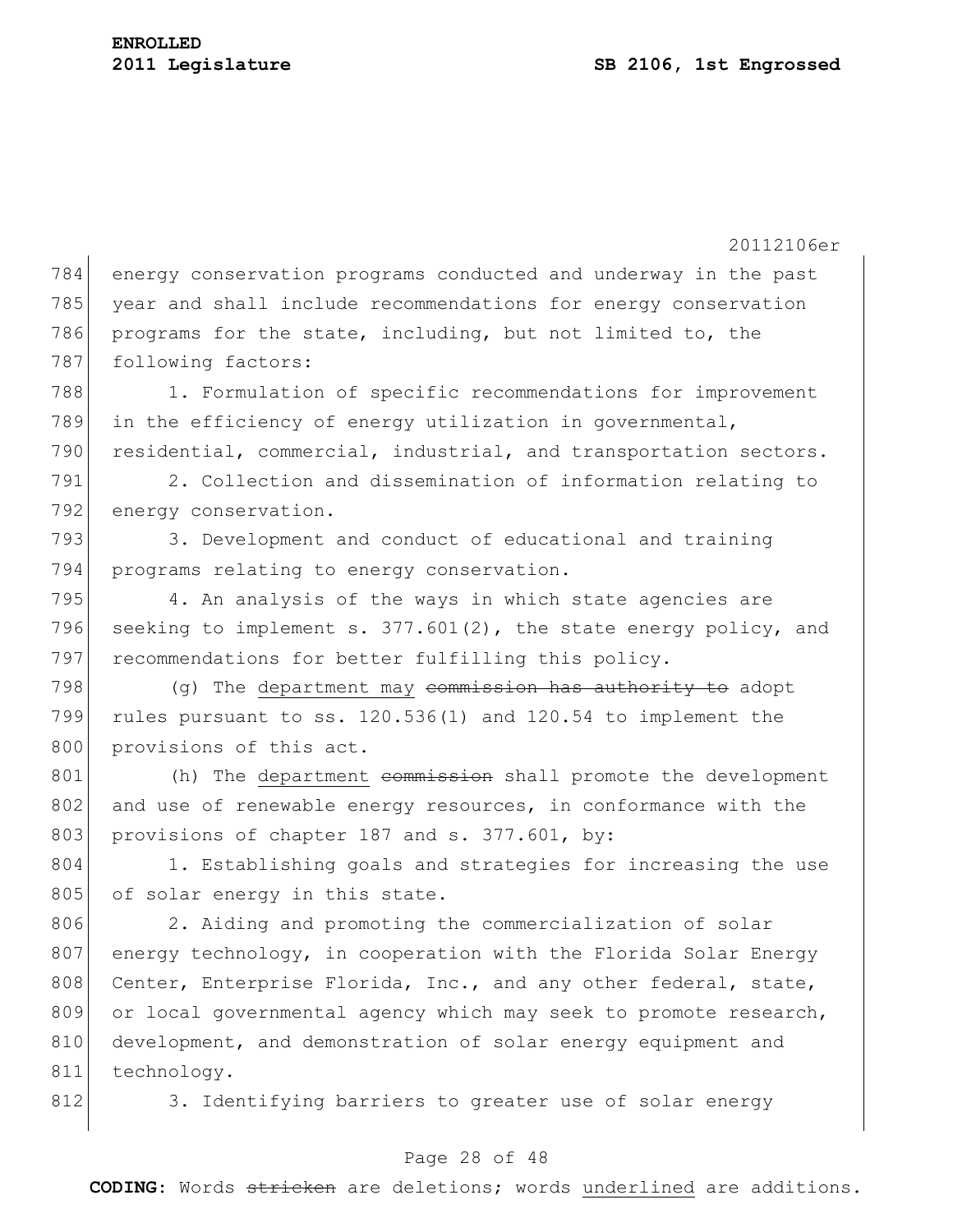830

20112106er

813 systems in this state, and developing specific recommendations 814 for overcoming identified barriers, with findings and 815 recommendations to be submitted annually in the report to the 816 Governor and Legislature required under paragraph (f).

817 4. In cooperation with the Department of Environmental 818 Protection, the Department of Transportation, the Department of 819 Community Affairs, Enterprise Florida, Inc., the Florida Solar 820 Energy Center, and the Florida Solar Energy Industries 821 Association, investigating opportunities, pursuant to the 822 National Energy Policy Act of 1992, the Housing and Community 823 Development Act of 1992, and any subsequent federal legislation, 824 for solar electric vehicles and other solar energy 825 manufacturing, distribution, installation, and financing efforts 826 which will enhance this state's position as the leader in solar 827 energy research, development, and use.

828 5. Undertaking other initiatives to advance the development 829 and use of renewable energy resources in this state.

831 In the exercise of its responsibilities under this paragraph, 832 the department commission shall seek the assistance of the solar 833 energy industry in this state and other interested parties and 834 is authorized to enter into contracts, retain professional 835 consulting services, and expend funds appropriated by the 836 Legislature for such purposes.

837 (i) The department commission shall promote energy 838 conservation in all energy use sectors throughout the state and 839 shall constitute the state agency primarily responsible for this 840 function. To this end, The Department of Management Services, in 841 consultation with the department, commission shall coordinate

#### Page 29 of 48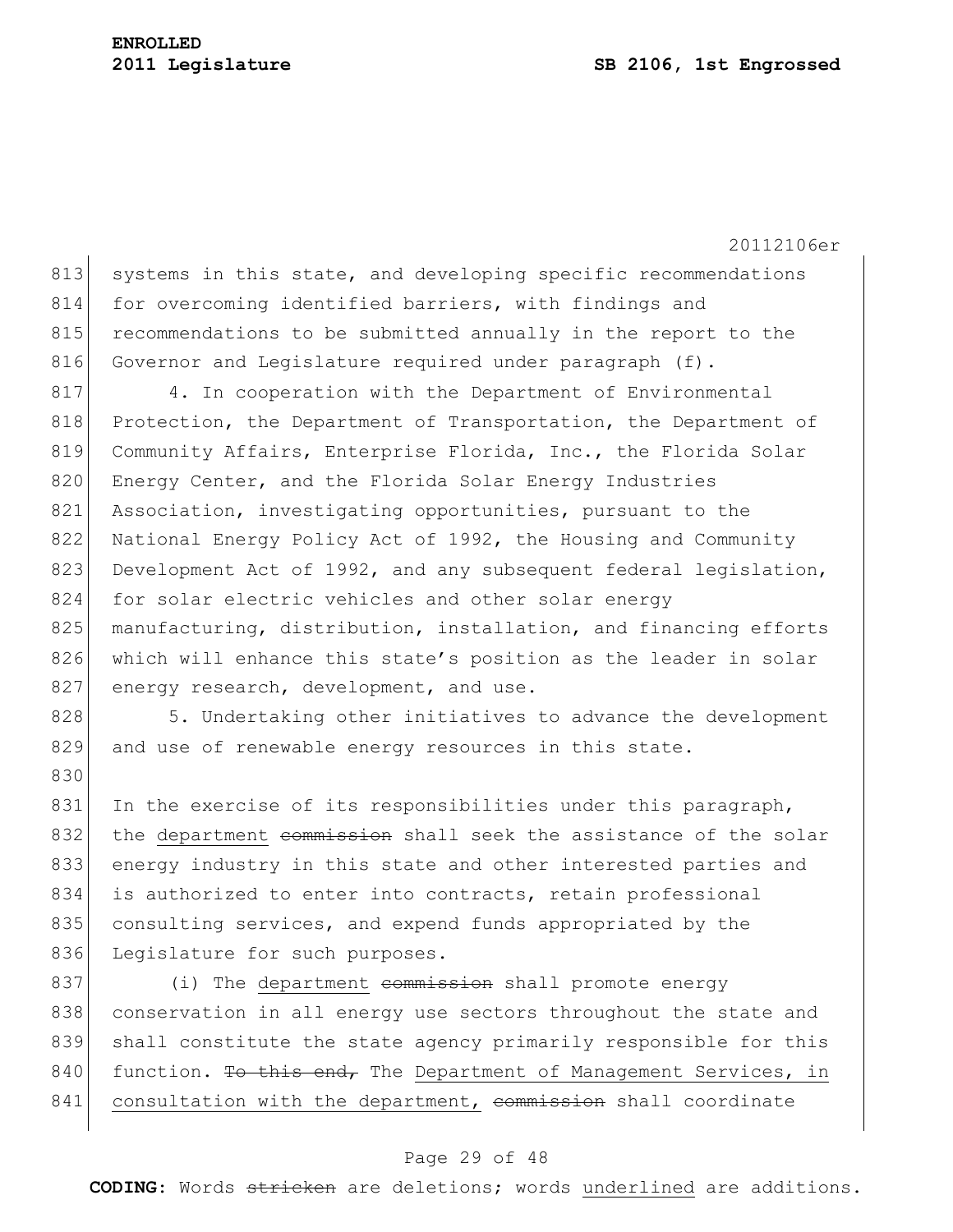842 the energy conservation programs of all state agencies and 843 review and comment on the energy conservation programs of all 844 state agencies.

 $845$  (j) The department commission shall serve as the state 846 clearinghouse for indexing and gathering all information related 847 to energy programs in state universities, in private 848 universities, in federal, state, and local government agencies, 849 and in private industry and shall prepare and distribute such 850 information in any manner necessary to inform and advise the 851 citizens of the state of such programs and activities. This 852 shall include developing and maintaining a current index and 853 profile of all research activities, which shall be identified by 854 energy area and may include a summary of the project, the amount 855 and sources of funding, anticipated completion dates, or, in 856 case of completed research, conclusions, recommendations, and 857 applicability to state government and private sector functions. 858 The department commission shall coordinate, promote, and respond 859 to efforts by all sectors of the economy to seek financial 860 support for energy activities. The department commission shall 861 provide information to consumers regarding the anticipated 862 energy-use and energy-saving characteristics of products and 863 services in coordination with any federal, state, or local 864 governmental agencies as may provide such information to 865 consumers.

866 (k) The department commission shall coordinate energy-867 related programs of state government, including, but not limited 868 to, the programs provided in this section. To this end, the 869 department commission shall:

870 1. Provide assistance to other state agencies, counties,

## Page 30 of 48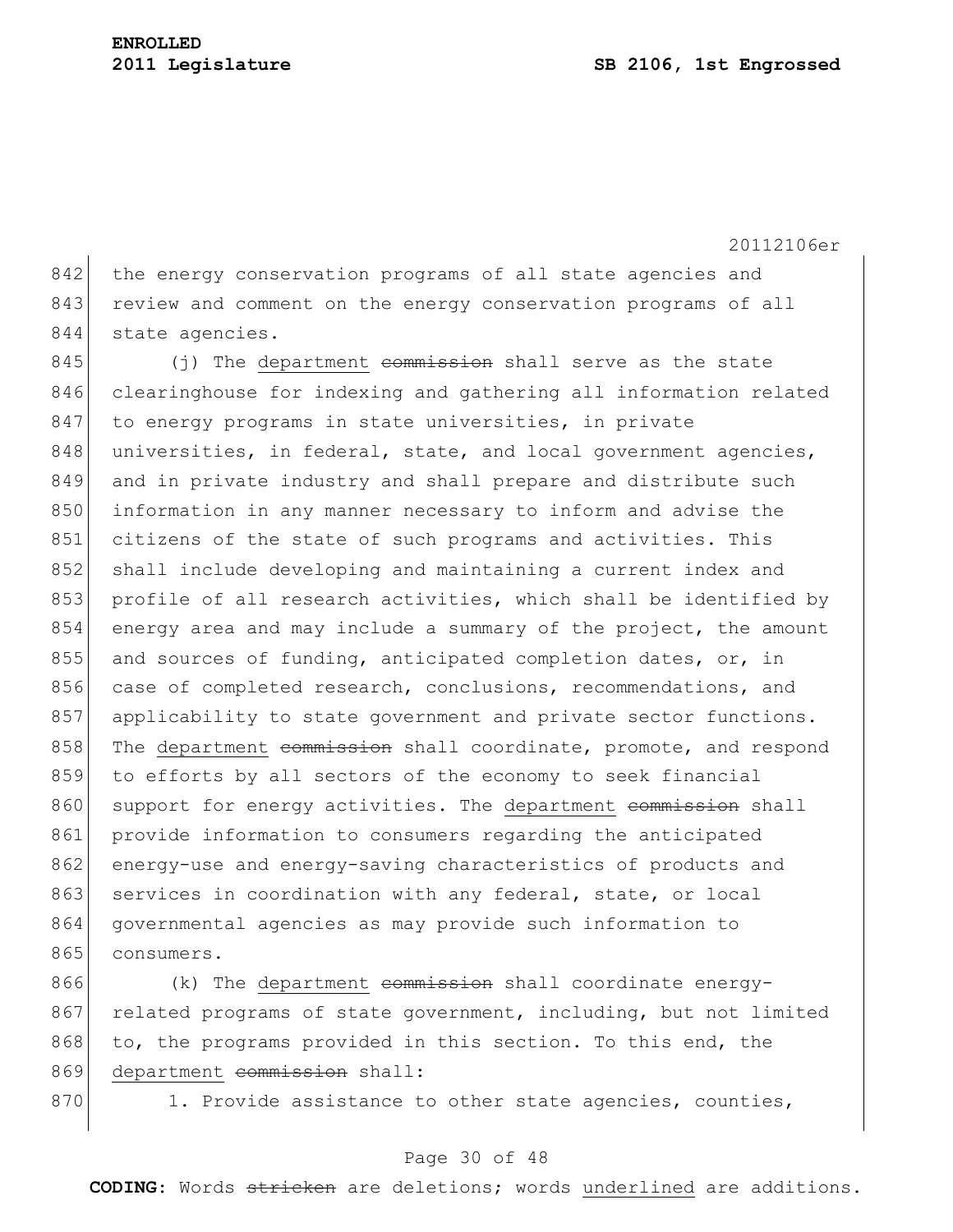20112106er 871 municipalities, and regional planning agencies to further and 872 promote their energy planning activities.

873 2. Require, in cooperation with the Department of 874 Management Services, all state agencies to operate state-owned 875 and state-leased buildings in accordance with energy 876 conservation standards as adopted by the Department of 877 Management Services. Every 3 months, the Department of 878 Management Services shall furnish the department commission data 879 on agencies' energy consumption and emissions of greenhouse 880 gases in a format prescribed by the department commission.

881 3. Promote the development and use of renewable energy 882 resources, energy efficiency technologies, and conservation 883 measures.

884 4. Promote the recovery of energy from wastes, including, 885 but not limited to, the use of waste heat, the use of 886 agricultural products as a source of energy, and recycling of 887 manufactured products. Such promotion shall be conducted in 888 conjunction with, and after consultation with, the Department of 889 Environmental Protection and the Florida Public Service 890 Commission where electrical generation or natural gas is 891 involved, and any other relevant federal, state, or local 892 governmental agency having responsibility for resource recovery 893 programs.

 $894$  (1) The department commission shall develop, coordinate, 895 and promote a comprehensive research plan for state programs. 896 Such plan shall be consistent with state energy policy and shall 897 be updated on a biennial basis.

898 (m) In recognition of the devastation to the economy of 899 this state and the dangers to the health and welfare of

## Page 31 of 48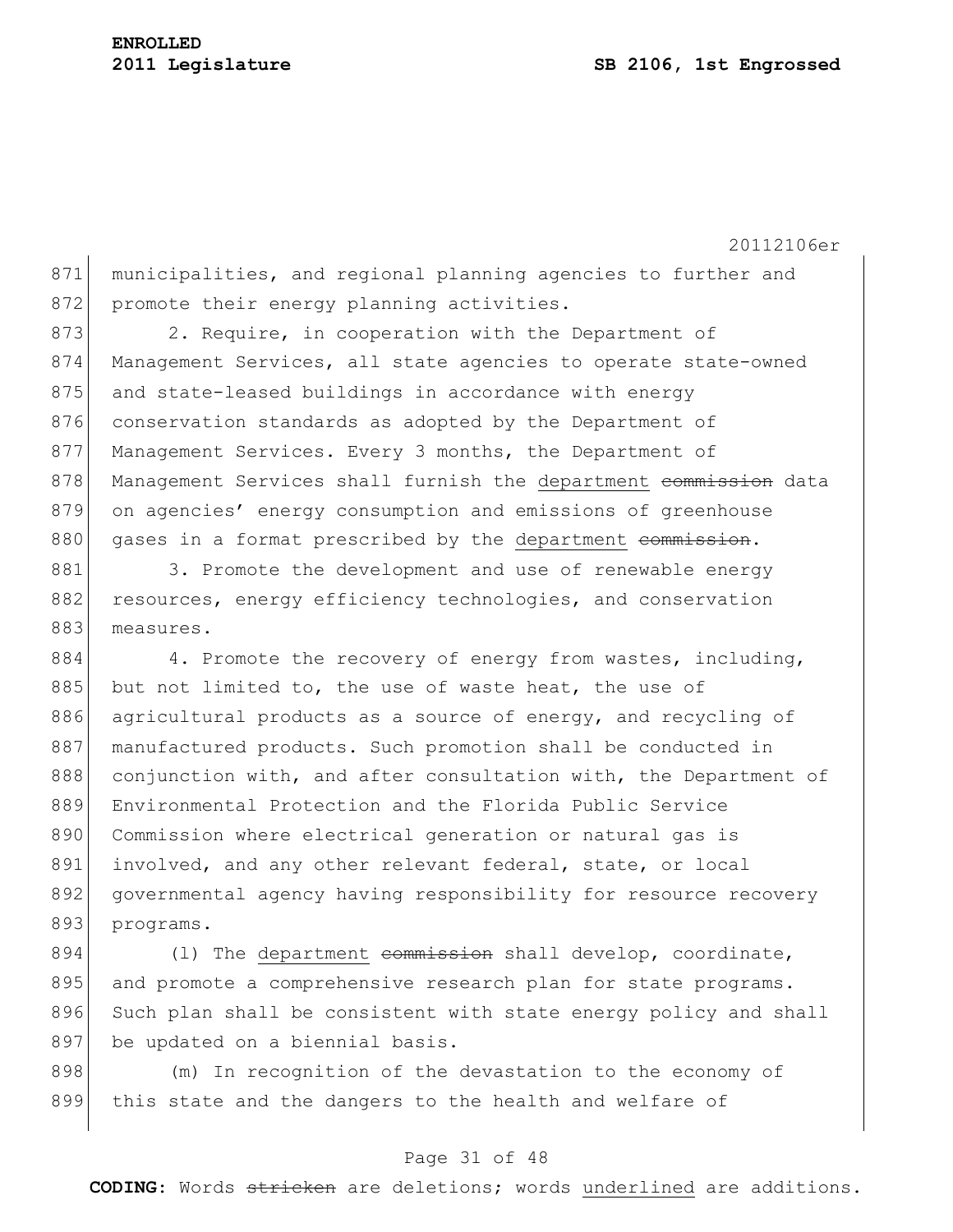900 residents of this state caused by severe hurricanes, and the 901 potential for such impacts caused by other natural disasters, 902 the Division of Emergency Management commission shall include in 903 its energy emergency contingency plan and provide to the Florida 904 Building Commission for inclusion in the Florida Energy 905 Efficiency Code for Building Construction specific provisions to 906 facilitate the use of cost-effective solar energy technologies 907 as emergency remedial and preventive measures for providing 908 electric power, street lighting, and water heating service in 909 the event of electric power outages.

910 (3) The Department of Environmental Protection is 911 commission shall be responsible for the administration of the 912 Coastal Energy Impact Program provided for and described in Pub. 913 L. No. 94-370, 16 U.S.C. s. 1456a.

914 Section 17. Paragraph (h) of subsection (5) of section 915 377.711, Florida Statutes, is amended to read:

916 377.711 Florida party to Southern States Energy Compact. 917 The Southern States Energy Compact is enacted into law and 918 entered into by the state as a party, and is of full force and 919 effect between the state and any other states joining therein in 920 accordance with the terms of the compact, which compact is 921 substantially as follows:

922 (5) POWERS.—The board shall have the power to:

923 (h) Recommend such changes in, or amendments or additions 924 to, the laws, codes, rules, regulations, administrative 925 procedures and practices, or ordinances of the party states in 926 any of the fields of its interest and competence as in its 927 judgment may be appropriate. Any such recommendation shall be 928 made, in the case of Florida, through the Department of

## Page 32 of 48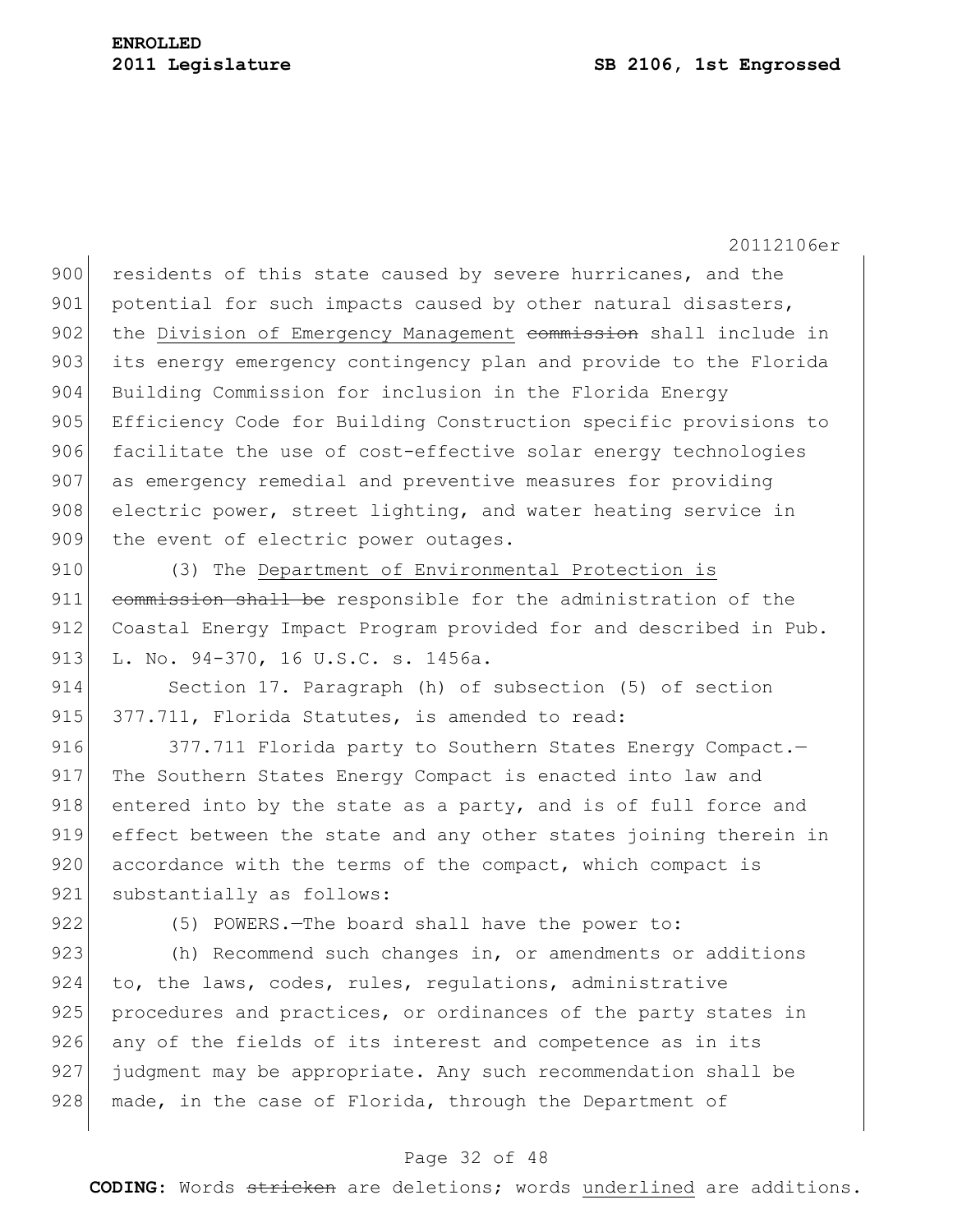20112106er 929 Agriculture and Consumer Services Commerce. 930 Section 18. Section 377.801, Florida Statutes, is amended 931 to read: 932 377.801 Short title. - Sections 377.801-377.807 377.801-933 377.806 may be cited as the "Florida Energy and Climate 934 Protection Act." 935 Section 19. Section 377.803, Florida Statutes, is amended 936 to read: 937 377.803 Definitions.—As used in ss. 377.801-377.807 938 377.801-377.806, the term: 939 (1) "Act" means the Florida Energy and Climate Protection 940 Act. 941 (2) "Department" "Commission" means the Department of 942 Agriculture and Consumer Services Florida Energy and Climate 943 <del>Commission</del>. 944 (3) "Person" means an individual, partnership, joint 945 venture, private or public corporation, association, firm, 946 public service company, or any other public or private entity. 947 (4) "Renewable energy" means electrical, mechanical, or 948 thermal energy produced from a method that uses one or more of 949 the following fuels or energy sources: hydrogen, biomass, as 950 defined in s. 366.91, solar energy, geothermal energy, wind 951 energy, ocean energy, waste heat, or hydroelectric power. 952 (5) "Renewable energy technology" means any technology that 953 generates or utilizes a renewable energy resource. 954 (6) "Solar energy system" means equipment that provides for 955 the collection and use of incident solar energy for water 956 heating, space heating or cooling, or other applications that 957 would normally require a conventional source of energy such as

## Page 33 of 48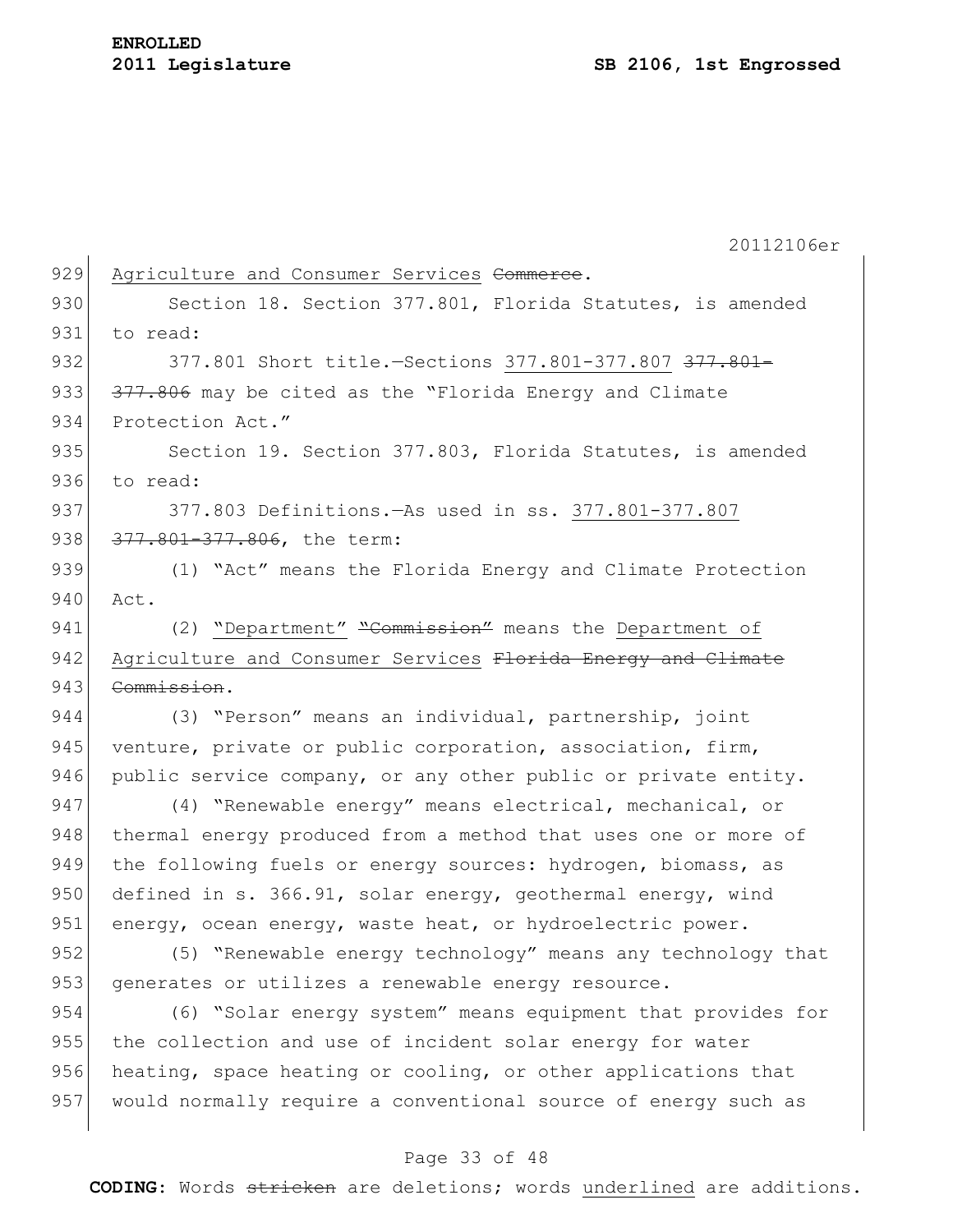20112106er 958 petroleum products, natural gas, or electricity that performs 959 primarily with solar energy. In other systems in which solar 960 energy is used in a supplemental way, only those components that 961 collect and transfer solar energy shall be included in this 962 definition. 963 (7) "Solar photovoltaic system" means a device that 964 converts incident sunlight into electrical current. 965 (8) "Solar thermal system" means a device that traps heat 966 from incident sunlight in order to heat water. 967 Section 20. Subsection (1), paragraph (f) of subsection 968  $(2)$ , and subsections (3) through (6) of section 377.804, Florida 969 Statutes, are amended to read: 970 377.804 Renewable Energy and Energy-Efficient Technologies 971 Grants Program.-972 (1) The Renewable Energy and Energy-Efficient Technologies 973 Grants Program is established within the department commission 974 to provide renewable energy matching grants for demonstration, 975 commercialization, research, and development projects relating 976 to renewable energy technologies and innovative technologies 977 that significantly increase energy efficiency for vehicles and 978 commercial buildings. 979 (2) Matching grants for projects described in subsection 980 (1) may be made to any of the following: 981 (f) Other qualified persons, as determined by the 982 department commission. 983 (3) The department commission may adopt rules pursuant to 984 ss. 120.536(1) and 120.54 to provide for application 985 requirements, provide for ranking of applications, and 986 administer the awarding of grants under this program.

#### Page 34 of 48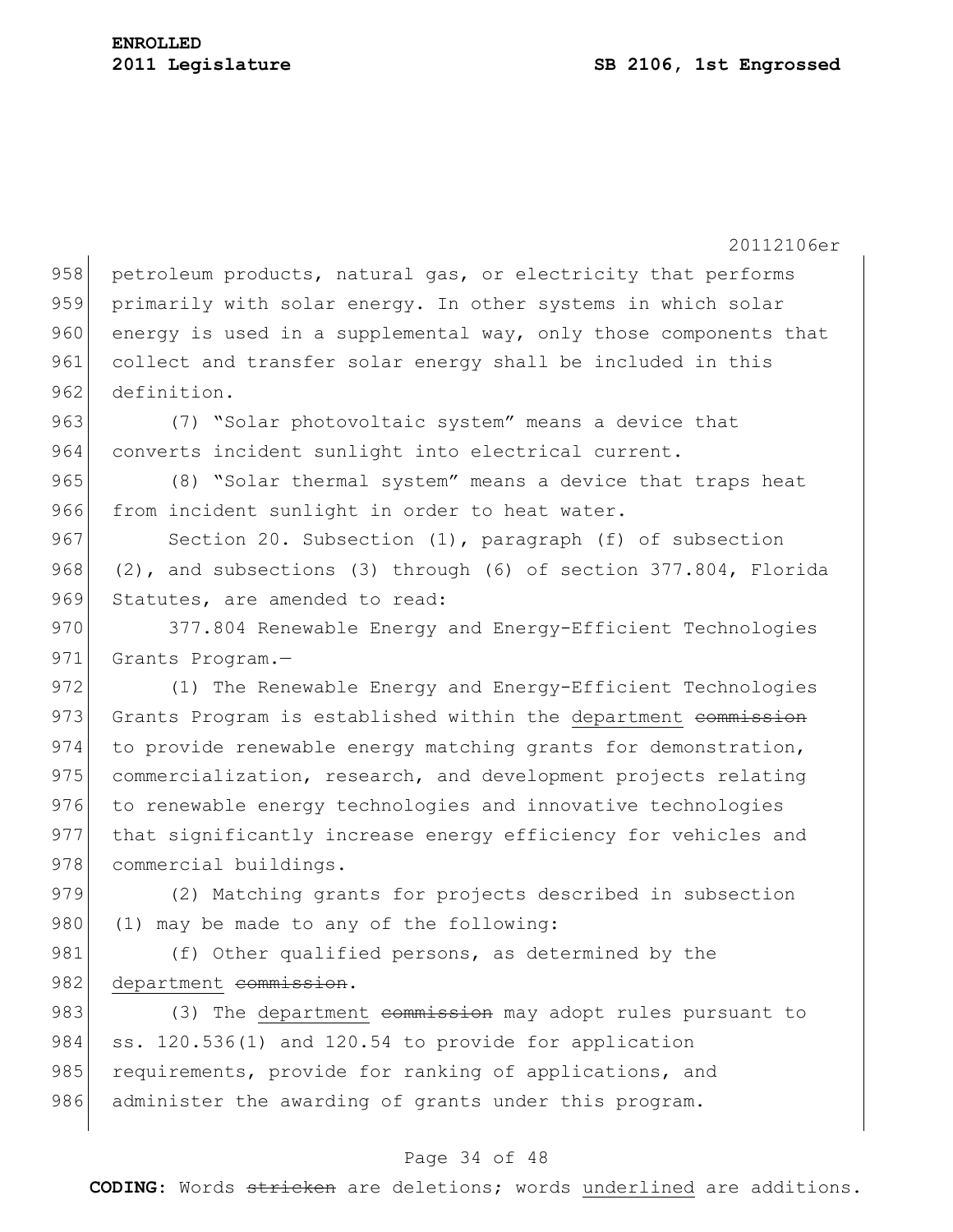987 (4) Factors the department commission shall consider in 988 awarding grants include, but are not limited to:

989 (a) The availability of matching funds or other in-kind 990 contributions applied to the total project from an applicant. 991 The department commission shall give greater preference to 992 projects that provide such matching funds or other in-kind 993 contributions.

994 (b) The degree to which the project stimulates in-state 995 capital investment and economic development in metropolitan and 996 rural areas, including the creation of jobs and the future 997 development of a commercial market for renewable energy 998 technologies.

999 (c) The extent to which the proposed project has been 1000 demonstrated to be technically feasible based on pilot project 1001 demonstrations, laboratory testing, scientific modeling, or 1002 engineering or chemical theory that supports the proposal.

1003 (d) The degree to which the project incorporates an 1004 innovative new technology or an innovative application of an 1005 existing technology.

1006 (e) The degree to which a project generates thermal, 1007 mechanical, or electrical energy by means of a renewable energy 1008 resource that has substantial long-term production potential.

1009 (f) The degree to which a project demonstrates efficient 1010 use of energy and material resources.

1011 (g) The degree to which the project fosters overall 1012 understanding and appreciation of renewable energy technologies.

1013 (h) The ability to administer a complete project.

- 1014 (i) Project duration and timeline for expenditures.
- 1015 (j) The geographic area in which the project is to be

# Page 35 of 48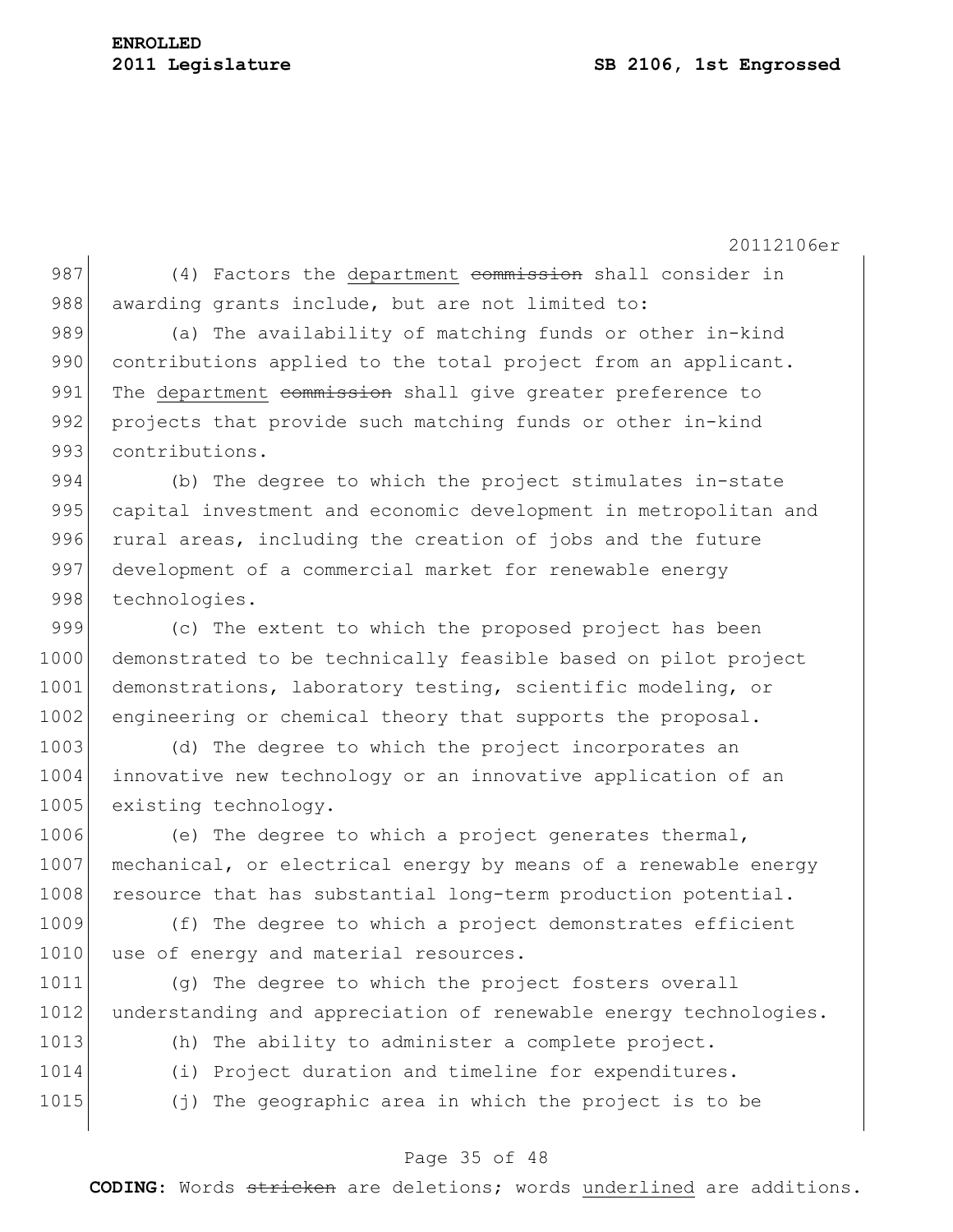1016 conducted in relation to other projects.

1017 (k) The degree of public visibility and interaction.

1018 (5) The department commission shall solicit the expertise 1019 of state agencies, Enterprise Florida, Inc., and state 1020 universities, and may solicit the expertise of other public and 1021 private entities it deems appropriate, in evaluating project 1022 proposals. State agencies shall cooperate with the department 1023 commission and provide such assistance as requested.

1024 (6) The commission shall coordinate and actively consult 1025 with the Department of Agriculture and Consumer Services during 1026 the review and approval process of grants relating to bioenergy 1027 projects for renewable energy technology. Factors for 1028 consideration in awarding grants relating to bioenergy projects 1029 may include, but are not limited to, the degree to which:

 (a) The project stimulates in-state capital investment and economic development in metropolitan and rural areas, including the creation of jobs and the future development of a commercial 1033 market for bioenergy.

1034 (b) The project produces bioenergy from Florida-grown crops 1035 or biomass.

1036 (c) The project demonstrates efficient use of energy and 1037 material resources.

1038 (d) The project fosters overall understanding and 1039 appreciation of bioenergy technologies.

1040 (e) Matching funds and in-kind contributions from an 1041 applicant are available.

1042 (f) The project duration and the timeline for expenditures 1043 are acceptable.

1044 (g) The project has a reasonable assurance of enhancing the

#### Page 36 of 48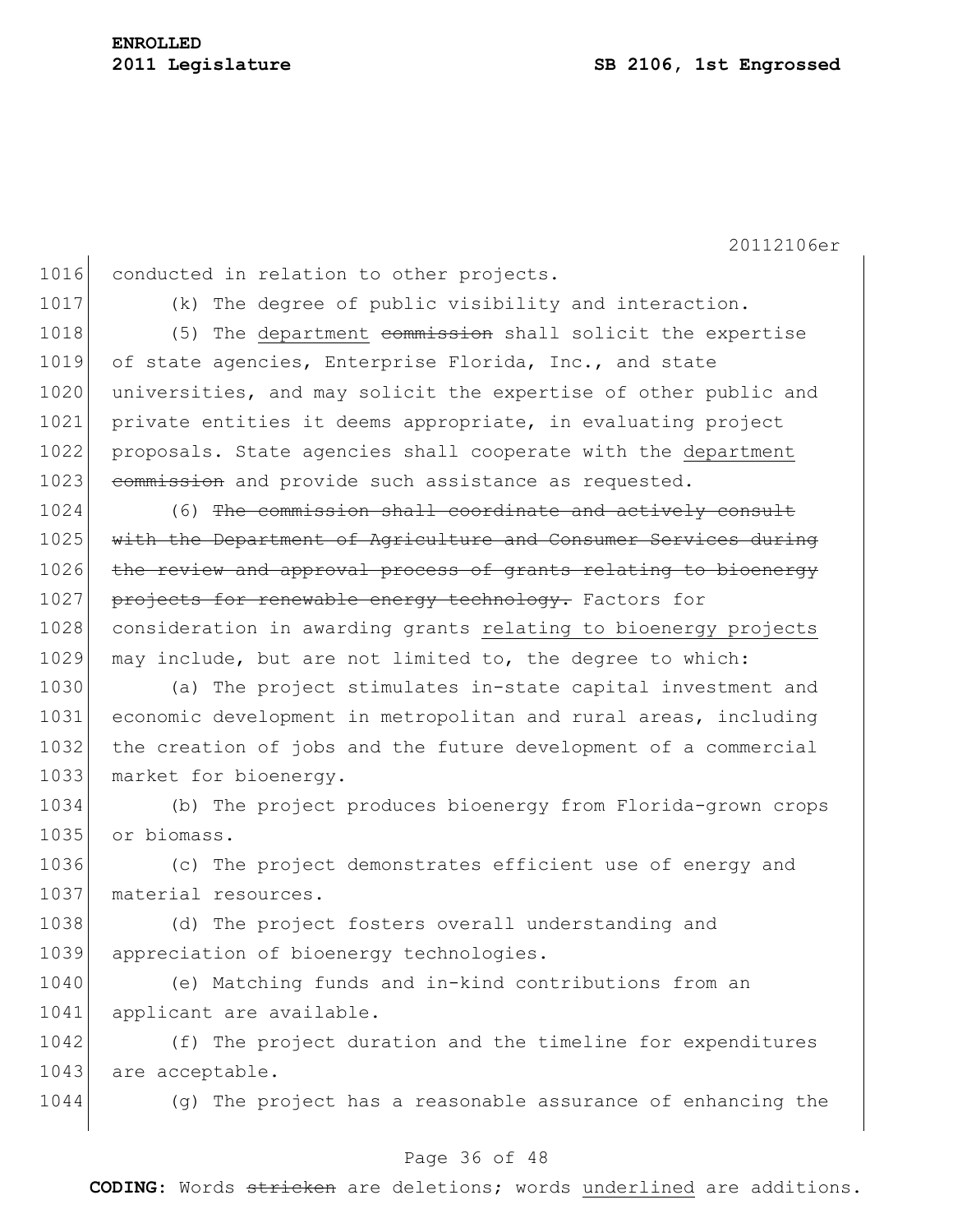20112106er 1045 value of agricultural products or will expand agribusiness in 1046 the state. 1047 (h) Preliminary market and feasibility research has been 1048 conducted by the applicant or others and shows there is a 1049 reasonable assurance of a potential market. 1050 Section 21. Subsections (1), (6), and (7) of section 1051 377.806, Florida Statutes, are amended to read: 1052 377.806 Solar Energy System Incentives Program. 1053 (1) PURPOSE.—The Solar Energy System Incentives Program is 1054 established within the Department of Agriculture and Consumer 1055 Services commission to provide financial incentives for the 1056 purchase and installation of solar energy systems. Any resident 1057 of the state who purchases and installs a new solar energy 1058 system of 2 kilowatts or larger for a solar photovoltaic system, 1059 a solar energy system that provides at least 50 percent of a 1060 building's hot water consumption for a solar thermal system, or 1061 a solar thermal pool heater, from July 1, 2006, through June 30, 1062 2010, is eligible for a rebate on a portion of the purchase 1063 price of that solar energy system. 1064 (6) REBATE AVAILABILITY. - The department commission shall

1065 determine and publish on a regular basis the amount of rebate 1066 funds remaining in each fiscal year. The total dollar amount of 1067 all rebates issued is subject to the total amount of 1068 appropriations in any fiscal year for this program. If funds are 1069 insufficient during the current fiscal year, any requests for 1070 rebates received during that fiscal year may be processed during 1071 the following fiscal year. Requests for rebates received in a 1072 fiscal year that are processed during the following fiscal year 1073 shall be given priority over requests for rebates received

# Page 37 of 48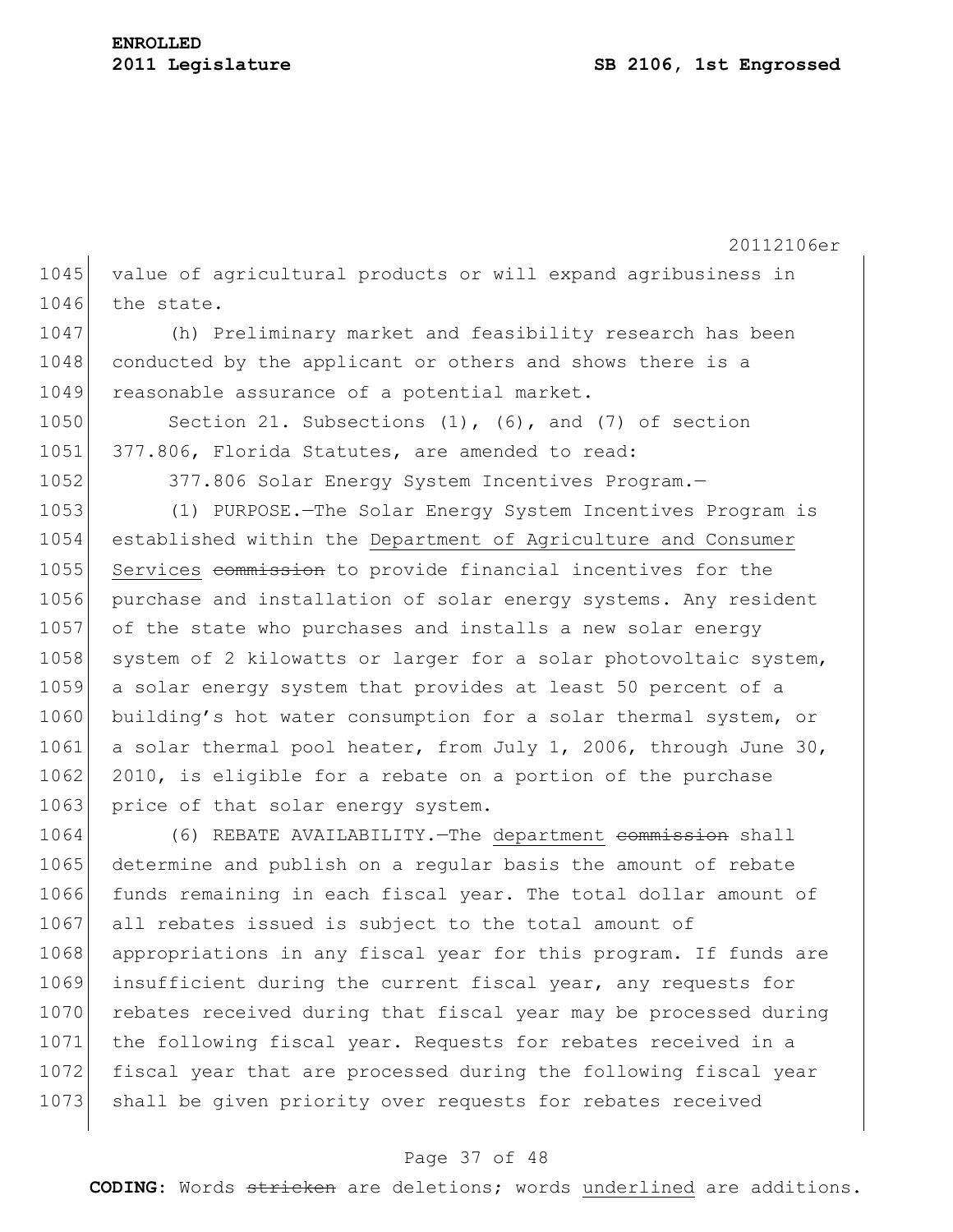1074 during the following fiscal year. 1075 (7) RULES.—The department commission shall adopt rules 1076 pursuant to ss.  $120.536(1)$  and  $120.54$  to develop rebate 1077 applications and administer the issuance of rebates. 1078 Section 22. Section 377.807, Florida Statutes, is amended 1079 to read: 1080 377.807 Energy-efficient appliance rebate program. 1081 (1) The department may Florida Energy and Climate 1082 Commission is authorized to develop and administer a consumer 1083 rebate program for residential energy-efficient appliances, 1084 consistent with 42 U.S.C. s. 15821 and any federal agency 1085 guidance or regulations issued in furtherance of federal law. 1086 (2) The department commission may adopt rules pursuant to 1087 ss. 120.536(1) and 120.54 designating eligible appliances, 1088 rebate amounts, and the administration of the issuance of 1089 rebates. The rules shall be consistent with 42 U.S.C. s. 15821 1090 and any subsequent implementing federal regulations or quidance. 1091 (3) The department may commission is authorized to enter 1092 into contracts or memoranda of agreement with other agencies of 1093 the state, public-private partnerships, or other arrangements 1094 such that the most efficient means of administering consumer 1095 rebates can be achieved. 1096 Section 23. Subsections (2) through (5) of section 377.808, 1097 Florida Statutes, are amended to read: 1098 377.808 Florida Green Government Grants Act.— 1099 (2) The department Florida Energy and Climate Commission 1100 shall use funds specifically appropriated to award grants under 1101 this section to assist local governments, including 1102 municipalities, counties, and school districts, in the

## Page 38 of 48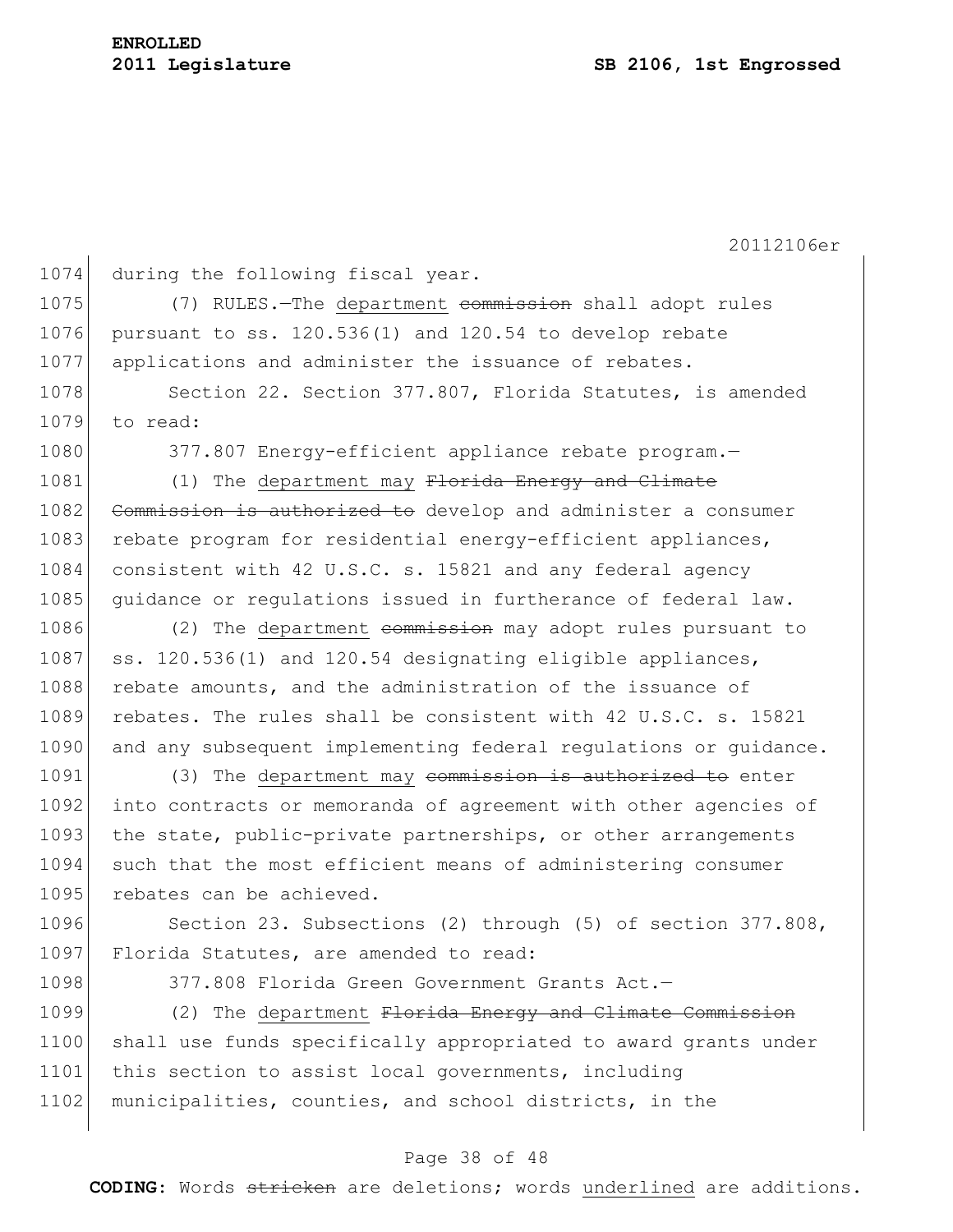20112106er 1103 development and implementation of programs that achieve green 1104 standards. Green standards shall be determined by the department 1105 commission and shall provide for cost-efficient solutions, 1106 reducing greenhouse gas emissions, improving quality of life, 1107 and strengthening the state's economy.

1108 (3) The department commission shall adopt rules pursuant to 1109 chapter 120 to administer the grants provided for in this 1110 section. In accordance with the rules adopted by the department 1111 commission under this section, the department commission may 1112 provide grants from funds specifically appropriated for this 1113 purpose to local governments for the costs of achieving green 1114 standards, including necessary administrative expenses. The 1115 rules of the department commission shall:

 (a) Designate one or more suitable green government standards frameworks from which local governments may develop a greening government initiative and from which projects may be eligible for funding pursuant to this section.

1120 (b) Require that projects that plan, design, construct, 1121 upgrade, or replace facilities reduce greenhouse gas emissions 1122 and be cost-effective, environmentally sound, permittable, and 1123 implementable.

1124 (c) Require local governments to match state funds with 1125 direct project cost sharing or in-kind services.

 (d) Provide for a scale of matching requirements for local governments on the basis of population in order to assist rural 1128 and undeveloped areas of the state with any financial burden of addressing climate change impacts.

1130 (e) Require grant applications to be submitted on 1131 appropriate forms developed and adopted by the department

# Page 39 of 48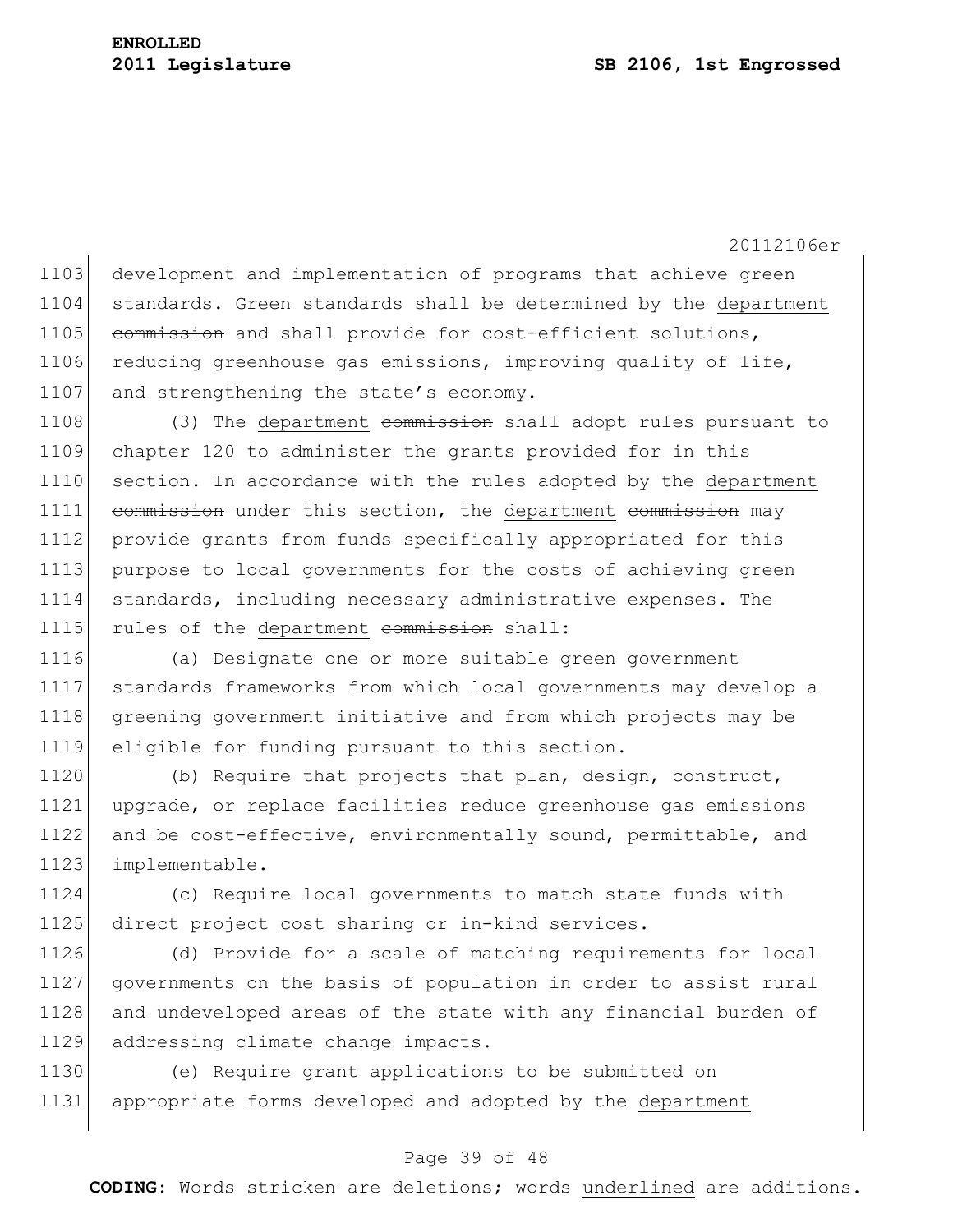20112106er 1132 commission with appropriate supporting documentation and require 1133 records to be maintained. 1134 (f) Establish a system to determine the relative priority 1135 of grant applications. The system shall consider greenhouse gas 1136 reductions, energy savings and efficiencies, and proven 1137 technologies. 1138 (g) Establish requirements for competitive procurement of 1139 engineering and construction services, materials, and equipment. 1140 (h) Provide for termination of grants when program 1141 requirements are not met. 1142 (4) Each local government is limited to not more than two 1143 grant applications during each application period announced by 1144 the department commission. However, a local government may not 1145 have more than three active projects expending grant funds 1146 during any state fiscal year. 1147 (5) The department commission shall perform an adequate 1148 overview of each grant, which may include technical review, site 1149 inspections, disbursement approvals, and auditing to 1150 successfully implement this section. 1151 Section 24. Subsection (1) of section 377.809, Florida 1152 Statutes, is amended to read: 1153 377.809 Energy Economic Zone Pilot Program. 1154 (1) The Department of Community Affairs, in consultation 1155 with the Department of Transportation, shall implement an Energy 1156 Economic Zone Pilot Program for the purpose of developing a 1157 model to help communities cultivate green economic development, 1158 encourage renewable electric energy generation, manufacture 1159 products that contribute to energy conservation and green jobs, 1160 and further implement chapter 2008-191, Laws of Florida,

#### Page 40 of 48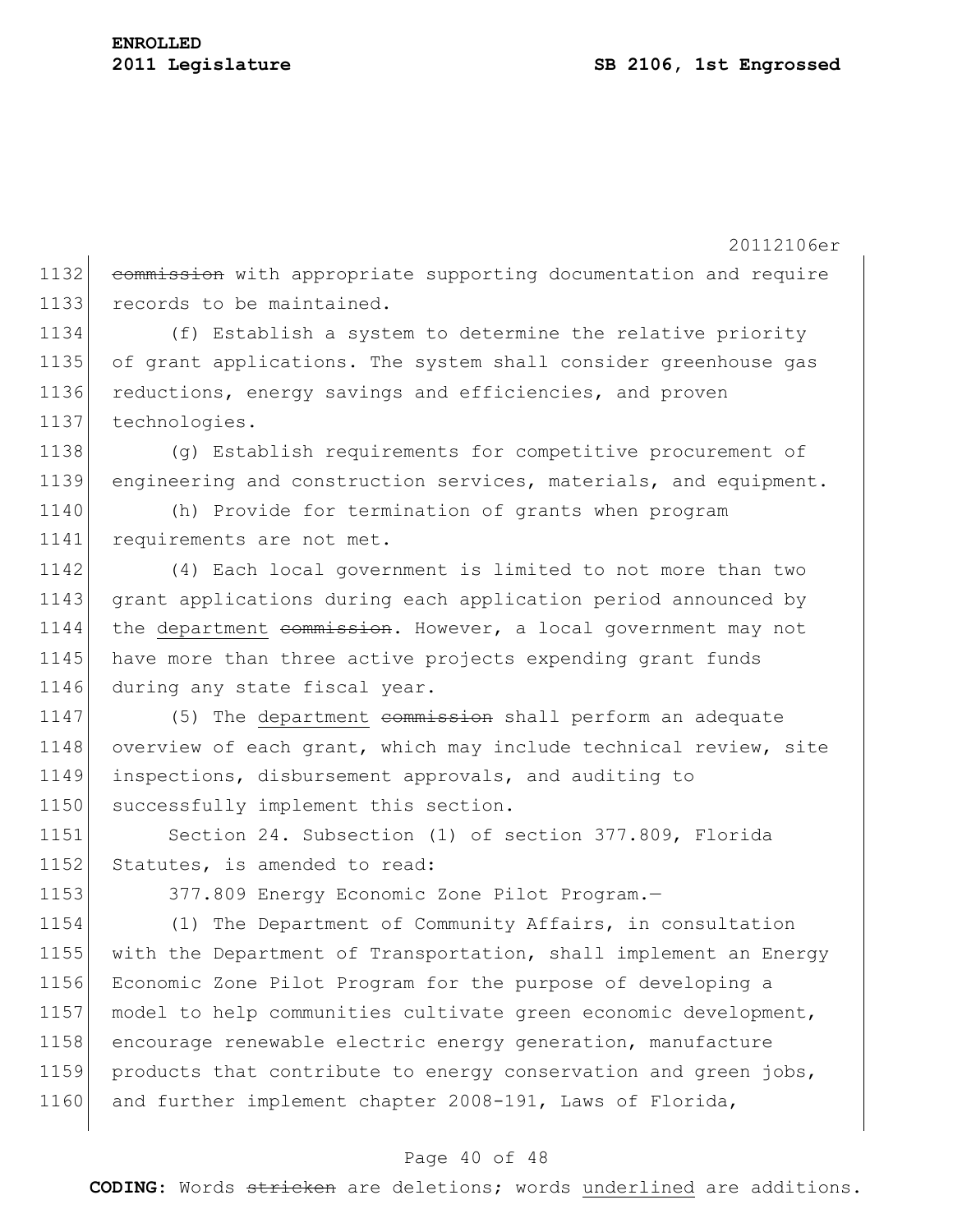20112106er 1161 relative to discouraging sprawl and developing energy-efficient 1162 land use patterns and greenhouse gas reduction strategies. The 1163 Office of Tourism, Trade, and Economic Development and the 1164 Department of Agriculture and Consumer Services Florida Energy 1165 and Climate Commission shall provide technical assistance to the 1166 departments in developing and administering the program. 1167 Section 25. Subsections (3) and (6) of section 403.44, 1168 Florida Statutes, are amended to read: 1169 403.44 Florida Climate Protection Act.-1170 (3) The department may adopt rules for a cap-and-trade 1171 regulatory program to reduce greenhouse gas emissions from major 1172 emitters. When developing the rules, the department shall 1173 consult with the Department of Agriculture and Consumer Services 1174 Florida Energy and Climate Commission and the Florida Public 1175 Service Commission and may consult with the Governor's Action 1176 Team for Energy and Climate Change. The department shall not 1177 adopt rules until after January 1, 2010. The rules shall not 1178 become effective until ratified by the Legislature. 1179 (6) Recognizing that the international, national, and 1180 neighboring state policies and the science of climate change 1181 will evolve, prior to submitting the proposed rules to the

1182 Legislature for consideration, the department shall submit the 1183 proposed rules to the Department of Agriculture and Consumer 1184 Services Florida Energy and Climate Commission, which shall 1185 review the proposed rules and submit a report to the Governor, 1186 the President of the Senate, the Speaker of the House of 1187 Representatives, and the department. The report shall address:

1188 (a) The overall cost-effectiveness of the proposed cap-and-1189 trade system in combination with other policies and measures in

#### Page 41 of 48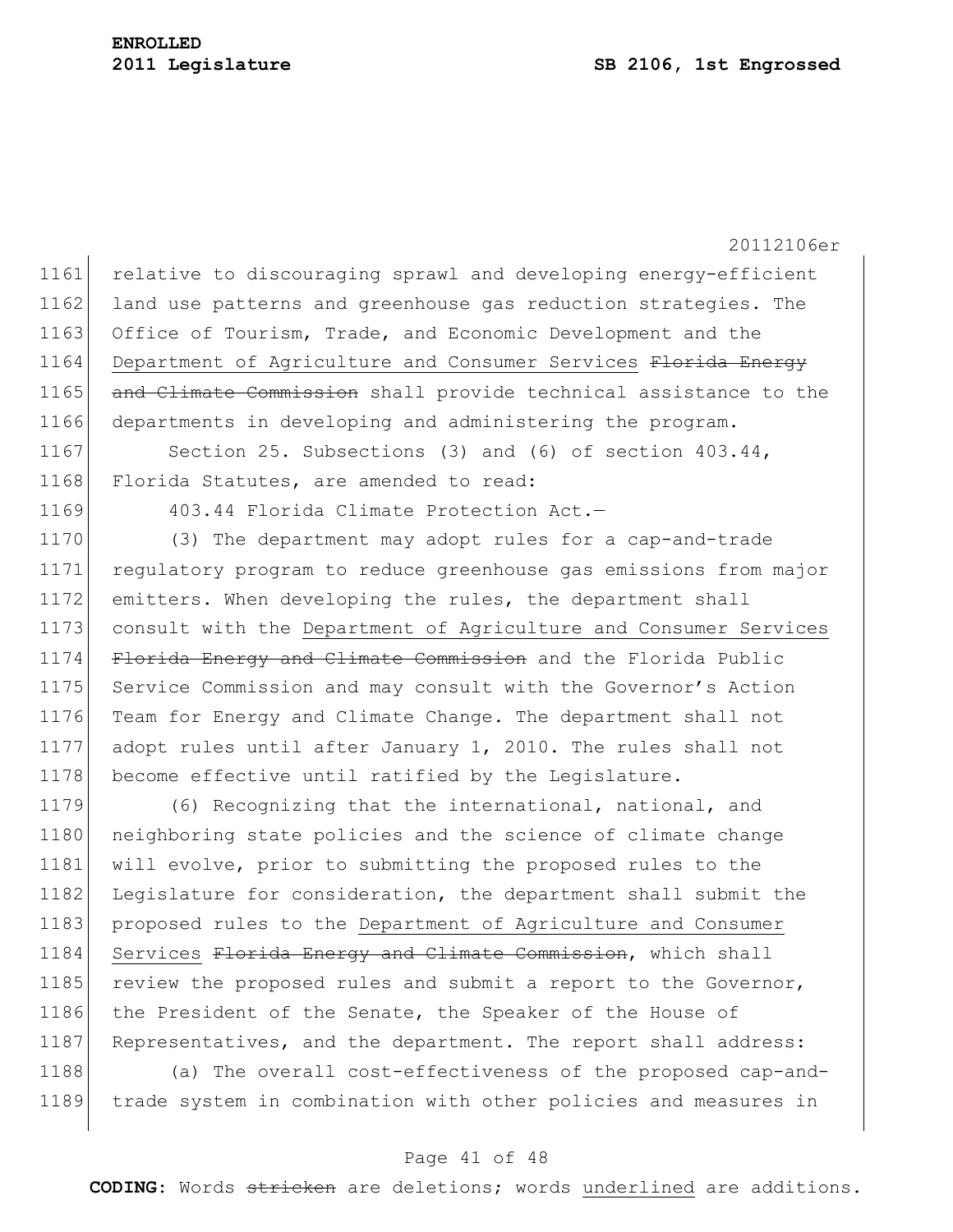| 1190 | meeting statewide targets.                                     |
|------|----------------------------------------------------------------|
| 1191 | (b) The administrative burden to the state of implementing,    |
| 1192 | monitoring, and enforcing the program.                         |
| 1193 | (c) The administrative burden on entities covered under the    |
| 1194 | cap.                                                           |
| 1195 | (d) The impacts on electricity prices for consumers.           |
| 1196 | (e) The specific benefits to the state's economy for early     |
| 1197 | adoption of a cap-and-trade system for greenhouse gases in the |
| 1198 | context of federal climate change legislation and the          |
| 1199 | development of new international compacts.                     |
| 1200 | (f) The specific benefits to the state's economy associated    |
| 1201 | with the creation and sale of emissions offsets from economic  |
| 1202 | sectors outside of the emissions cap.                          |
| 1203 | (q) The potential effects on leakage if economic activity      |
| 1204 | relocates out of the state.                                    |
| 1205 | (h) The effectiveness of the combination of measures in        |
| 1206 | meeting identified targets.                                    |
| 1207 | (i) The economic implications for near-term periods of         |
| 1208 | short-term and long-term targets specified in the overall      |
| 1209 | policy.                                                        |
| 1210 | (j) The overall costs and benefits of a cap-and-trade          |
| 1211 | system to the economy of the state.                            |
| 1212 | (k) The impacts on low-income consumers that result from       |
| 1213 | energy price increases.                                        |
| 1214 | (1) The consistency of the program with other state and        |
| 1215 | possible federal efforts.                                      |
| 1216 | (m) The evaluation of the conditions under which the state     |
| 1217 | should consider linking its trading system to the systems of   |
| 1218 | other states or other countries and how that might be affected |
|      |                                                                |

# Page 42 of 48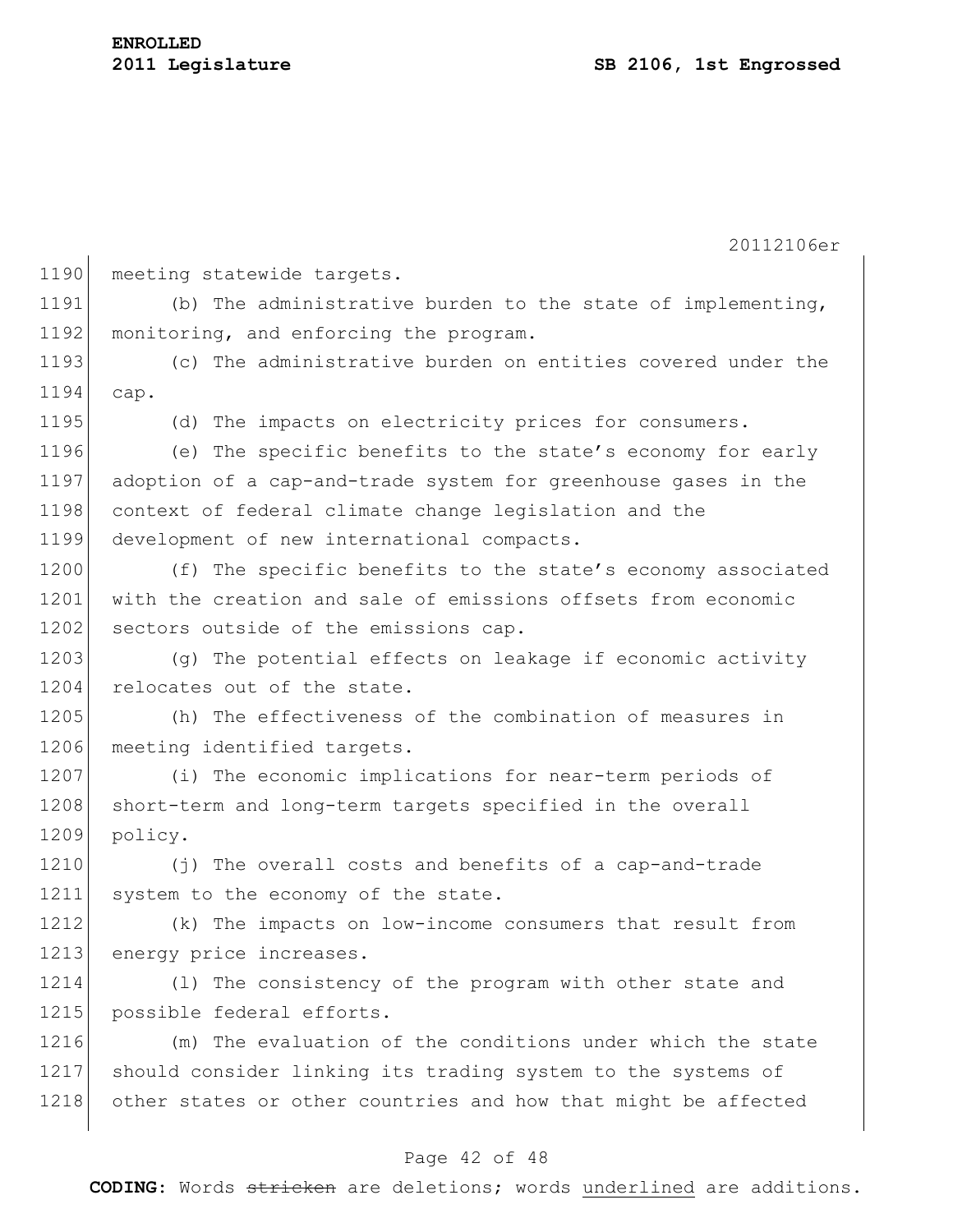1219 by the potential inclusion in the rule of a safety valve. 1220 (n) The timing and changes in the external environment, 1221 such as proposals by other states or implementation of a federal 1222 program that would spur reevaluation of the Florida program. 1223 (o) The conditions and options for eliminating the Florida 1224 program if a federal program were to supplant it.

1225 (p) The need for a regular reevaluation of the progress of 1226 other emitting regions of the country and of the world, and 1227 whether other regions are abating emissions in a commensurate 1228 manner.

1229 (q) The desirability of and possibilities of broadening the 1230 scope of the state's cap-and-trade system at a later date to 1231 include more emitting activities as well as sinks in Florida, 1232 the conditions that would need to be met to do so, and how the 1233 program would encourage these conditions to be met, including 1234 developing monitoring and measuring techniques for land use 1235 emissions and sinks, regulating sources upstream, and other 1236 considerations.

1237 Section 26. Section 526.207, Florida Statutes, is amended 1238 to read:

1239 526.207 Studies and reports.-

1240 (1) The Department of Agriculture and Consumer Services 1241 Florida Energy and Climate Commission shall conduct a study to 1242 evaluate and recommend the life-cycle greenhouse gas emissions 1243 associated with all renewable fuels, including, but not limited 1244 to, biodiesel, renewable diesel, biobutanol, and ethanol derived 1245 from any source. In addition, the department commission shall 1246 evaluate and recommend a requirement that all renewable fuels 1247 introduced into commerce in the state, as a result of the

#### Page 43 of 48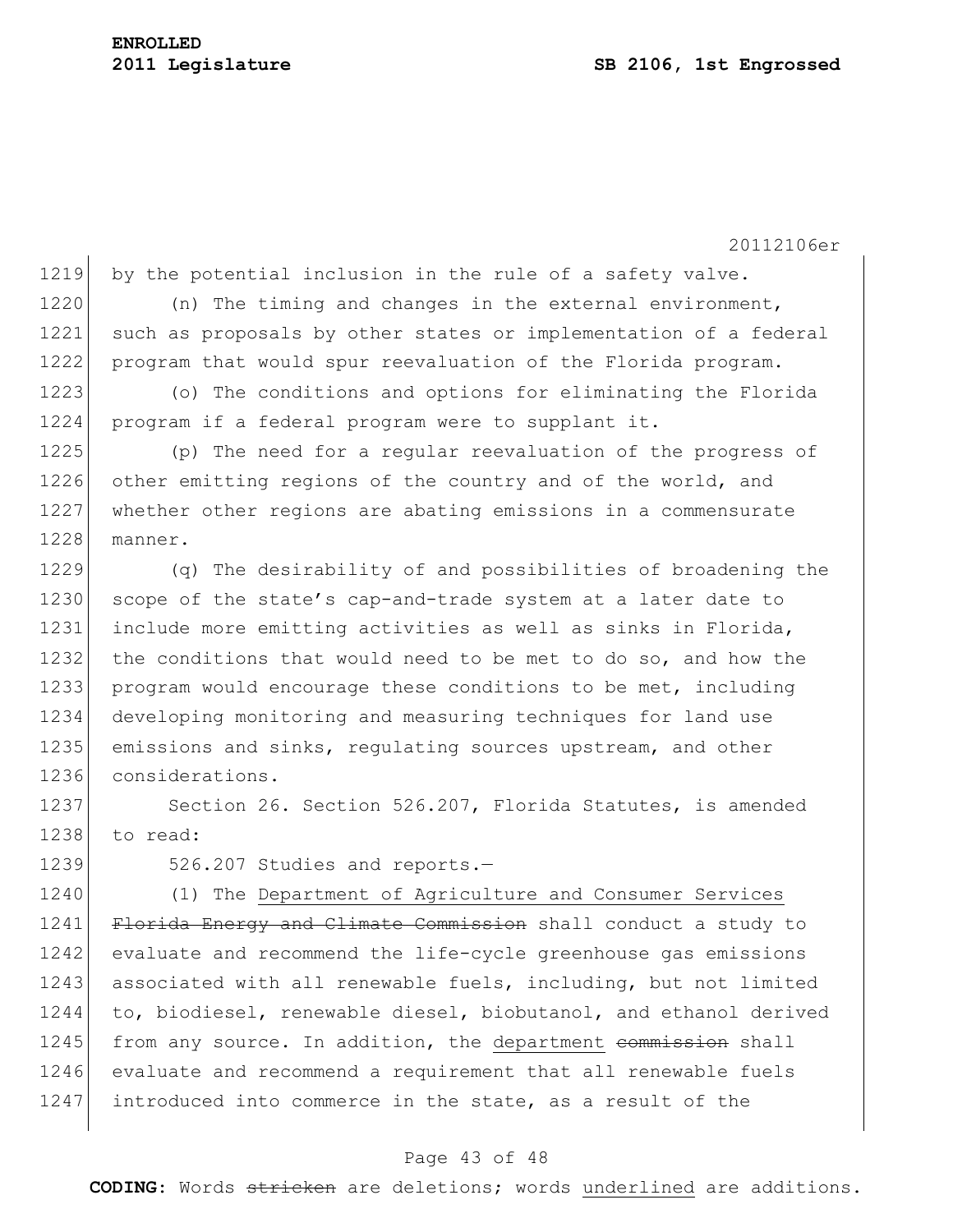$1248$  renewable fuel standard, shall reduce the life-cycle greenhouse 1249 gas emissions by an average percentage. The department 1250 commission may also evaluate and recommend any benefits 1251 associated with the creation, banking, transfer, and sale of 1252 credits among fuel refiners, blenders, and importers.

1253 (2) The Department of Agriculture and Consumer Services 1254 Florida Energy and Climate Commission shall submit a report 1255 containing specific recommendations to the President of the 1256 Senate and the Speaker of the House of Representatives no later 1257 than December 31, 2010.

1258 Section 27. Section 570.074, Florida Statutes, is amended 1259 to read:

1260 570.074 Department of Agriculture and Consumer Services; 1261 energy and water policy coordination. The commissioner may 1262 create an Office of Energy and Water Coordination under the 1263 supervision of a senior manager exempt under s. 110.205 in the 1264 Senior Management Service. The commissioner may designate the 1265 bureaus and positions in the various organizational divisions of 1266 the department that report to this office relating to any matter 1267 over which the department has jurisdiction in matters relating 1268 to energy and water policy affecting agriculture, application of 1269 such policies, and coordination of such matters with state and 1270 federal agencies.

1271 Section 28. Subsection (3) of section 570.954, Florida 1272 Statutes, is amended to read:

1273 570.954 Farm-to-fuel initiative.—

1274 (3) The department shall coordinate with and solicit the 1275 expertise of the state energy office within the Department of 1276 Environmental Protection when developing and implementing this

#### Page 44 of 48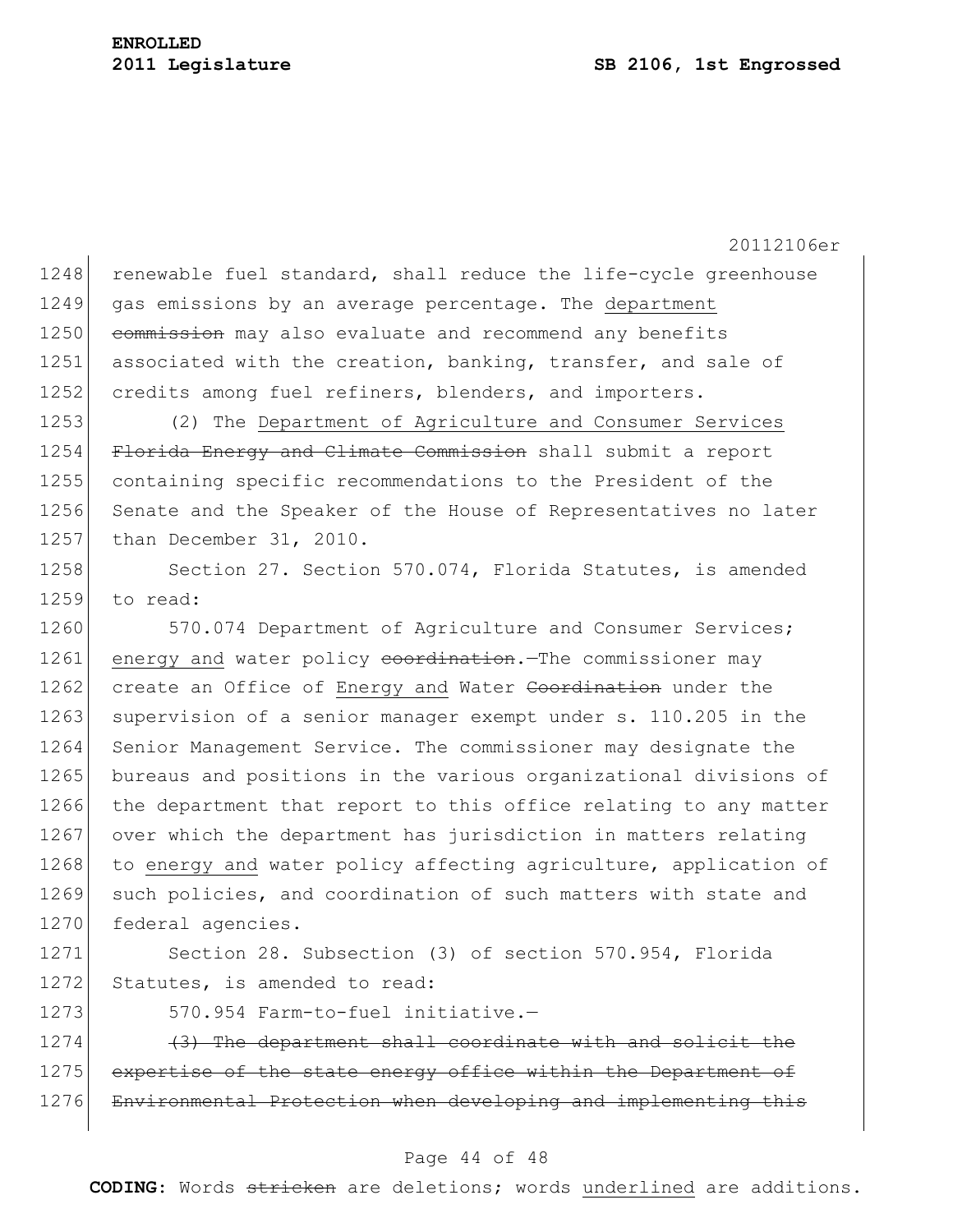# **ENROLLED**

20112106er 1277 initiative. 1278 Section 29. Subsections (5), (11), (12), and (13) of 1279 section 1004.648, Florida Statutes, are amended to read: 1280 1004.648 Florida Energy Systems Consortium. 1281 (5) The director, whose office is shall be located at the 1282 University of Florida, shall report to the Department of 1283 Agriculture and Consumer Services Florida Energy and Climate 1284 Commission created pursuant to s. 377.6015. 1285 (11) The oversight board, in consultation with the 1286 Department of Agriculture and Consumer Services Florida Energy 1287 and Climate Commission, shall ensure that the consortium: 1288 (a) Maintains accurate records of any funds received by the 1289 consortium. 1290 (b) Meets financial and technical performance expectations, 1291 which may include external technical reviews as required. 1292 (12) The steering committee shall consist of the university 1293 representatives included in the Centers of Excellence proposals 1294 for the Florida Energy Systems Consortium and the Center of 1295 Excellence in Ocean Energy Technology-Phase II which were 1296 reviewed during the 2007-2008 fiscal year by the Florida 1297 Technology, Research, and Scholarship Board created in s. 1298 1004.226(4); a university representative appointed by the 1299 President of Florida International University; and a 1300 representative of the Department of Agriculture and Consumer 1301 Services Florida Energy and Climate Commission. The steering 1302 committee is shall be responsible for establishing and ensuring 1303 the success of the consortium's mission under subsection (9). 1304 (13) By November 1 of each year, the consortium shall 1305 submit an annual report to the Governor, the President of the

#### Page 45 of 48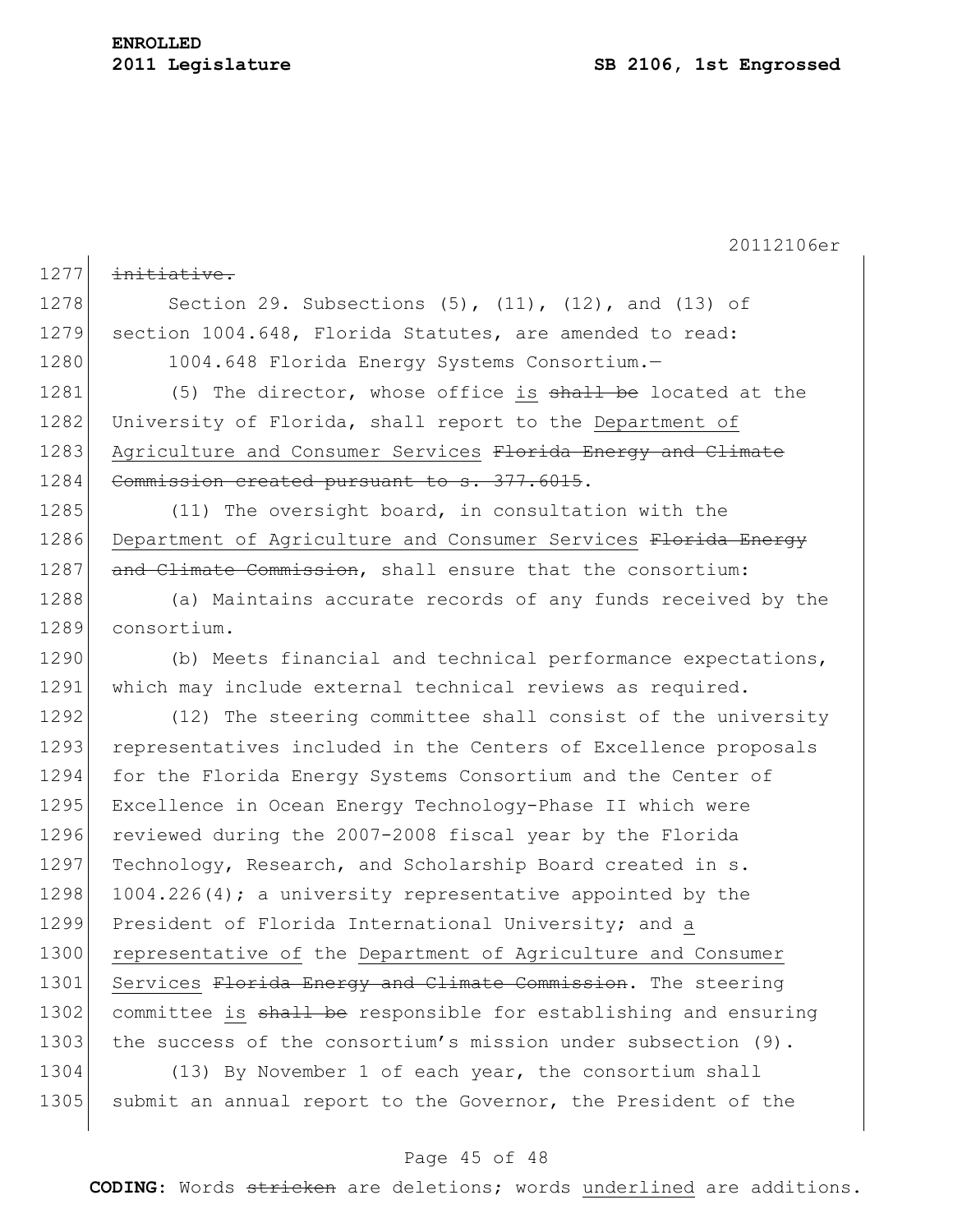1306 Senate, the Speaker of the House of Representatives, and the 1307 Department of Agriculture and Consumer Services Florida Energy 1308 and Climate Commission regarding its activities, including, but 1309 not limited to, education and research related to, and the 1310 development and deployment of, alternative energy technologies.

1311 Section 30. Sections 1 and 2 of chapter 2010-282, Laws of 1312 Florida, are amended to read:

1313 Section 1. (1) As provided in this section and section 2, a 1314 portion of the total amount appropriated in this act shall be 1315 used utilized by the Department of Agriculture and Consumer 1316 Services Florida Energy and Climate Commission to pay rebates to 1317 eligible applicants who submit an application pursuant to the 1318 Florida ENERGY STAR Residential HVAC Rebate Program administered 1319 by the department commission, as approved by the United States 1320 Department of Energy. An applicant is eligible for a rebate 1321 under this section if:

1322 (a) A complete application is submitted to the department 1323 commission on or before November 30, 2010.

1324 (b) The central air conditioner, air source heat pump, or 1325 geothermal heat pump system replacement for which the applicant 1326 is seeking a rebate was purchased from or contracted for 1327 purchase with a Florida-licensed contractor after August 29, 1328 2010, but before September 15, 2010, and fully installed prior 1329 to submission of the application for a rebate.

1330 (c) The department commission determines that the 1331 application complies with this section and any existing 1332 agreement with the United States Department of Energy governing 1333 the Florida ENERGY STAR Residential HVAC Rebate Program. 1334 (d) The applicant provides the following information to the

## Page 46 of 48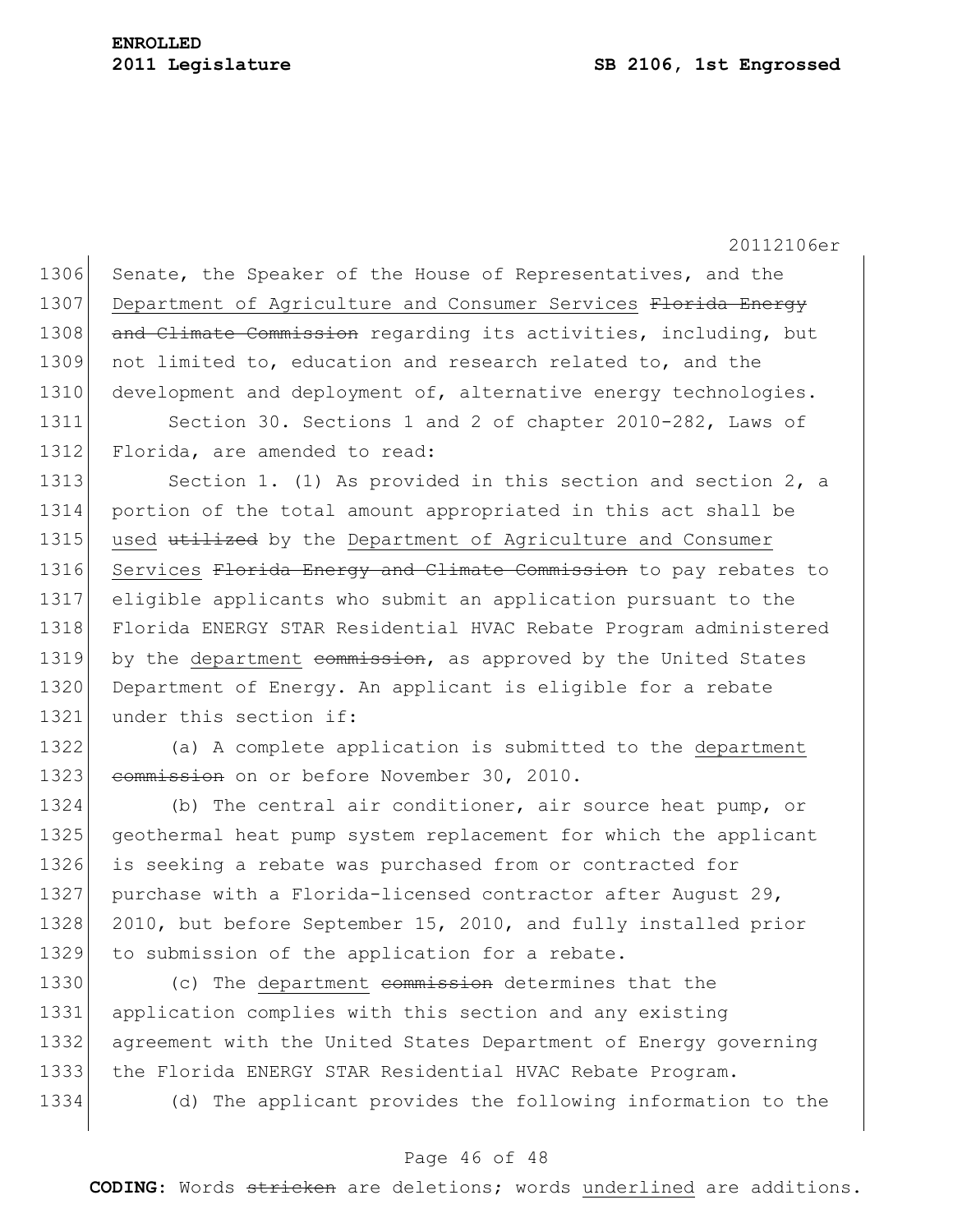# **ENROLLED**

20112106er

1335 department commission on or before November 30, 2010: 1336 1.a. A copy of the sales receipt indicating a date of 1337 purchase after August 29, 2010, but before September 15, 2010, 1338 with the make and model number identified and circled along with 1339 the name and address of the Florida-licensed contractor who 1340 installed the system; or 1341 b. A copy of the contract for the purchase and installation 1342 of the system indicating a contract date after August 29, 2010, 1343 but before September 15, 2010, and a copy of the sales receipt 1344 indicating a date of purchase after August 29, 2010, but on or 1345 before November 30, 2010, with the make and model number

1346 identified and circled along with the name and address of the 1347 Florida-licensed contractor who installed the system.

1348 2. A copy of the mechanical building permit issued by the 1349 county or municipality and pulled by the Florida-licensed 1350 contractor who installed the system for the residence.

1351 3. A copy of the Air Distribution System Test Report 1352 results from a Florida-certified Class 1 energy gauge rater, a 1353 Florida-licensed mechanical contractor, or a recognized test and 1354 balance agent. The results from the test must indicate the home 1355 has no more than 15 percent leakage to the outside as measured 1356 by 0.10 Qn.out or less.

1357 4. A copy of the summary of the Manual J program completed 1358 for the residence to indicate that the proper methodology for 1359 sizing the new system was completed.

1360 (2) The Department of Agriculture and Consumer Services 1361 Florida Energy and Climate Commission shall pay a \$1,500 rebate 1362 to each consumer who submits an application pursuant to the 1363 Florida ENERGY STAR Residential HVAC Rebate Program if the

#### Page 47 of 48